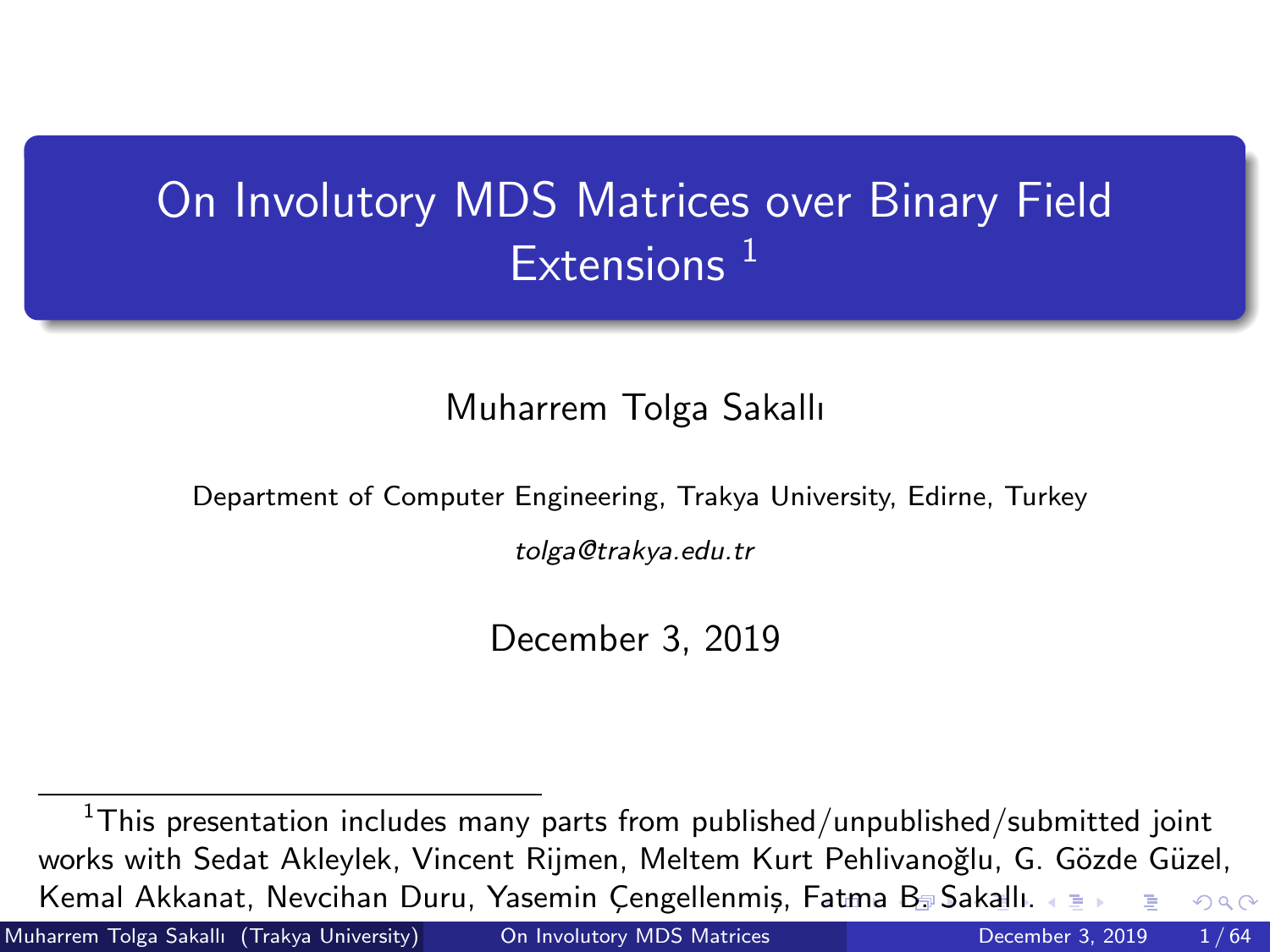### <span id="page-1-0"></span>**Outline**

- On constructions of (involutory) MDS matrices in the literature
- A matrix form to generate all  $2 \times 2$  involutory MDS matrices
- Generalization of Hadamard Matrix to generate (involutory) MDS matrices (published results)
- A new matrix form to generate all  $3 \times 3$  involutory MDS matrices (published results)
- How to generate all  $4 \times 4$  involutory MDS matrices over binary field extensions (unpublished results)
- Isomorphisms between MDS matrices over  $\mathbb{F}_{2^m}$  and MDS matrices over  $\mathbb{F}_{2^{mt}}$ , where  $t \geq 1$  and  $m > 1$  (accepted)
- **Conclusions**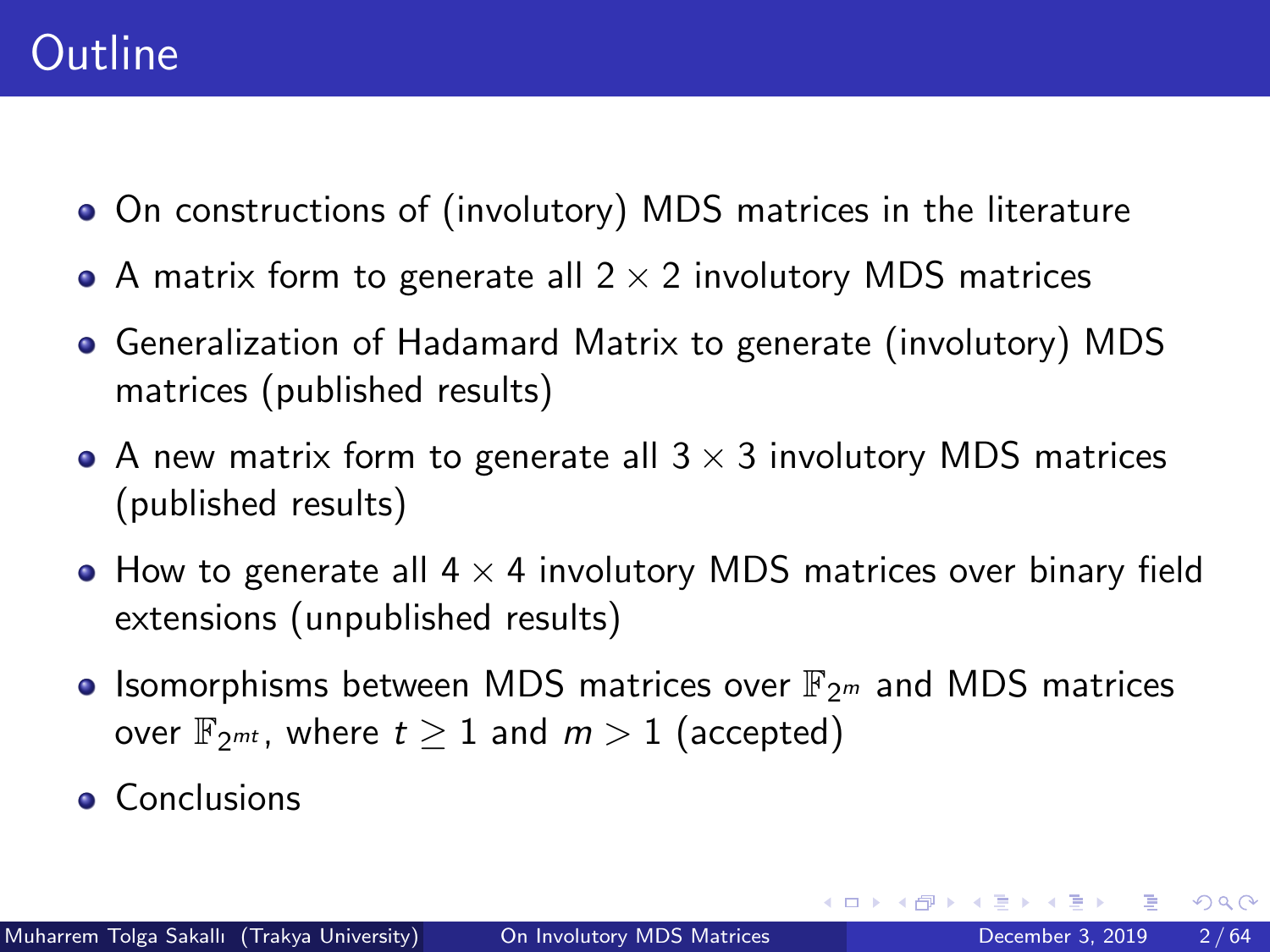- Maximum Distance Separable (MDS) matrices derived from MDS codes are used as the main part of diffusion layers in the design of cryptographic primitives like block ciphers and hash functions because they provide maximum diffusion, which is one of the two important cryptographic properties (the other is confusion) introduced by Claude Shannon.
- Involutory diffusion layers (MDS matrices) have advantages in the design of block ciphers since they have a major contribution to a block cipher to be implemented by the same module and the same implementation cost in encryption and decryption processes.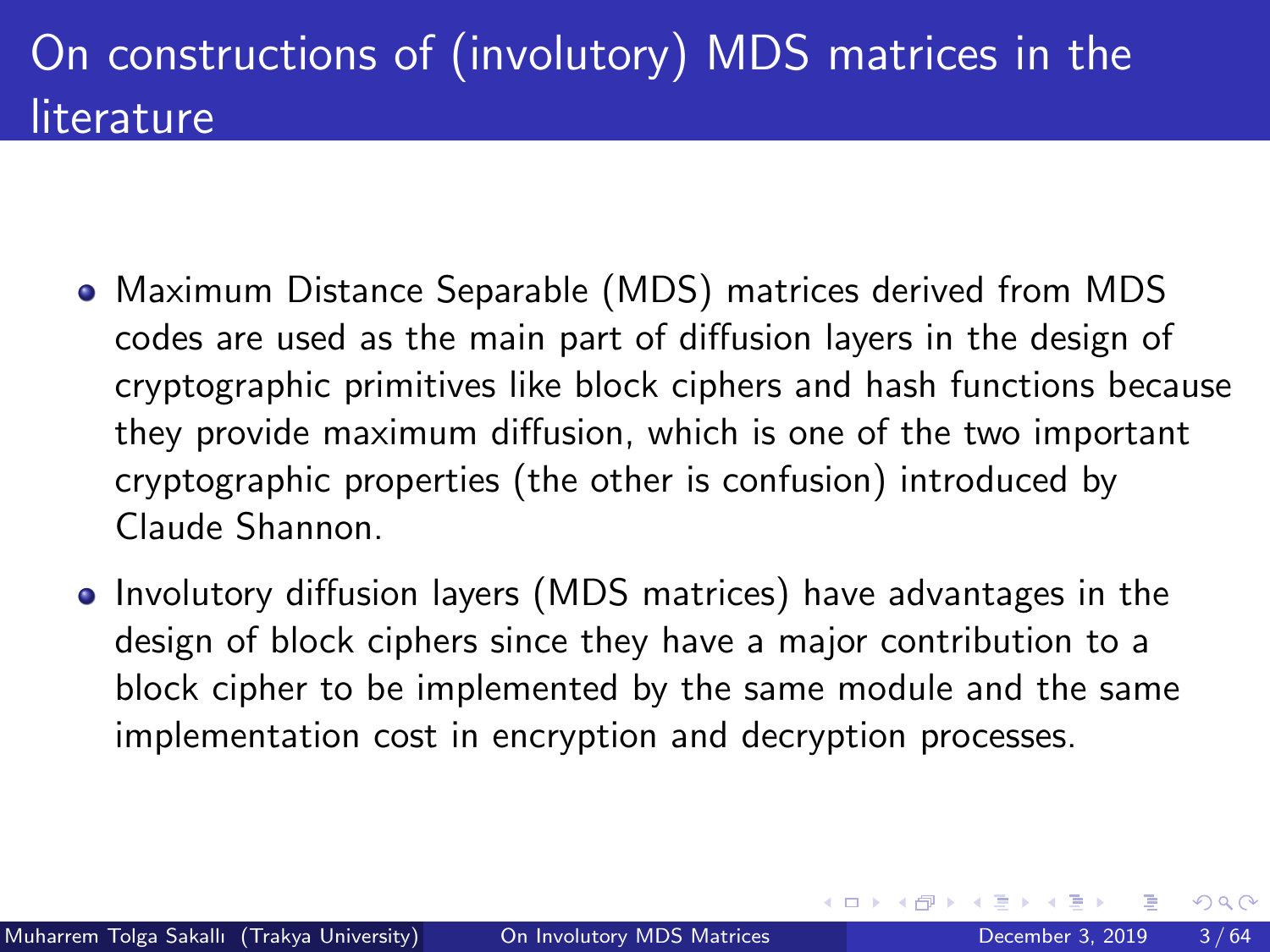MDS matrices have the maximum differential and linear branch number  $(k+1)$  for  $k \times k$  MDS matrices). Some important properties of MDS matrices can be given as follows:

- $\bullet$  A square matrix A is MDS if and only if every square submatrix of A is nonsingular.
- The MDS property of a matrix is preserved upon permutations of rows/columns. Similarly, multiplication of a row/column of a matrix by a nonzero constant  $c \in \mathbb{F}_{2^m}$  does not affect its MDS property. In general, the minimum distance d of an  $[n, k, d]$  code C with generator matrix  $G = [I|A]$ , where A is a  $k \times (n - k)$  matrix, is preserved after applying of the above operations to  $A$  [\[1\]](#page-61-0).
- The MDS property of a matrix is preserved under the transpose operation [\[1\]](#page-61-0).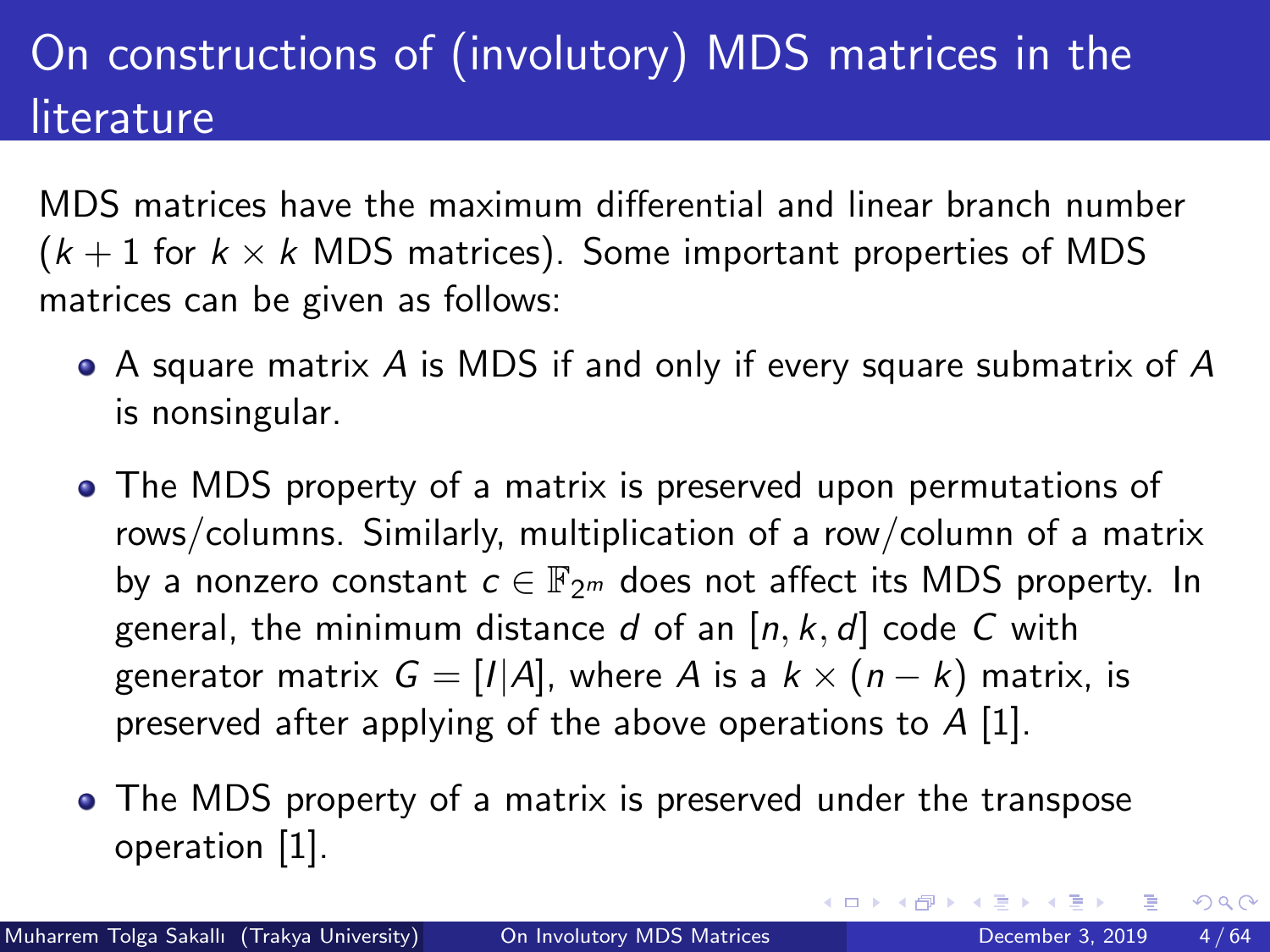- In the literature, there are several construction methods of MDS matrices as follows:
	- Direct construction methods like Cauchy matrices [\[2\]](#page-61-1) and Vandermonde matrices [\[3,](#page-61-2) [4\]](#page-61-3).
	- Search based methods by using some special matrix forms like circulant matrices, Finite Field Hadamard matrices (shortly Hadamard matrices) and Toeplitz matrices [\[5\]](#page-61-4).
	- Subfield construction [\[6,](#page-61-5) [7\]](#page-62-0).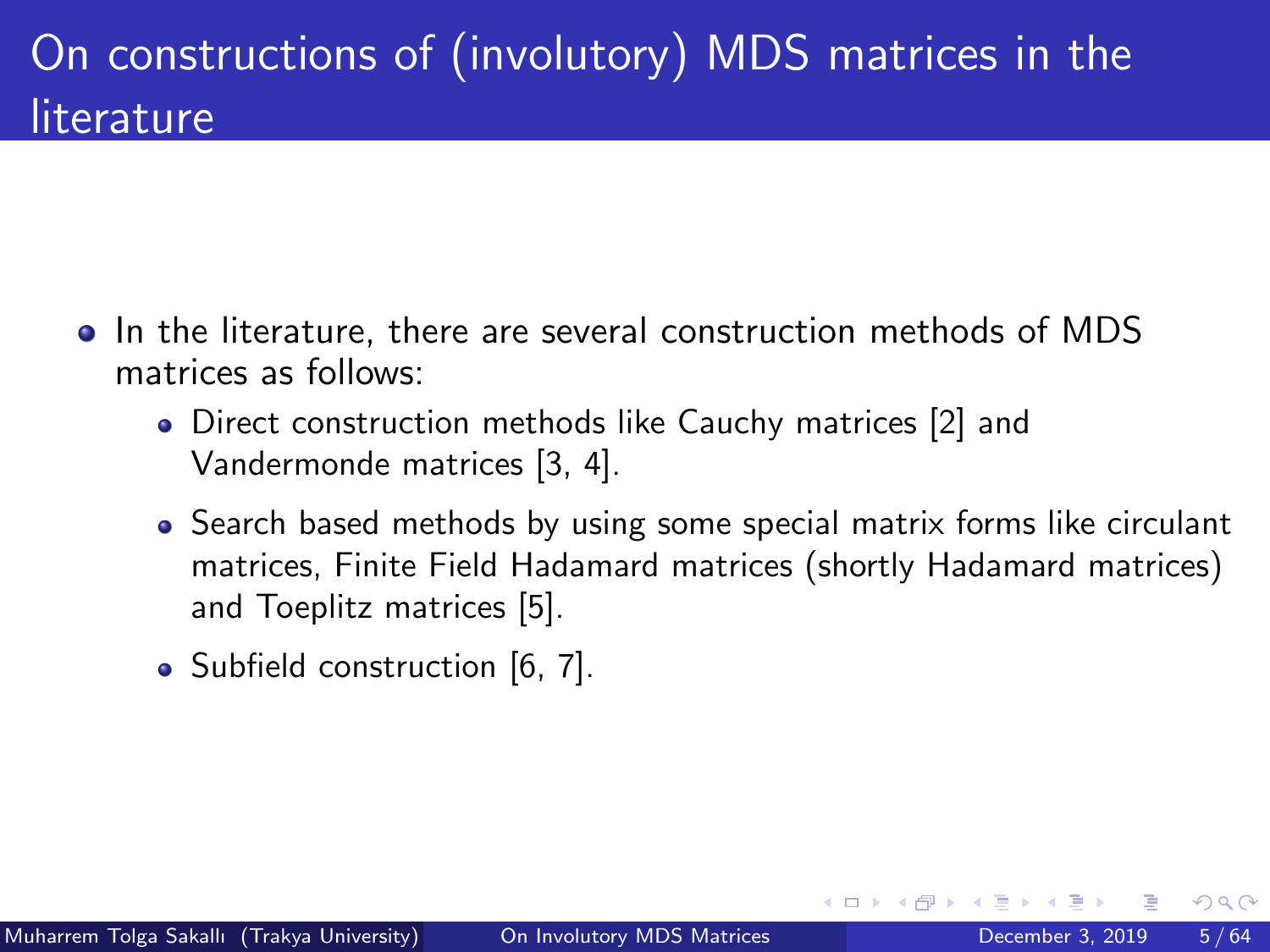- In this presentation, new three construction types (methods)
	- a new hybrid construction method focusing on generating (involutory) MDS matrices (Generalized Hadamard Matrix [\[8\]](#page-62-1))
	- a new direct construction method focusing on generating all  $3 \times 3$ involutory MDS matrices [\[9\]](#page-62-2)
	- a new construction method (based on clever search) focusing on generating all  $4 \times 4$  involutory MDS matrices.

will be introduced.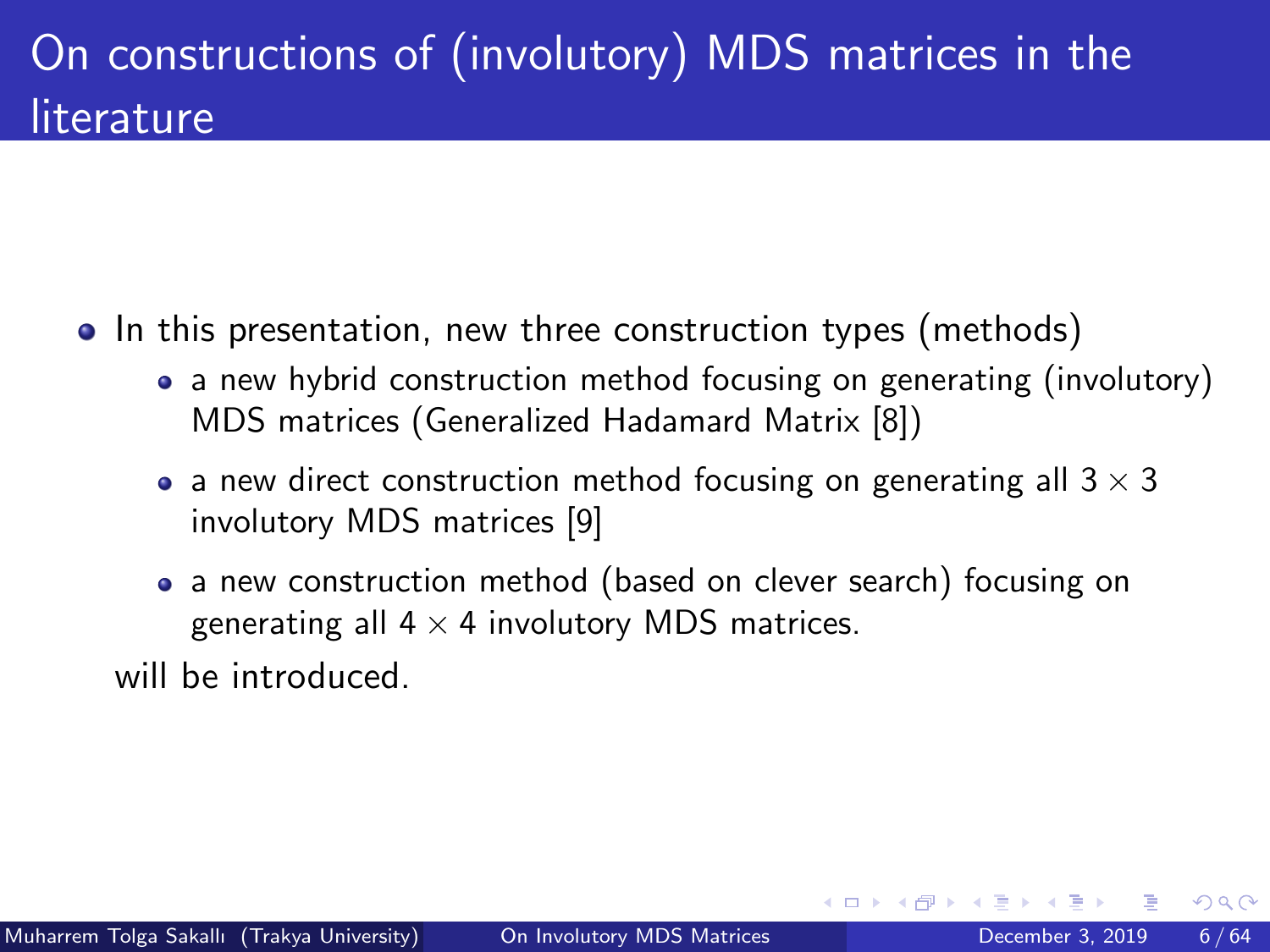- A direct construction method focusing on generating all  $3 \times 3$ involutory MDS matrices is based on a new matrix form.
- A new construction method focusing on generating all  $4 \times 4$ involutory MDS matrices is based on the idea that any involutory matrix belongs to a class. This idea is closely related with that of Generalized Hadamard matrix form (GHadamard).
- In this context, the definition of Hadamard matrix is modified.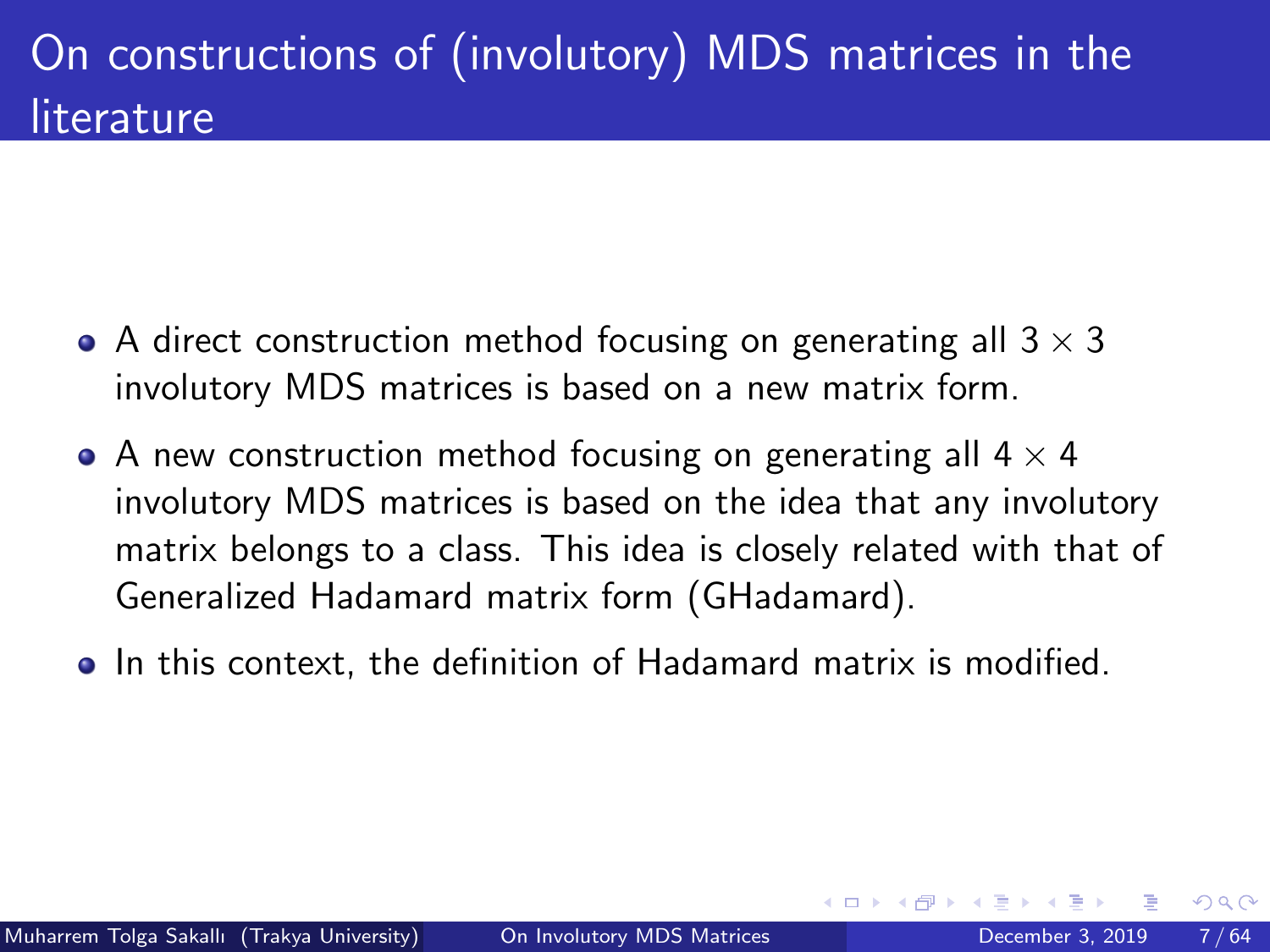### A matrix form to generate all  $2 \times 2$  involutory MDS matrices

#### Theorem

Let  $A=\left[\begin{array}{cc} a_{11}& a_{12}\ a_{21}& a_{22} \end{array}\right]$  be a 2  $\times$  2 matrix over  $\mathbb{F}_{2^m}$  If the matrix  $A$  is involutory MDS, then there exists an element  $b_0$  such that  $a_{11} = a_{22}$ .  $a_{12}=(a_{11}+1)b_0$ ,  $a_{21}=(a_{11}+1)b_0{}^{-1}$ . Hence, the matrix form to generate all  $2 \times 2$  involutory MDS matrices can be expressed as:

$$
lM_{2\times2}(a_{11},b_0)=\left[\begin{array}{cc}a_{11}&(a_{11}+1)b_0\\(a_{11}+1)b_0^{-1}&a_{11}\end{array}\right]
$$

where  $b_0 \in \mathbb{F}_{2^m} - \{0\}$  and  $a_{11} \in \mathbb{F}_{2^m} - \{0,1\}$ . Then, the number of all  $2 \times 2$  involutory MDS matrices over  $\mathbb{F}_{2^m}$  is  $(2^m - 2) \cdot (2^m - 1)$ .

つひひ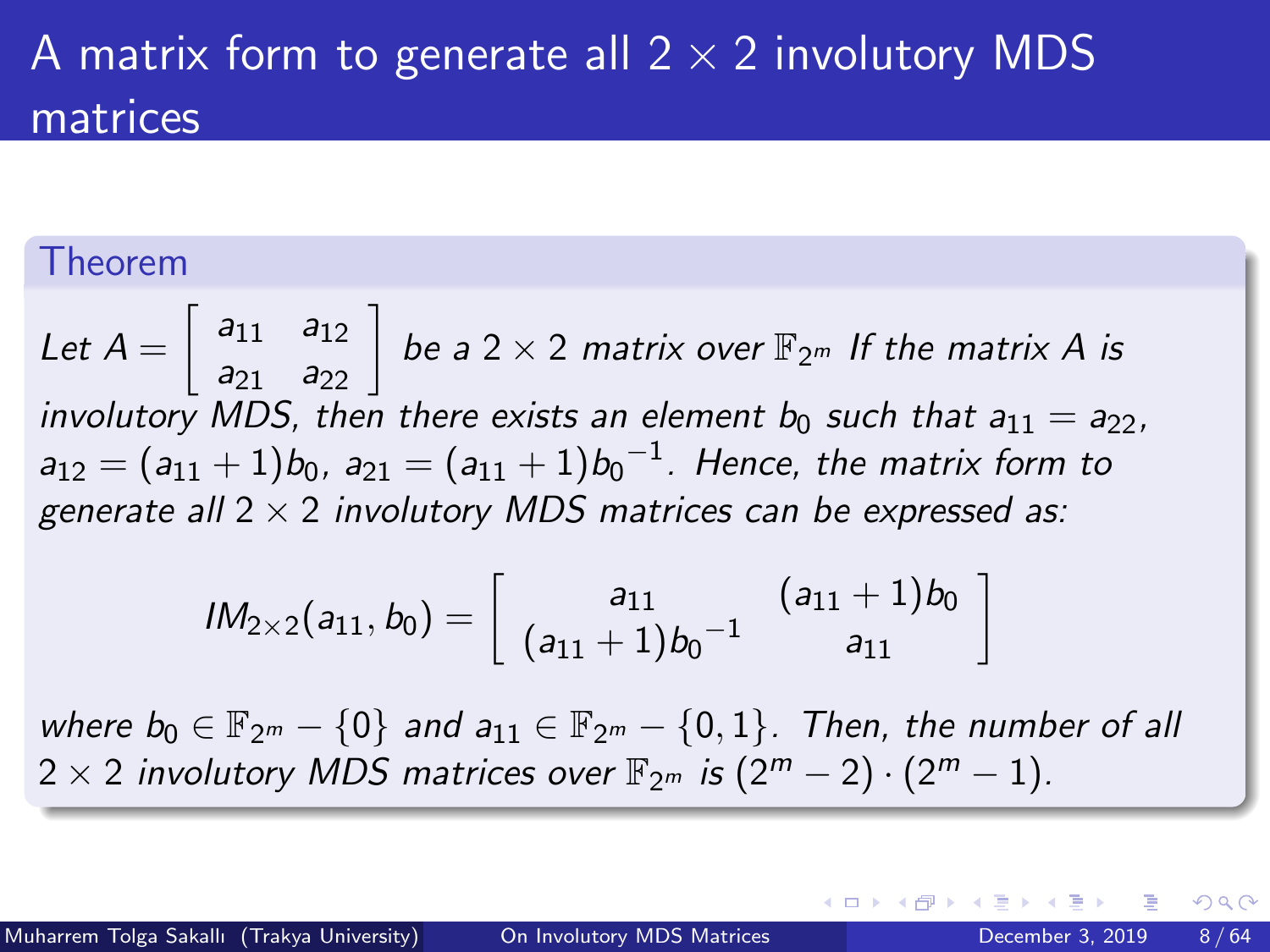### A matrix form to generate all  $2 \times 2$  involutory MDS matrices

#### Proof.

Let 
$$
A = \begin{bmatrix} a_{11} & a_{12} \ a_{21} & a_{22} \end{bmatrix}
$$
 be  $2 \times 2$  involutory matrix with  $a_{11} \neq 0$ . Let  $c_{ij}$   
denote elements of  $A^2$  for  $i, j \in \{1, 2\}$ , i.e.,  $c_{ij} = \sum_{k=1}^2 a_{ik} a_{kj}$ . Since  $A^2 = I$ ,  
if  $i = j$  then  $c_{ij} = 1$  and if  $i \neq j$  then  $c_{ij} = 0$  we get the following  
equations:

$$
a_{11}^2 + a_{12}a_{21} = 1
$$

$$
a_{11}a_{12}+a_{12}a_{22} = 0
$$

$$
a_{21}a_{11}+a_{22}a_{21} = 0
$$

$$
a_{21}a_{12}+a_{22}^2 = 1
$$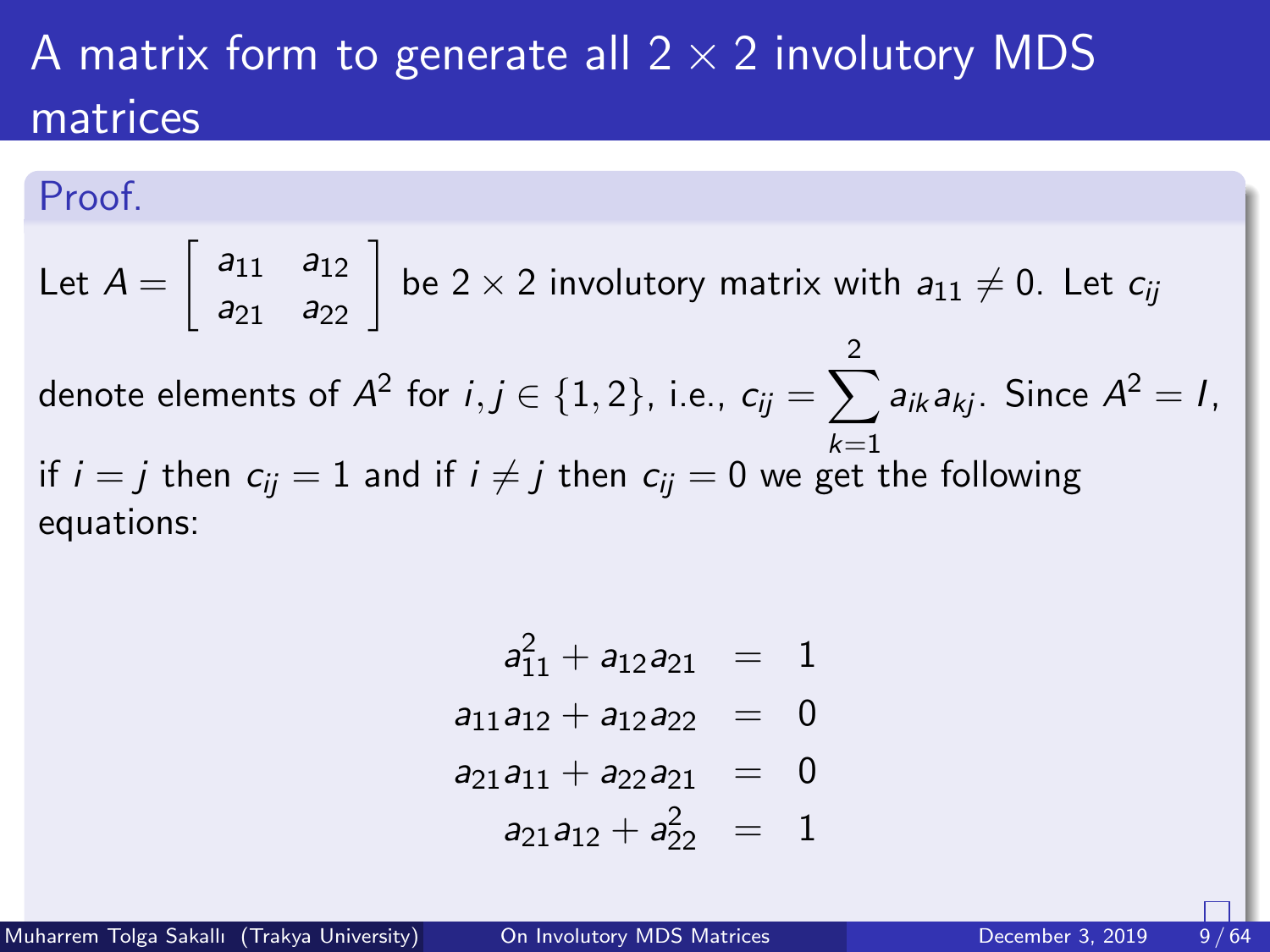### <span id="page-9-0"></span>A matrix form to generate all  $2 \times 2$  involutory MDS matrices

#### Proof.

By adding the equations (1) and (4) given above, we have  $a_{11}^2 = a_{22}^2$ . Since the operations are performed in the finite field  $\mathbb{F}_{2m}$ , the equality  $a_{11}^2 = a_{22}^2$  can be rewritten as  $(a_{11} + a_{22})^2 = 0$ . Therefore,  $a_{11} = a_{22}$ . Morever, from the equation (1), we have  $a_{12}a_{21} = a_{11}^2 + 1 = (a_{11} + 1)^2$ . Then, there exists an element  $b_0 \in \mathbb{F}_{2^m} - \{0\}$  such that  $a_{12} = (1 + a_{11})b_0$ and  $a_{21} = (1 + a_{11})b_0^{-1}$ .

つへへ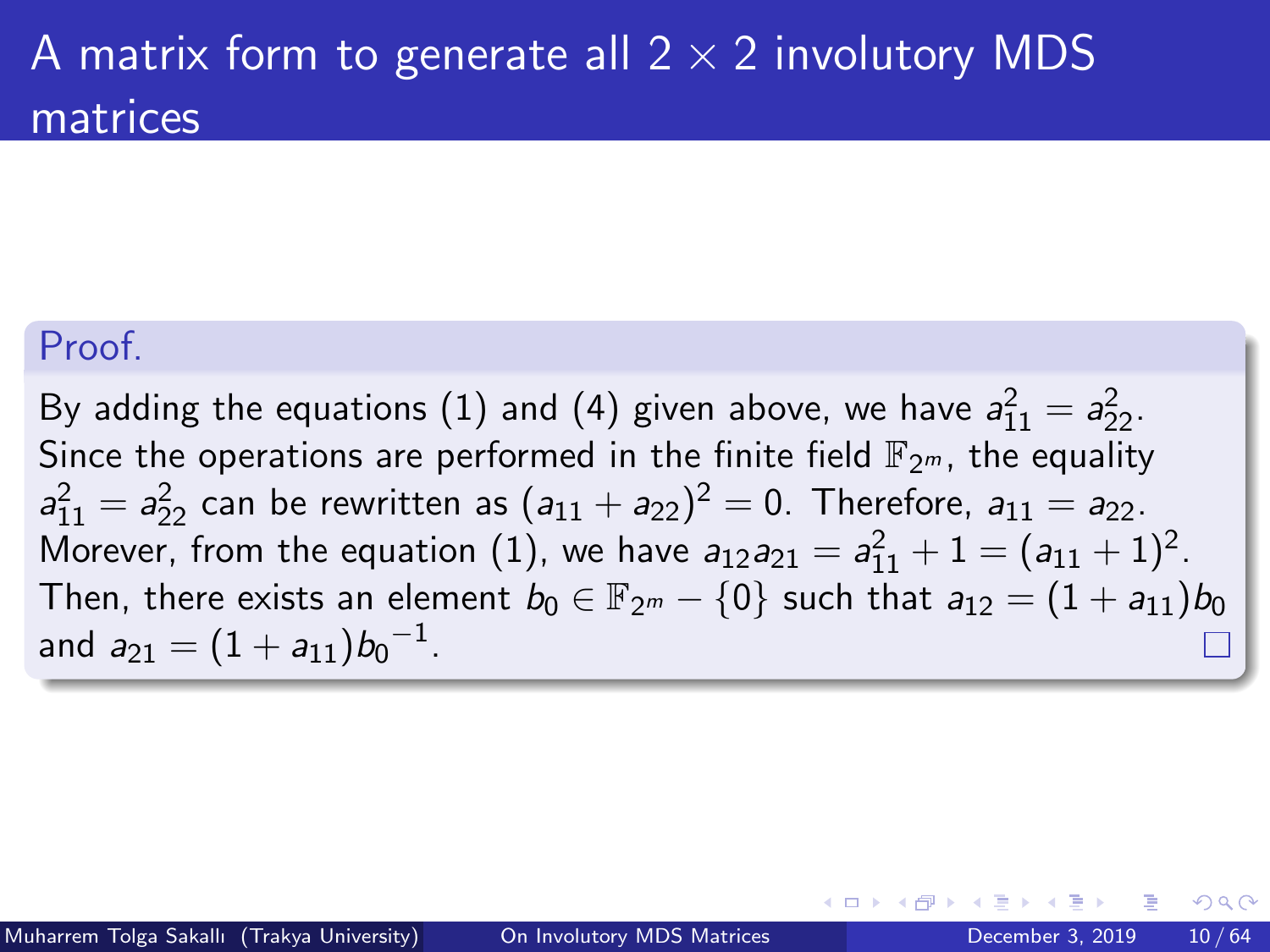<span id="page-10-0"></span>• Hence, we can generate all  $2 \times 2$  involutory MDS matrices over  $\mathbb{F}_{2^m}$ by using the matrix form

$$
lM_{2\times2}(a_{11},b_0)=\left[\begin{array}{cc}a_{11}&(a_{11}+1)b_0\\(a_{11}+1)b_0^{-1}&a_{11}\end{array}\right]
$$

- The determinant of the  $2 \times 2$  matrix form  $IM_{2 \times 2}$  is different from 0 iff  $a_{11} \in \mathbb{F}_{2m} - \{0,1\}$  and  $b_0 \in \mathbb{F}_{2m} - \{0\}$ .
- We call the matrix form  $IMR_{2\times 2}(a_{11})$  (not consisting of the parameter  $b_0$  and its inverse) as representative matrix form used for obtaining representative matrices, which can be used to generate all  $2 \times 2$  involutory MDS matrices:

$$
IMR_{2\times 2}(a_{11})=\left[\begin{array}{cc}a_{11}&a_{11}+1\\a_{11}+1&a_{11}\end{array}\right]
$$

 $200$ 

.

.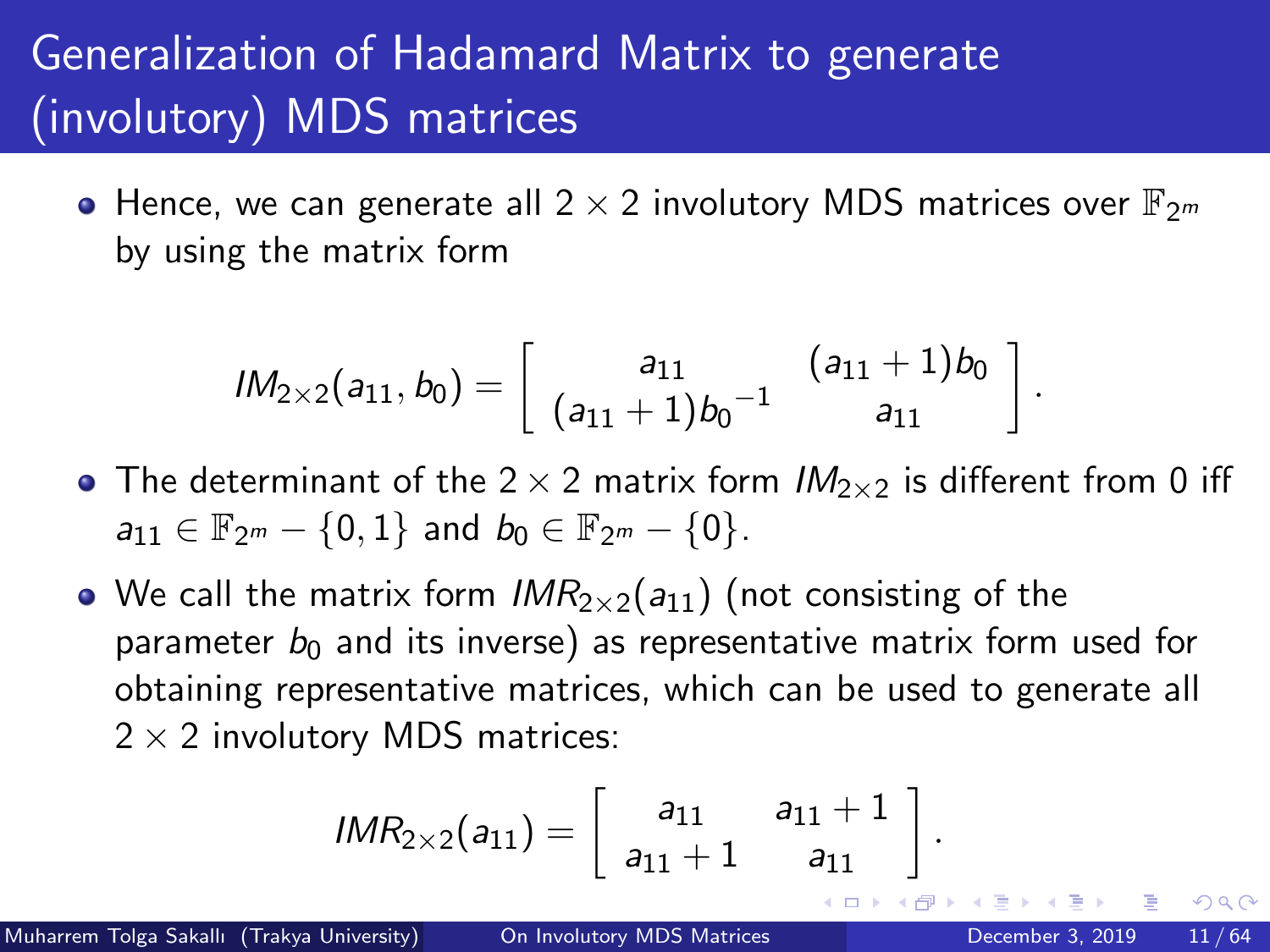- Note that the representative matrix form  $IMR_{2\times 2}(a_{11})$  is a 2  $\times$  2 Hadamard matrix. XOR sum of the elements in any row/column is equal to 1 and XOR sum of the elements in any diagonal is equal to 0.
- One can also prove the existance of the parameters  $b_0$  and  $b_0^{-1}$  in the matrix form  $IM_{2\times 2}(a_{11}, b_0)$  by applying a special combination of both multiplication of rows and columns by any non-zero element of  $\mathbb{F}_{2m}$  to  $IMR_{2\times2}(a_{11})$ , which also preserve the MDS property of a given matrix.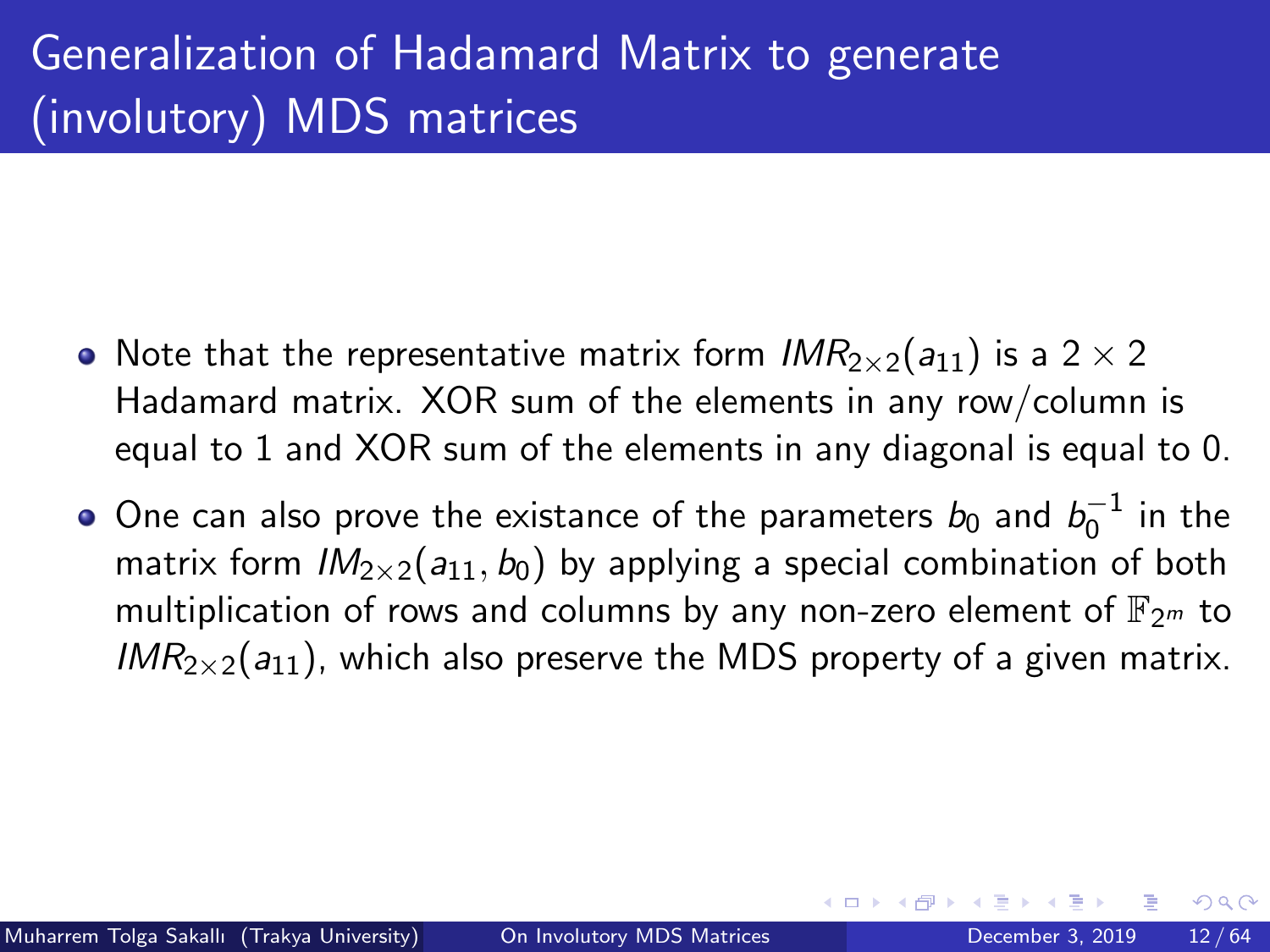- Consider  $\mathit{IMR}_{2\times 2}(a_{11}) = \left[\begin{array}{cc} a_{11} & a_{11}+1\ a_{11}+1 & a_{11} \end{array}\right].$  First, multiply the first and second column of  $\mathit{IMR}_{2\times2}(a_{11})$  by  $\alpha^{i_1}$  and  $\alpha^{i_2}$  for  $0\leq i_1,i_2\leq 2^m-2$ , respectively, where  $\alpha$  is any primitive element of  $\mathbb{F}_{2^m}$ .
- Then, multiply the first and second row of  $\mathit{IMR}_{2\times2}(a_{11})$  by  $\alpha^{-i_1}$  and  $\alpha^{-i_2}$ , respectively. The resultant 2  $\times$  2 matrix *IMR*2 $\times$ 2(*a*11) can be given as follows:

$$
IMR_{2\times 2}(a_{11})=\left[\begin{array}{cc}a_{11}&(a_{11}+1)\alpha^{i_2-i_1}\\(a_{11}+1)\alpha^{i_1-i_2}&a_{11}\end{array}\right].
$$

つへへ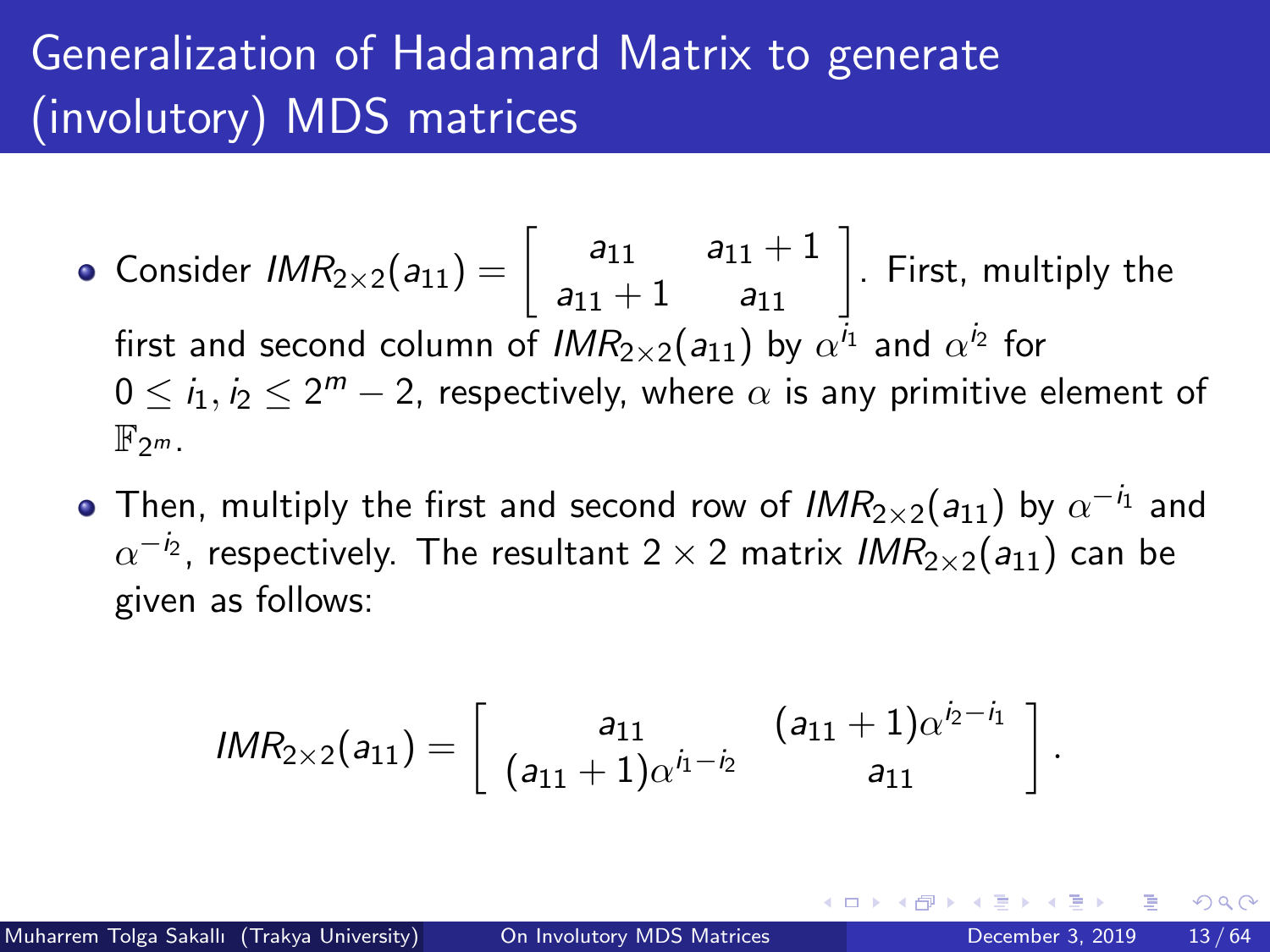By substituting  $\alpha^{i_2-i_1}$  and  $\alpha^{i_1-i_2}$  with  $b_0$  and  $b_0^{-1}$ , respectively, in the matrix  $IMR_{2\times 2}(a_{11})$ . We obtain

$$
lM_{2\times2}(a_{11},b_0)=\left[\begin{array}{cc}a_{11}&(a_{11}+1)b_0\\(a_{11}+1)b_0^{-1}&a_{11}\end{array}\right]
$$

If can easily be proven that the idea can be applied to any  $k \times k$  MDS matrix. If it is applied to a  $k \times k$  involutory MDS matrix over  $\mathbb{F}_{2^m}$ , then new involutory and MDS matrices are generated. Also, one  $k \times k$ involutory MDS matrix over  $\mathbb{F}_{2^m}$ , in fact, defines totally  $(2^m - 1)^{k-1}$ involutory MDS matrices, which we call these matrices a class.

 $200$ 

.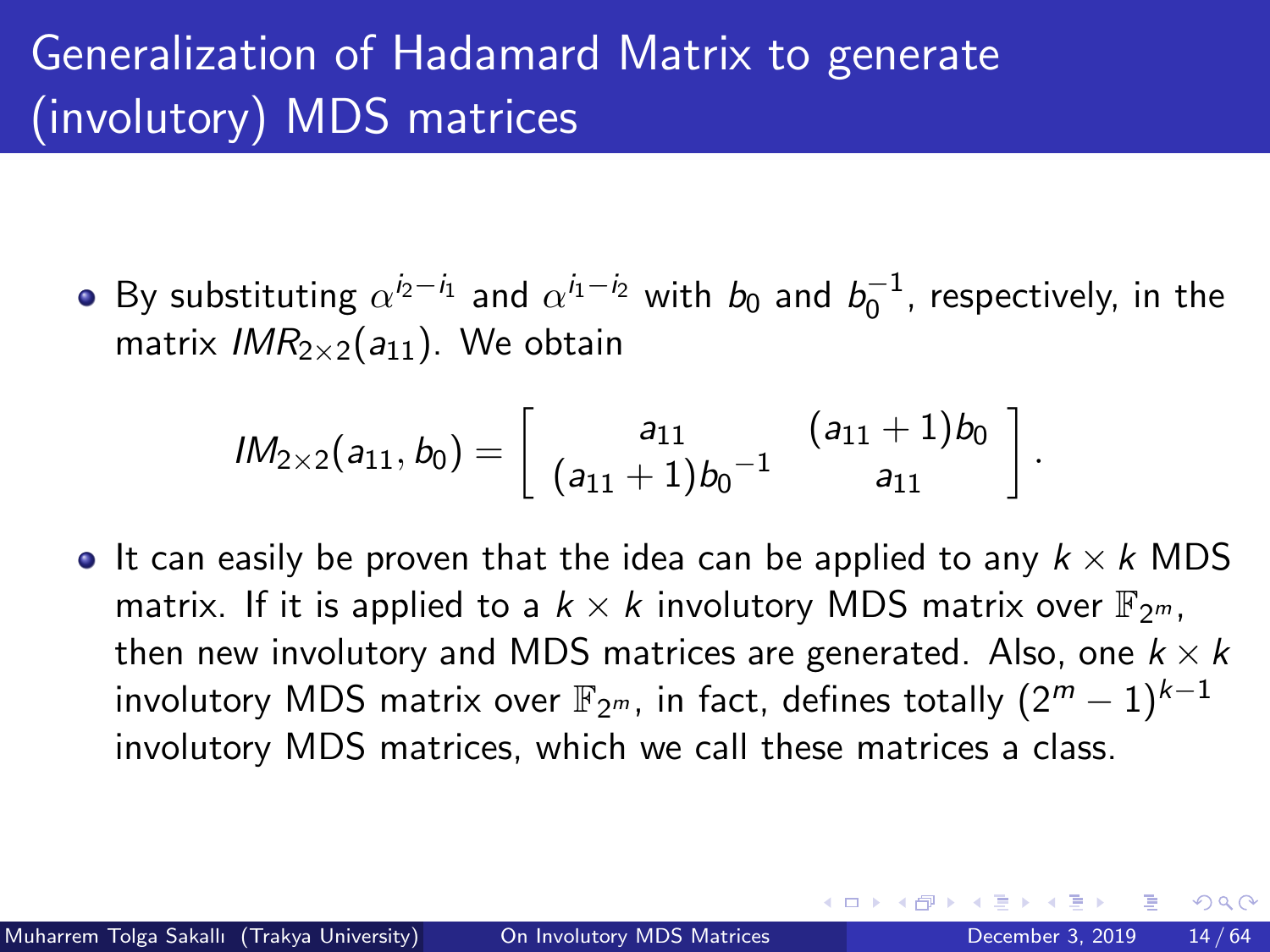- $\bullet$  If the idea is applied to a Hadamard matrix H, we obtain a new matrix form, which we call Generalized Hadamard matrix, GHadamard.
- For a Hadamard matrix  $H$ , the equality  $H^2=c^2I$  holds, where  $\emph{c}$  is a finite field element and  $I$  is the identity matrix. Then, the equality also holds for a GHadamard matrix *GH* i.e.,  $(GH)^2 = c^2 I.$
- In this respect, a  $4 \times 4$  GHadamard matrix  $Ghad(a_0, a_1; b_1, a_2; b_2, a_3; b_3)$  can be given as follows:

$$
GH = \begin{bmatrix} a_0 & a_1b_1 & a_2b_2 & a_3b_3 \ a_1b_1^{-1} & a_0 & a_3b_1^{-1}b_2 & a_2b_1^{-1}b_3 \ a_2b_2^{-1} & a_3b_2^{-1}b_1 & a_0 & a_1b_2^{-1}b_3 \ a_3b_3^{-1} & a_2b_3^{-1}b_1 & a_1b_3^{-1}b_2 & a_0 \end{bmatrix}
$$

 $200$ 

.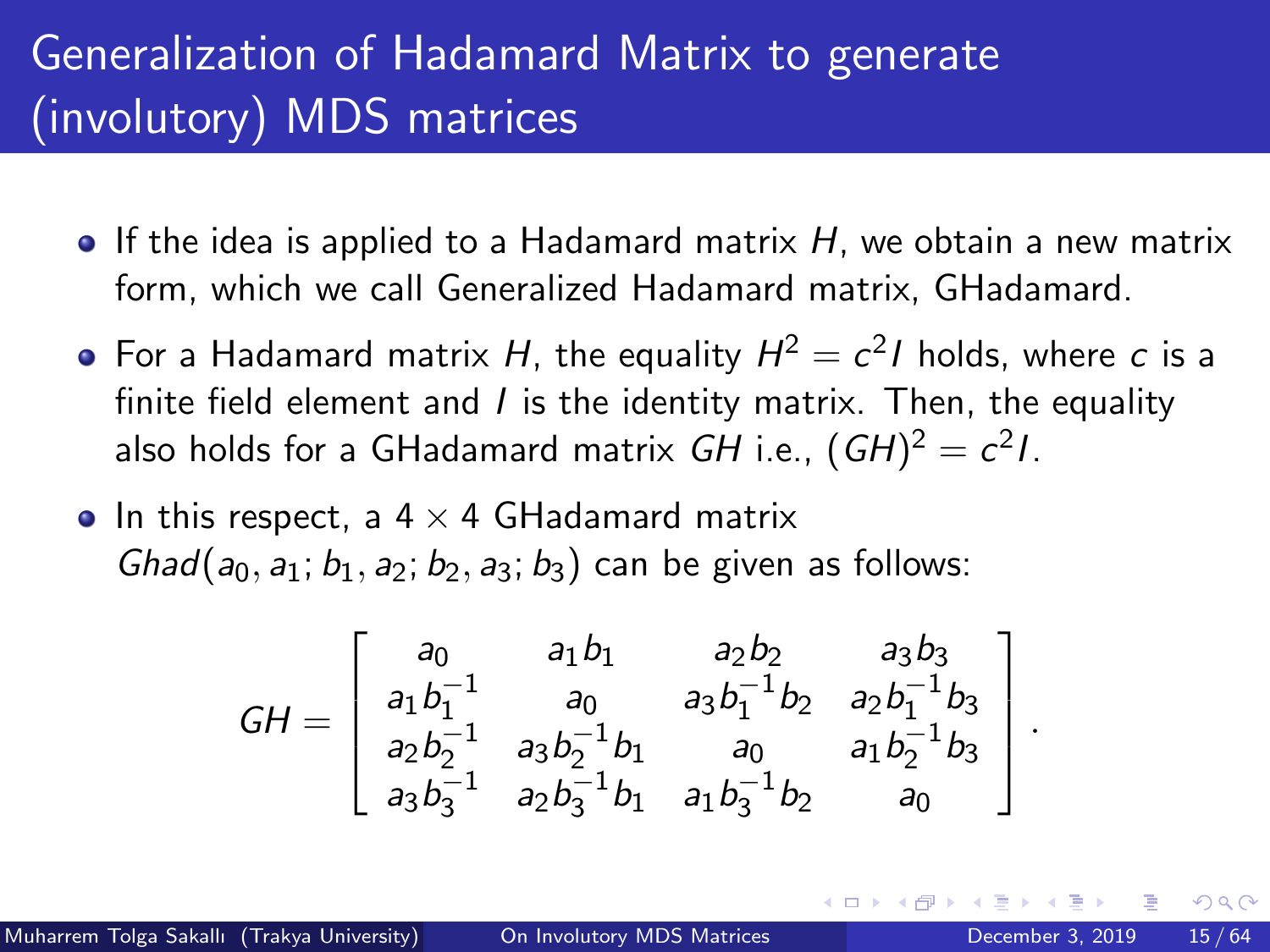• Similarly, one can easily obtain an  $8 \times 8$  GHadamard matrix Ghad(a<sub>0</sub>, a<sub>1</sub>; b<sub>1</sub>, a<sub>2</sub>; b<sub>2</sub>, a<sub>3</sub>; b<sub>3</sub>, a<sub>4</sub>; b<sub>4</sub>, a<sub>5</sub>; b<sub>5</sub>, a<sub>6</sub>; b<sub>6</sub>, a<sub>7</sub>; b<sub>7</sub>) as follows:

$$
\textit{GH} = \left[ \begin{matrix} \begin{matrix} a_0 & a_1b_1 & a_2b_2 & a_3b_3 & a_4b_4 & a_5b_5 & a_6b_6 & a_7b_7 \\ a_1b_1^{-1} & a_0 & a_3b_1^{-1}b_2 & a_2b_1^{-1}b_3 & a_5b_1^{-1}b_4 & a_4b_1^{-1}b_5 & a_7b_1^{-1}b_6 & a_6b_1^{-1}b_7 \\ a_2b_2^{-1} & a_3b_2^{-1}b_1 & a_0 & a_1b_2^{-1}b_3 & a_6b_2^{-1}b_4 & a_7b_2^{-1}b_5 & a_4b_2^{-1}b_6 & a_5b_2^{-1}b_7 \\ a_3b_3^{-1} & a_2b_3^{-1}b_1 & a_1b_3^{-1}b_2 & a_0 & a_7b_3^{-1}b_4 & a_6b_3^{-1}b_5 & a_5b_3^{-1}b_6 & a_4b_3^{-1}b_7 \\ a_4b_4^{-1} & a_5b_4^{-1}b_1 & a_6b_4^{-1}b_2 & a_7b_4^{-1}b_3 & a_1b_4^{-1}b_5 & a_5b_3^{-1}b_6 & a_4b_3^{-1}b_7 \\ a_5b_3^{-1} & a_4b_5^{-1}b_1 & a_7b_5^{-1}b_2 & a_6b_5^{-1}b_3 & a_1b_5^{-1}b_4 & a_0 & a_3b_5^{-1}b_6 & a_2b_5^{-1}b_7 \\ a_6b_6^{-1} & a_7b_6^{-1}b_1 & a_4b_6^{-1}b_2 & a_5b_6^{-1}b_3 & a_2b_6^{-1}b_4 & a_3b_6^{-1}b_5 & a_0 & a_1b_6^{-1}b_7 \\ a_7b_7^{-1} & a_6b_7^{-1}b_1 & a_5b_7^{-1}b_2 & a_4b_7^{-1}b_3 & a_3b_7^{-1}b_4 & a_2b_7^{-1}b_5 & a_1b_7^{-1}b_6 & a_0 & a_1b_6^{-1}b_7 \\ \end{matrix} \right]
$$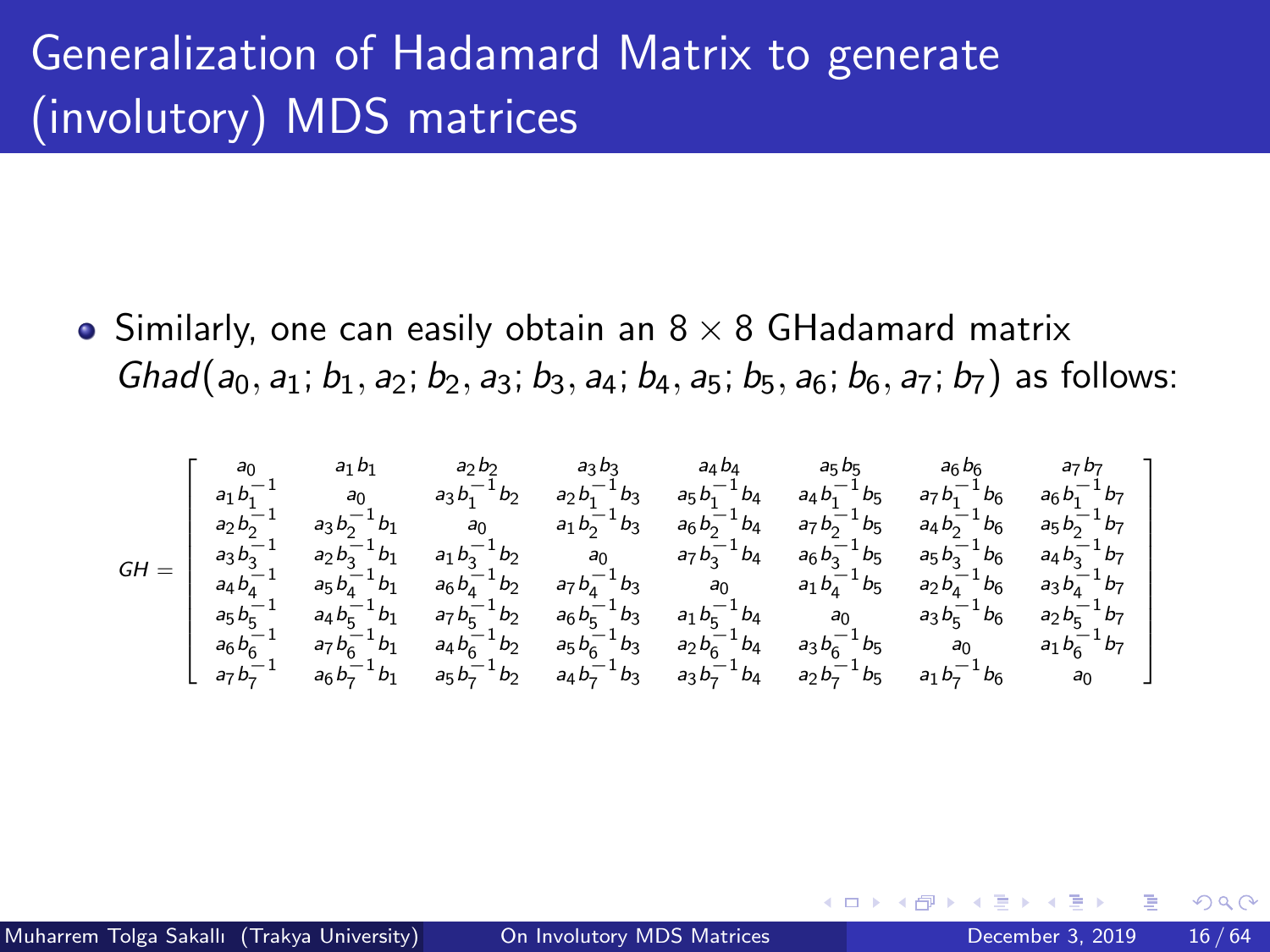#### Example

Let  $\mathbb{F}_{2^4}$  be generated by the primitive element  $\alpha$  which is a root of the primitive polynomial  $x^4+x+1$  (0x13). Consider the 4  $\times$  4 Hadamard involutory MDS matrix  $\mathcal{H}_1 = \mathit{had}(\allowbreak 0\text{x}1, \allowbreak 0\text{x}5, \allowbreak 0\text{x}2, \allowbreak 0\text{x}7) = \mathit{had}(1, \allowbreak \alpha^8, \allowbreak \alpha, \allowbreak \alpha^{10})$ 

$$
H_1 = \left[ \begin{array}{cccc} 1 & \alpha^8 & \alpha & \alpha^{10} \\ \alpha^8 & 1 & \alpha^{10} & \alpha \\ \alpha & \alpha^{10} & 1 & \alpha^8 \\ \alpha^{10} & \alpha & \alpha^8 & 1 \end{array} \right]
$$

over  $\mathbb{F}_{2^4}/\texttt{0x13}$ . Then, GHadamard matrix  $GH_1 = \textit{Ghad}(1, \alpha^8; \alpha^7, \alpha; \alpha^{14}, \alpha^{10}; \alpha^7)$  corresponding to  $H_1$  with the parameters  $b_1=\alpha^7$ ,  $b_2=\alpha^{14}$  and  $b_3=\alpha^7$  is given below: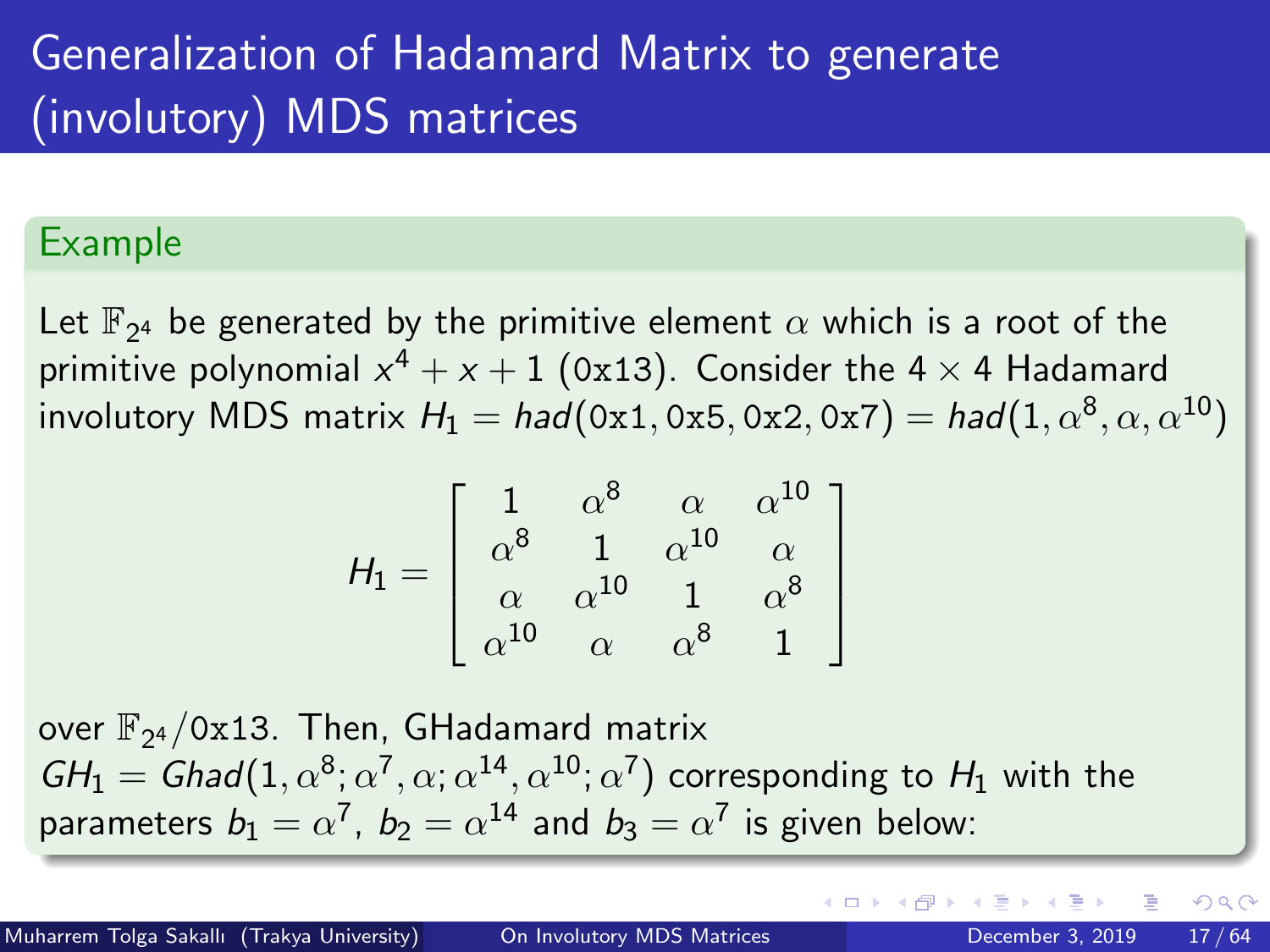#### Example

$$
GH_1 = \left[ \begin{array}{cccc} 1 & 1 & 1 & \alpha^2 \\ \alpha & 1 & \alpha^2 & \alpha \\ \alpha^2 & \alpha^3 & 1 & \alpha \\ \alpha^3 & \alpha & 1 & 1 \end{array} \right]
$$

which is involutory MDS matrix with the least naive XOR count 64  $(= 16 + 4 \cdot 3 \cdot 4)$ . Note that XOR count is a metric used in the estimation of hardware implementation cost. The XOR count value given is a naive result. This matrix can be implemented by 39 XORs after using optimization technique SLP (Shortest Linear Program).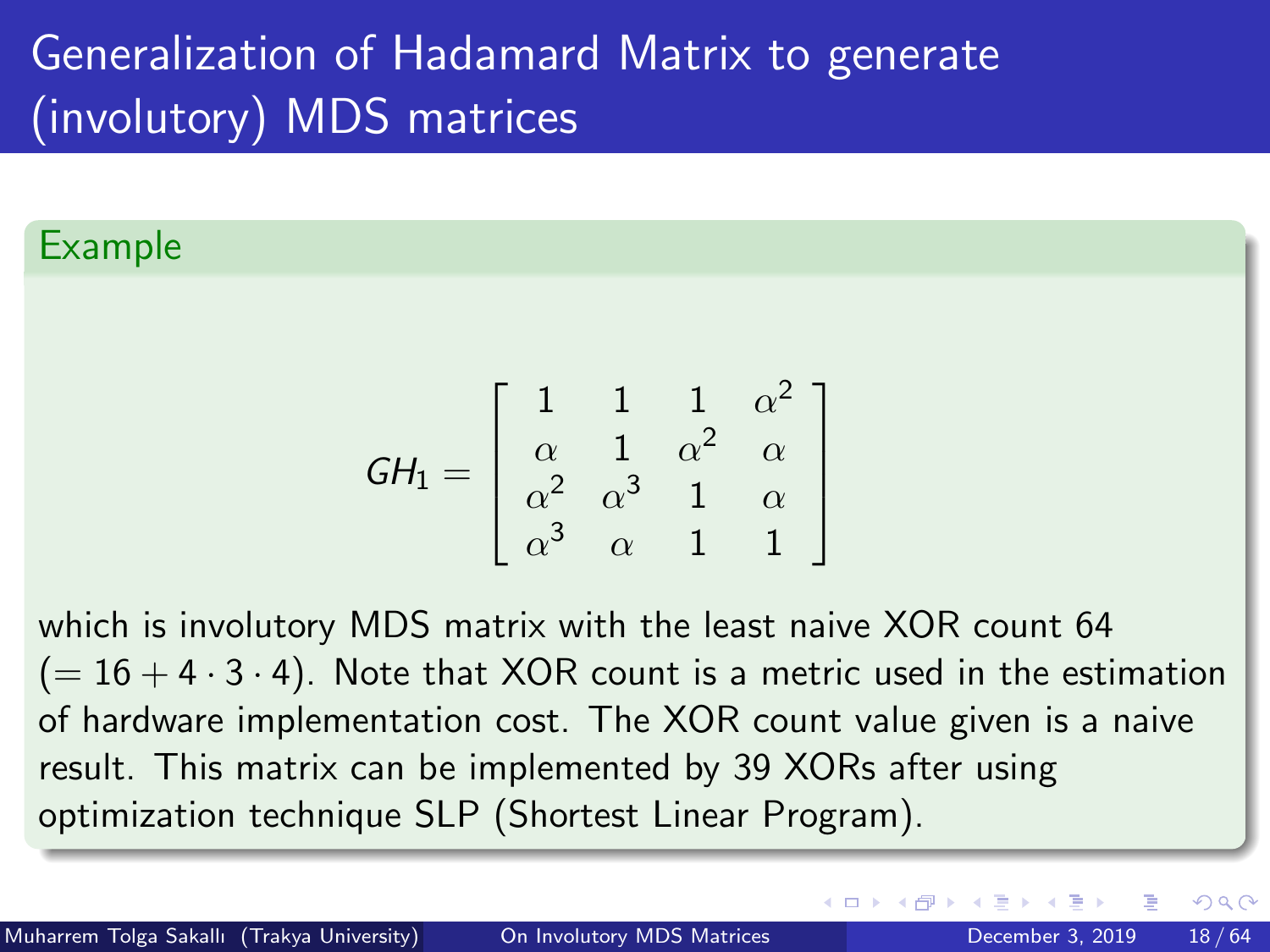### <span id="page-18-0"></span>SLP result for  $GH_1$

 $t0 = x3 + x10$   $t21 = t0 + t8$  $t1 = x5 + x15$   $y10 = t6 + t21$  $t2 = x1 + x7$   $t23 = t1 + t20$  $t3 = x2 + x9$   $y9 = t3 + t23$  $t4 = x4 + x14$   $t25 = t5 + t21$  $t5 = x3 + x11$   $v5 = t23 + t25$  $t6 = x7 + x13$   $y15 = t12 + t25$  $v3 = t5 + t6$   $t28 = t12 + t14$  $t8 = x0 + x6$   $v2 = t23 + t28$  $t9 = x8 + t2$   $y14 = x14 + t28$  $v12 = x12 + t9$   $t31 = x0 + x8$  $t11 = x3 + x6$   $v0 = t4 + t31$  $t12 = x15 + t0$   $t33 = x11 + t2$  $y4 = x4 + t12$   $y11 = t4 + t33$  $t14 = x2 + t1$   $t35 = t4 + t6$  $y8 = x8 + t14$   $y13 = t18 + t35$  $t16 = x14 + t3$   $t37 = y3 + t9$  $y7 = x7 + t16$   $y6 = t11 + t37$  $t18 = x1$  $v1 = t14$  $t 20 = x 12$ 

$$
4 + 13 \t37 = 93
$$
\n
$$
+ 16 \t 16 \t 11
$$
\n
$$
+ 16
$$
\n
$$
+ 16
$$
\n
$$
+ 11
$$
\n
$$
2 + 111
$$
\nOn Involutory MDS Matrix

Muharrem Tolga Sakallı (Trakya University) [On Involutory MDS Matrices](#page-0-0) December 3, 2019 19/64

→ 4 E +

∢ □ ▶ ∢ <sup>□</sup> ▶ ∢ ∃

 $\Omega$ 

æ.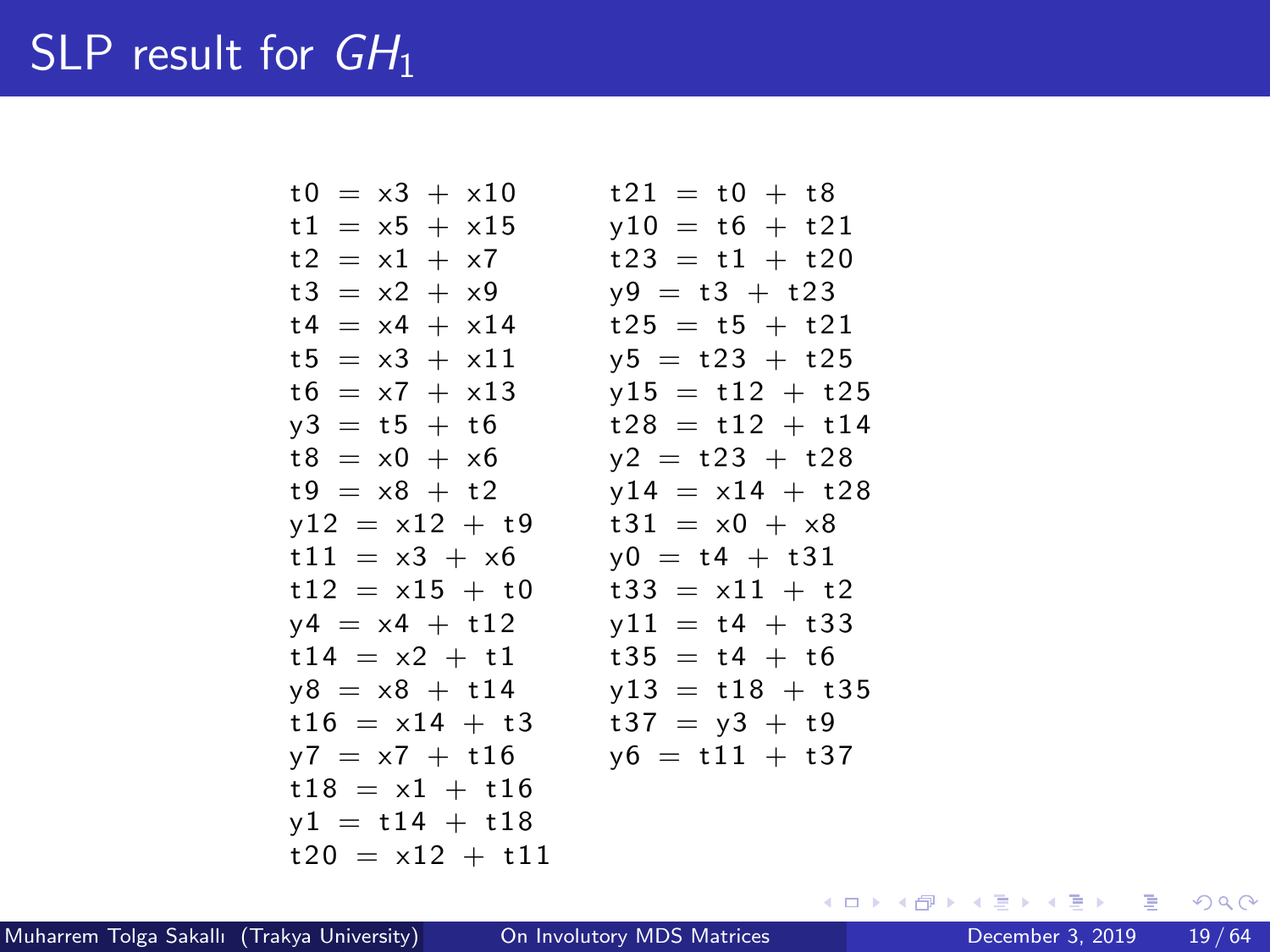#### <span id="page-19-0"></span>Example

Let  $\mathbb{F}_{2^4}$  be generated by the primitive element  $\alpha$  which is a root of the primitive polynomial  $x^4+x+1$  (0x13). Consider the 8  $\times$  8 Hadamard involutory MDS matrix  $\mathcal{H}_2=\textit{had}($  0x2, 0xf, 0xc, 0x5, 0xa, 0x4, 0x8, 0x3)  $=\textit{had}(\alpha,\alpha^{12},\alpha^6,\alpha^8,\alpha^9,\alpha^2,\alpha^3,\alpha^4)$ over  $\mathbb{F}_{2^4}/0x13$ .

 $GH_2=Ghad(\alpha,\alpha^{12};\alpha^2,\alpha^6;\alpha^9,\alpha^8;\alpha^7,\alpha^9;\alpha^6,\alpha^2;\alpha^{11},\alpha^3;\alpha^3,\alpha^4;\alpha^{13})$  corresponding to  $H_2$  with the parameters  $b_1=\alpha^2,~b_2=\alpha^9,~b_3=\alpha^7,~b_4=\alpha^6,~b_5=\alpha^{11},~b_6=\alpha^3$  and  $b_7 = \alpha^{13}$  is given below:

$$
\textit{GH}_{2} = \left[ \begin{array}{ccccccccc} \alpha & \alpha^{14} & 1 & 1 & 1 & \alpha^{13} & \alpha^{6} & \alpha^{2}\\ \alpha^{10} & \alpha & 1 & \alpha^{11} & \alpha^{6} & \alpha^{3} & \alpha^{5} & \alpha^{14}\\ \alpha^{12} & \alpha & \alpha & \alpha^{10} & 1 & \alpha^{6} & \alpha^{3} & \alpha^{6}\\ \alpha & \alpha & \alpha^{14} & \alpha & \alpha^{3} & \alpha^{7} & \alpha^{13} & 1\\ \alpha^{3} & \alpha^{13} & \alpha^{6} & \alpha^{5} & \alpha & \alpha^{2} & \alpha^{3} & 1\\ \alpha^{6} & 1 & \alpha^{2} & \alpha^{14} & \alpha^{7} & \alpha & 1 & \alpha^{8}\\ 1 & \alpha^{3} & 1 & \alpha^{6} & \alpha^{9} & \alpha & \alpha & \alpha^{7}\\ \alpha^{6} & \alpha^{7} & \alpha^{13} & \alpha^{3} & \alpha & \alpha^{4} & \alpha^{2} & \alpha \end{array} \right]
$$

Muharrem Tolga Sakallı (Trakya University) [On Involutory MDS Matrices](#page-0-0) December 3, 2019 20/64

.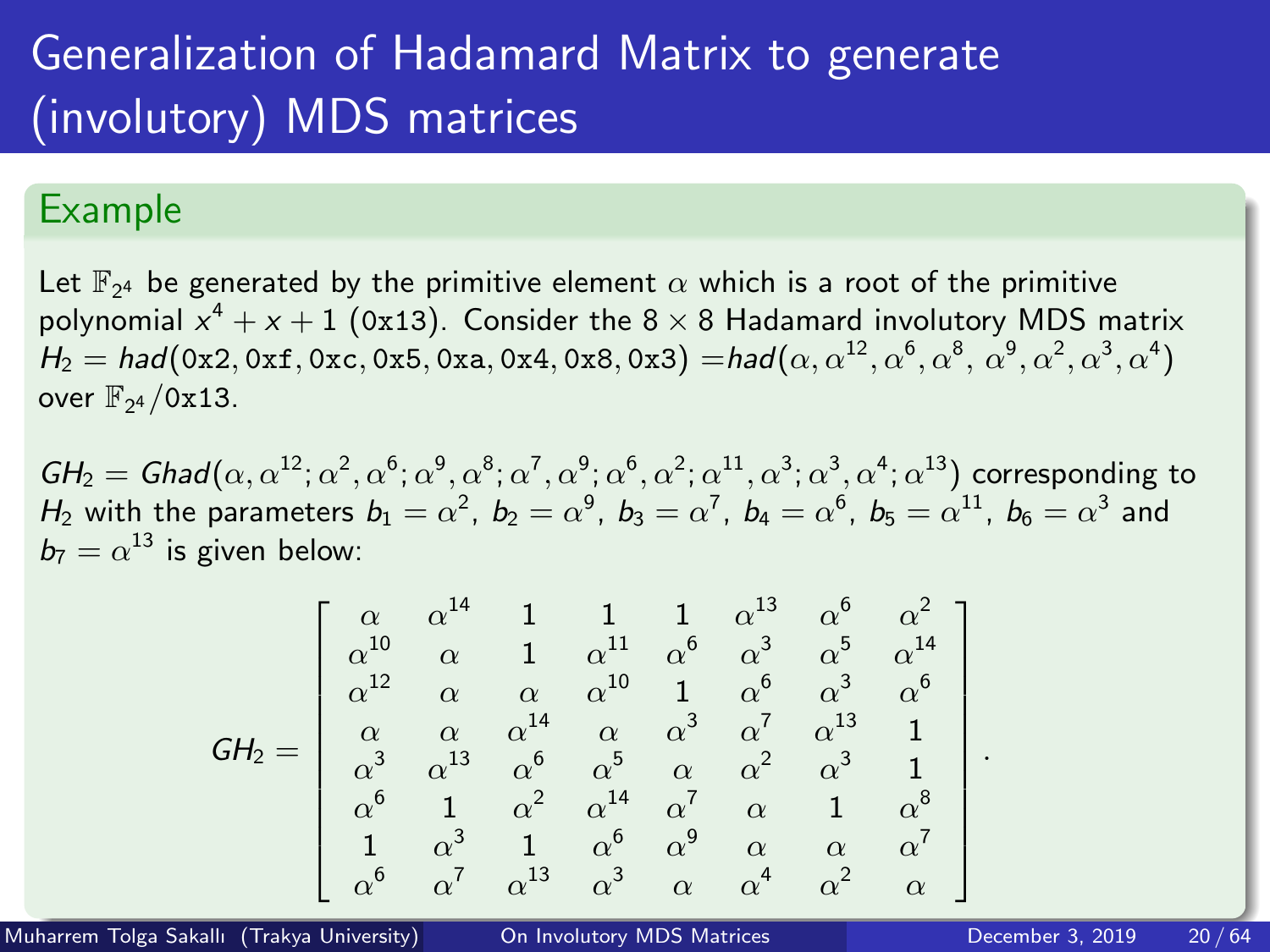- The matrix  $GH_2$  presented in the example is  $8 \times 8$  involutory MDS matrix with the naive XOR count 407 (=  $183 + 8 \cdot 7 \cdot 4$ ). This matrix can be implemented by 212 XORs after using optimization technique SLP.
- The idea can be used to generate non-involutory MDS matrices. We have generated an  $8 \times 8$  non-involutory MDS matrix with the naive XOR count 380. This matrix can be implemented by 205 XORs after using optimization technique SLP.
- The idea is also appliciable to any type of  $k \times k$  matrix (e.g. circulant matrices).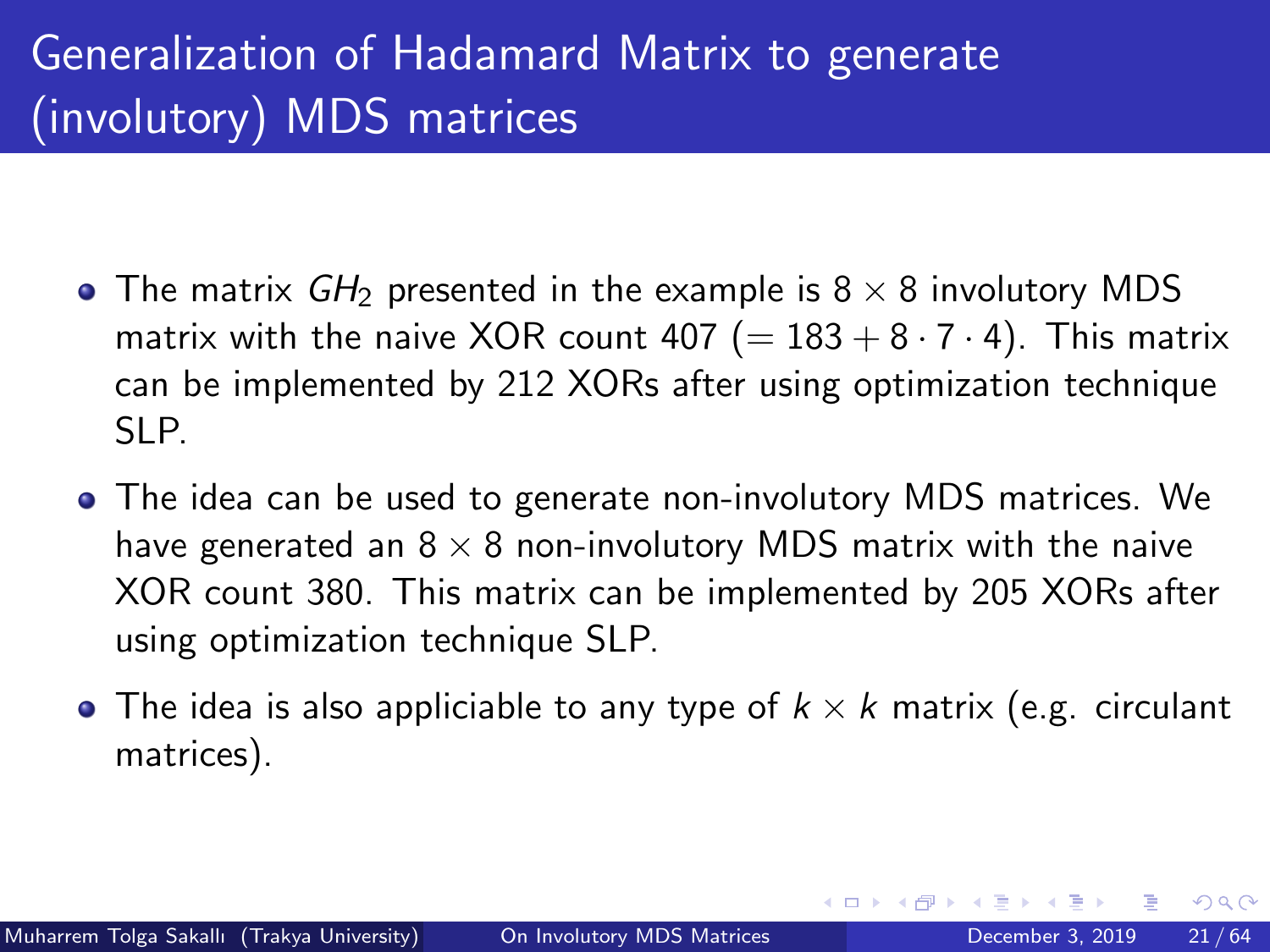#### Example

Let  $\mathbb{F}_{2^4}$  be generated by the primitive element  $\alpha$  which is a root of the primitive polynomial  $x^4 + x + 1$  (0x13). Consider the 4  $\times$  4 circulant MDS matrix  $\mathit{M}_{1}=$   $circ(\texttt{0x1}, \texttt{0xb}, \texttt{0x2}, \texttt{0xa})=$   $circ(1, \alpha^{7}, \alpha, \alpha^{9})$ 

$$
M_1 = \left[ \begin{array}{cccc} 1 & \alpha^7 & \alpha & \alpha^9 \\ \alpha^9 & 1 & \alpha^7 & \alpha \\ \alpha & \alpha^9 & 1 & \alpha^7 \\ \alpha^7 & \alpha & \alpha^9 & 1 \end{array} \right]
$$

over  $\mathbb{F}_{2^4}/$ 0x13. Then,  $\mathit{PM}_1 = \mathit{Pcirc}(1, \alpha^7; \alpha^8, \alpha; \alpha, \alpha^9; \alpha^9)$  corresponding to  $M_1$  with the parameters  $b_1=\alpha^8,~b_2=\alpha$  and  $b_3=\alpha^9$  is given below:

つへへ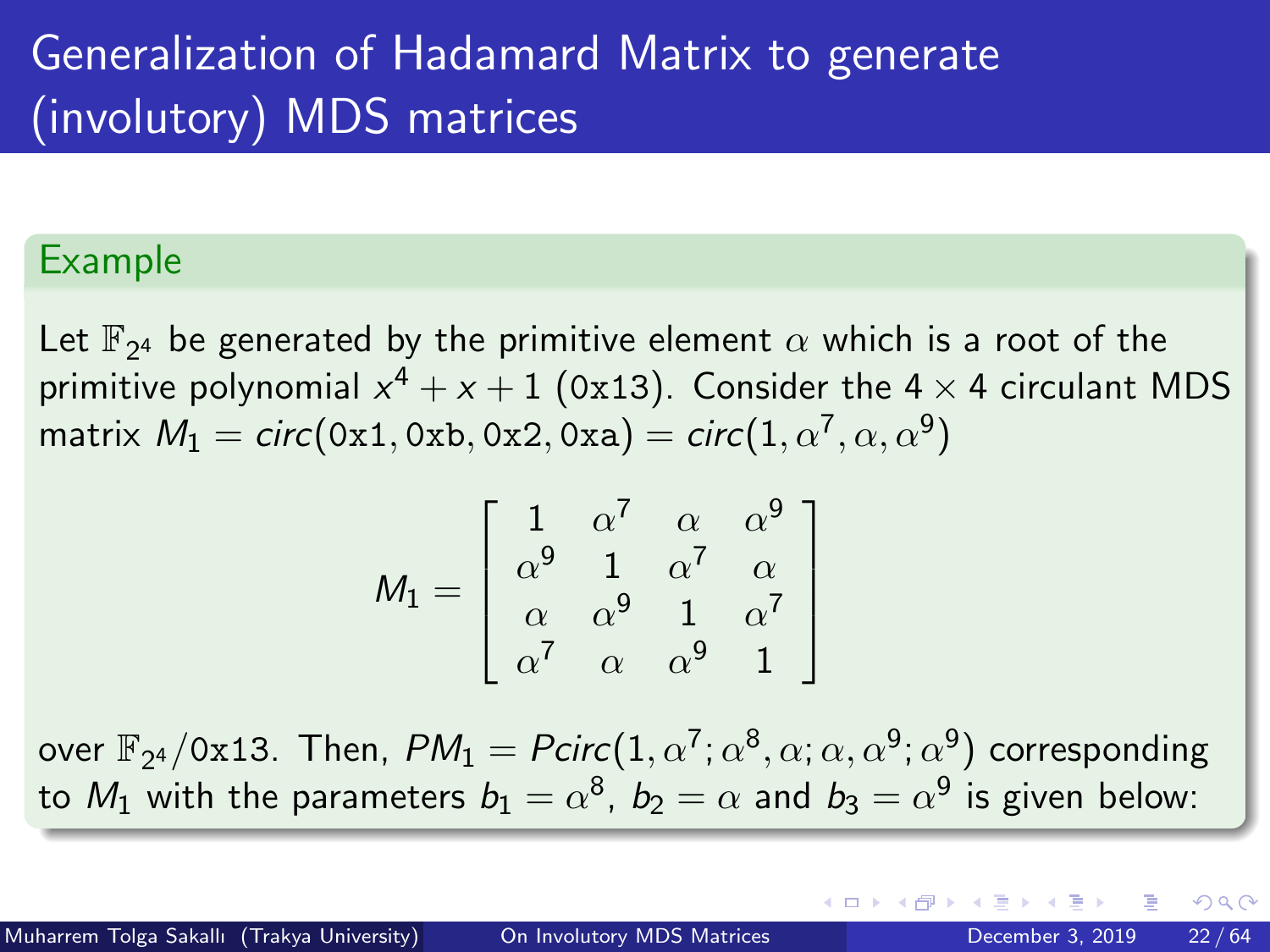#### Example

$$
PM_1 = \left[ \begin{array}{cccc} 1 & 1 & \alpha^2 & \alpha^3 \\ \alpha & 1 & 1 & \alpha^2 \\ 1 & \alpha & 1 & 1 \\ \alpha^{13} & 1 & \alpha & 1 \end{array} \right]
$$

which is non-involutory MDS matrix (including the maximum number of occurrences of 1s) with naive XOR count  $61 (= 13 + 4 \cdot 3 \cdot 4)$ . This matrix can be implemented by 39 XORs after using optimization technique SLP.

つへへ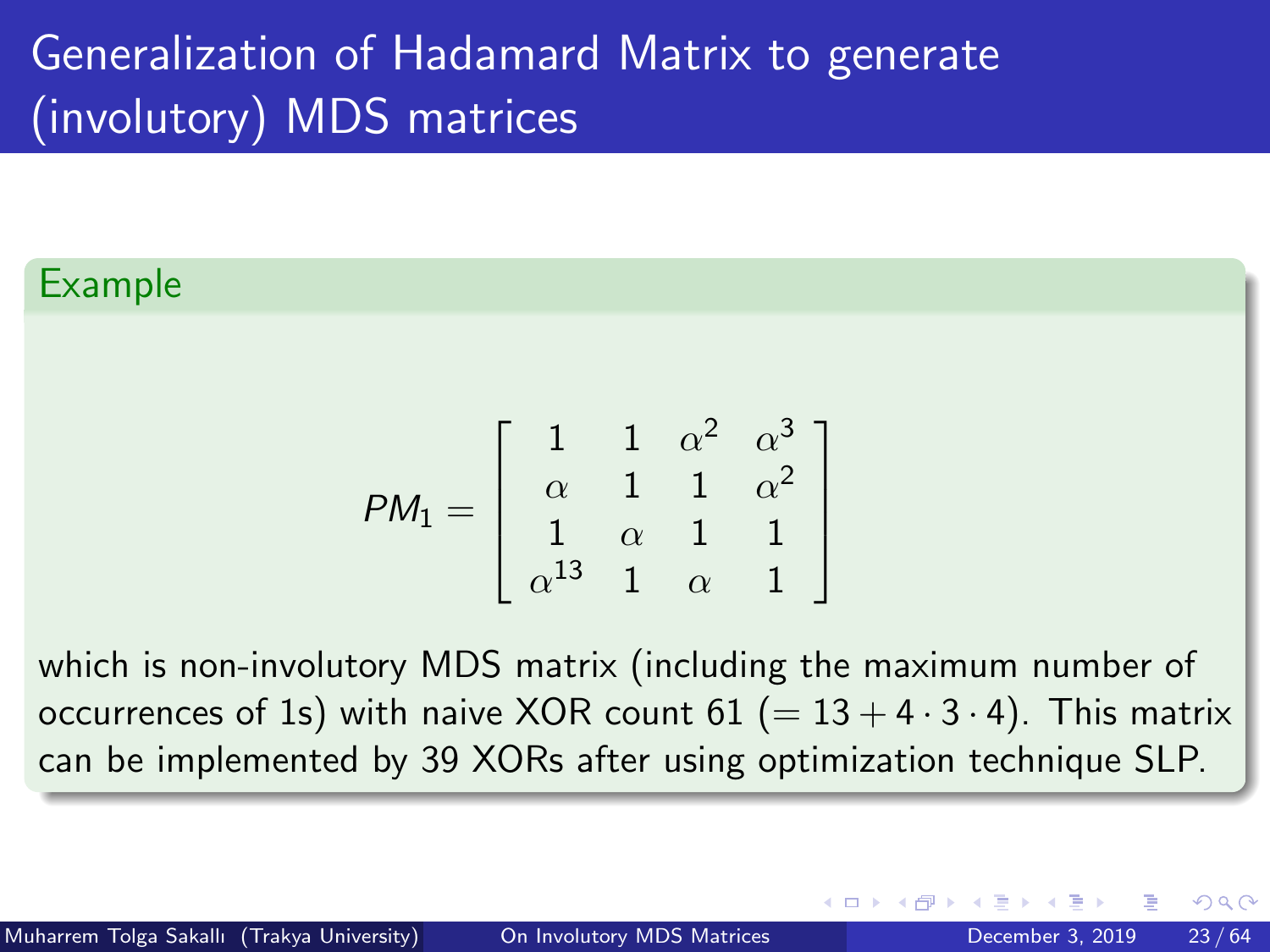### A new matrix form to generate all  $3 \times 3$  involutory MDS matrices

- In this section, a new matrix form to generate all  $3 \times 3$  involutory MDS matrices over  $\mathbb{F}_{2^m}$  is introduced. The interested reader may refer to [\[9\]](#page-62-2) for the detailed proof on how to obtain the given form.
- The matrix form  $IM_{3\times 3}(a_{11}, a_{22}, b_0, b_1)$  for generating all  $3\times 3$ involutory and MDS matrices over  $\mathbb{F}_{2^m}$  can be defined as follows:

$$
lM_{3\times 3} = \left[\begin{array}{ccc} a_{11} & (a_{11} + 1)b_0 & (a_{11} + 1)b_1 \\ (a_{22} + 1)b_0^{-1} & a_{22} & (a_{22} + 1)b_0^{-1}b_1 \\ (a_{11} + a_{22})b_1^{-1} & (a_{11} + a_{22})b_1^{-1}b_0 & a_{11} + a_{22} + 1 \end{array}\right]
$$

where  $a_{11} \neq a_{22}, a_{11}, a_{22} \neq 0, a_{11}, a_{22} \neq 1, a_{11} + a_{22} \neq 1$  and  $b_0, b_1 \in \mathbb{F}_{2^m} - \{0\}.$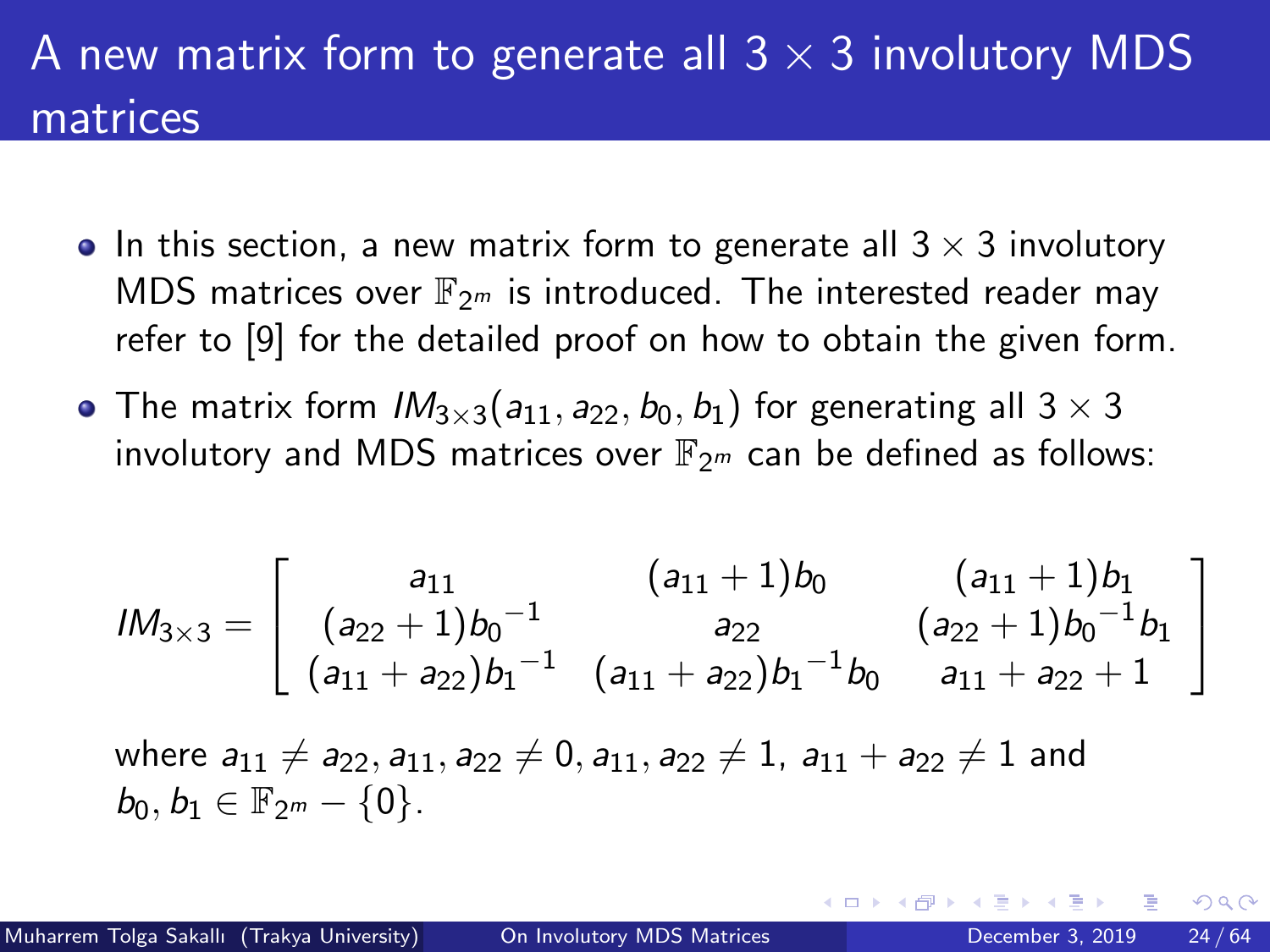### A new matrix form to generate all  $3 \times 3$  involutory MDS matrices

- $\bullet$  One can directly construct all  $3 \times 3$  involutory MDS matrices by using 4 parameters  $a_{11}$ ,  $a_{22}$ ,  $b_0$  and  $b_1$ .
- By considering the given restrictions above for  $a_{11}$ ,  $a_{22}$ ,  $b_0$  and  $b_1$ , the number of all  $3 \times 3$  involutory and MDS matrices over  $\mathbb{F}_{2^m}$  is  $(2^m-1)^2 \cdot (2^m-2) \cdot (2^m-4)$ , where  $m > 2$ .
- We call the matrix form  $IMR_{3\times 3}(a_{11}, a_{22})$  (not consisting of the parameters  $b_0$ ,  $b_1$  and their inverses) as representative matrix form used for obtaining representative matrices, which can be used to generate all  $3 \times 3$  involutory MDS matrices:

$$
IMR_{3\times3}(a_{11}, a_{22}) = \left[\begin{array}{ccc} a_{11} & a_{11}+1 & a_{11}+1 \\ a_{22}+1 & a_{22} & a_{22}+1 \\ a_{11}+a_{22} & a_{11}+a_{22} & a_{11}+a_{22}+1 \end{array}\right].
$$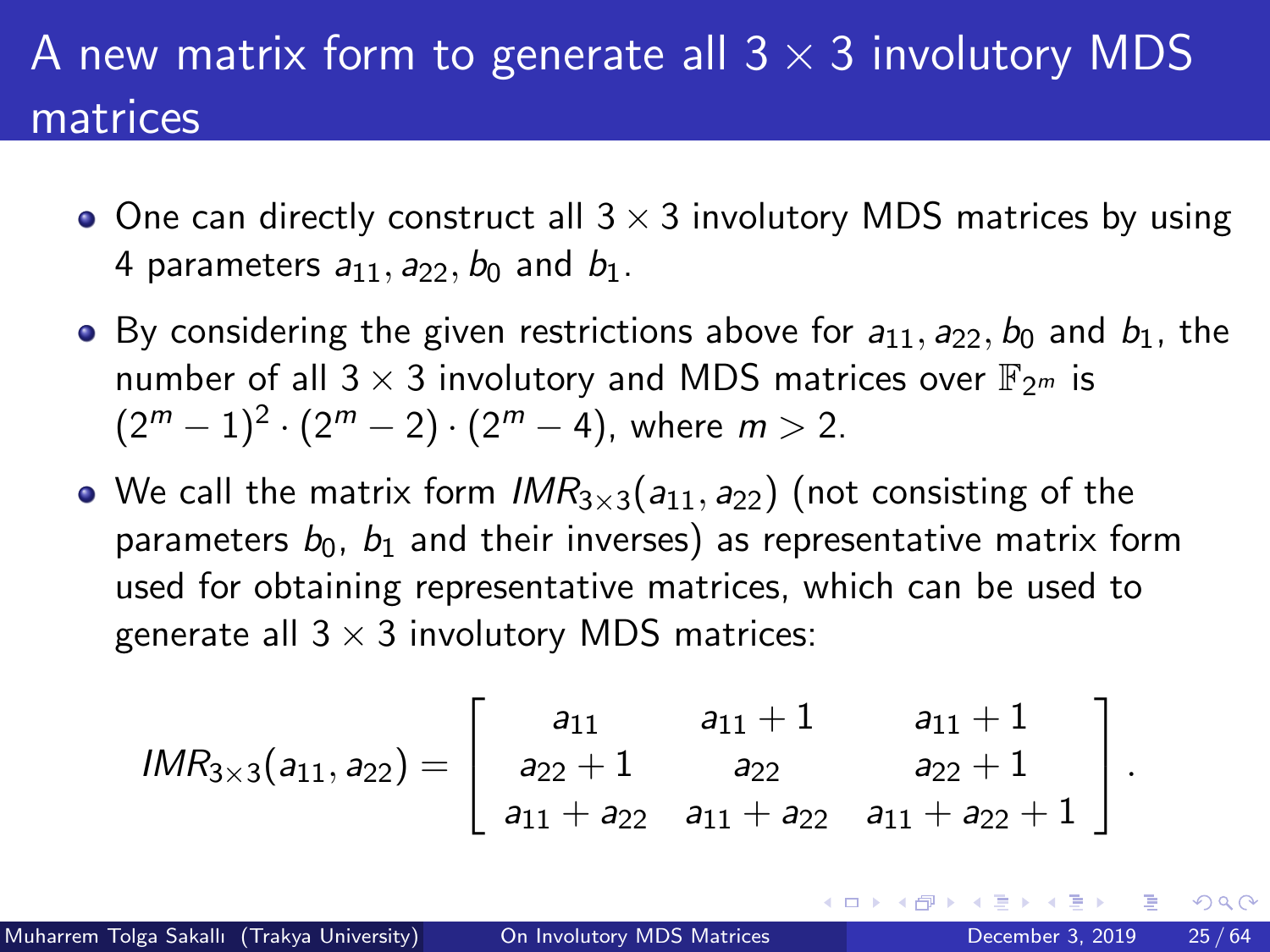### A new matrix form to generate all  $3 \times 3$  involutory MDS matrices

- In fact, we identified 2 different representative matrix forms. The other representative matrix form is the transpose of the matrix form  $IMR_{3\times3}(a_{11}, a_{22})$ .
- This representative matrix form also spans all  $3 \times 3$  involutory MDS matrices over  $\mathbb{F}_{2^m}$  because of the parameters  $b_0$ ,  $b_1$  and their inverses. The transpose matrix form of  $IMR_{3\times 3}(a_{11}, a_{22})$  is as follows:

$$
IMR_{3\times 3}^T(a_{11}, a_{22}) = \left[\begin{array}{ccc} a_{11} & a_{22}+1 & a_{11}+a_{22} \\ a_{11}+1 & a_{22} & a_{11}+a_{22} \\ a_{11}+1 & a_{22}+1 & a_{11}+a_{22}+1 \end{array}\right].
$$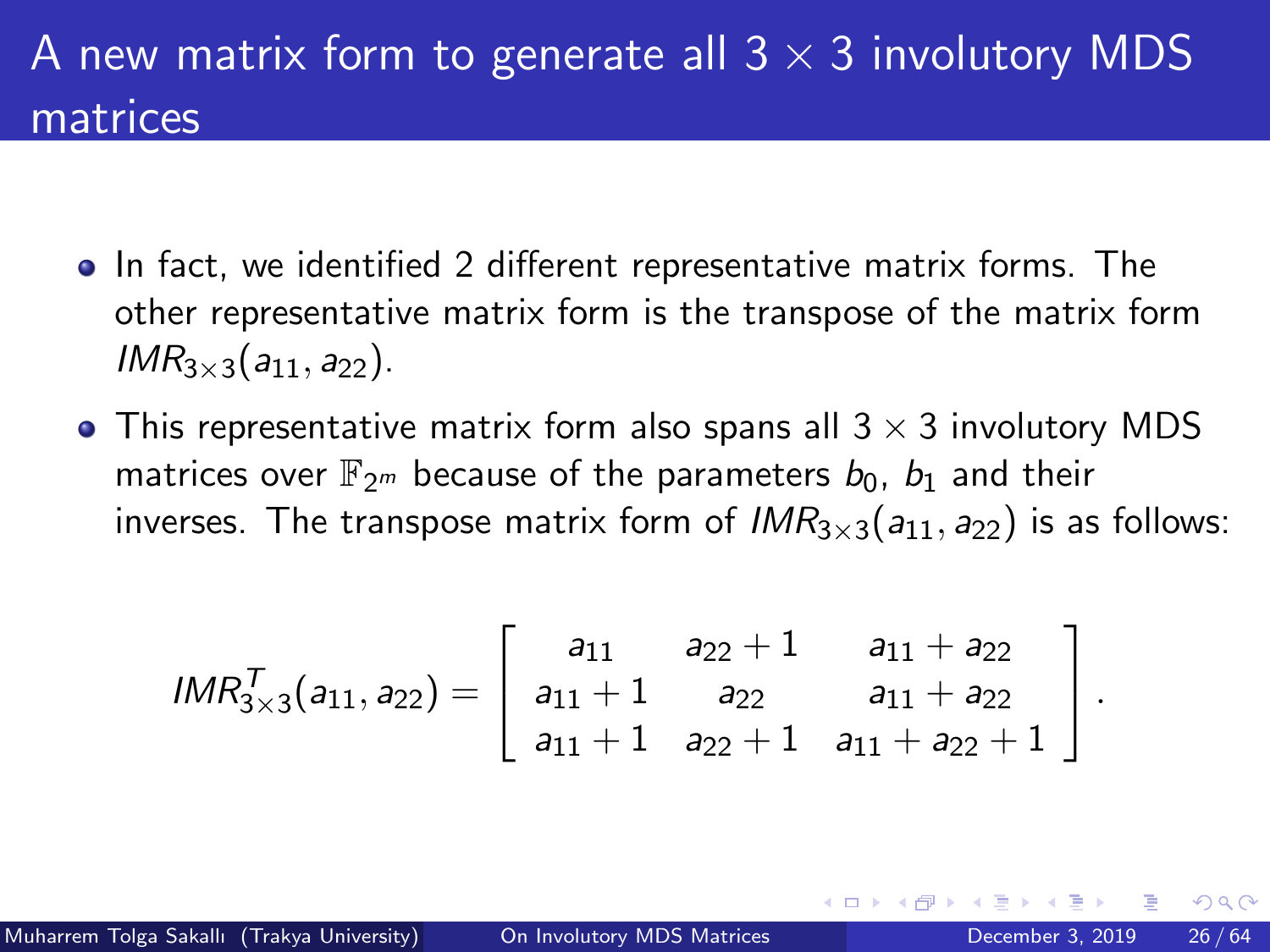• In order to generate all  $4 \times 4$  involutory MDS matrices over  $\mathbb{F}_{2^m}$ , first we recall the general and representative matrix form of  $2 \times 2$  matrices generating all involutory and MDS matrices. These forms were as follows:

$$
\mathsf{IM}_{2\times 2}(a_{11},b_0)=\left[\begin{array}{cc} a_{11}& (a_{11}+1)b_0\\[0.2cm] (a_{11}+1)b_0^{-1} & a_{11} \end{array}\right],
$$
  

$$
\mathsf{IMR}_{2\times 2}(a_{11})=\left[\begin{array}{cc} a_{11}& a_{11}+1\\[0.2cm] a_{11}+1 & a_{11} \end{array}\right].
$$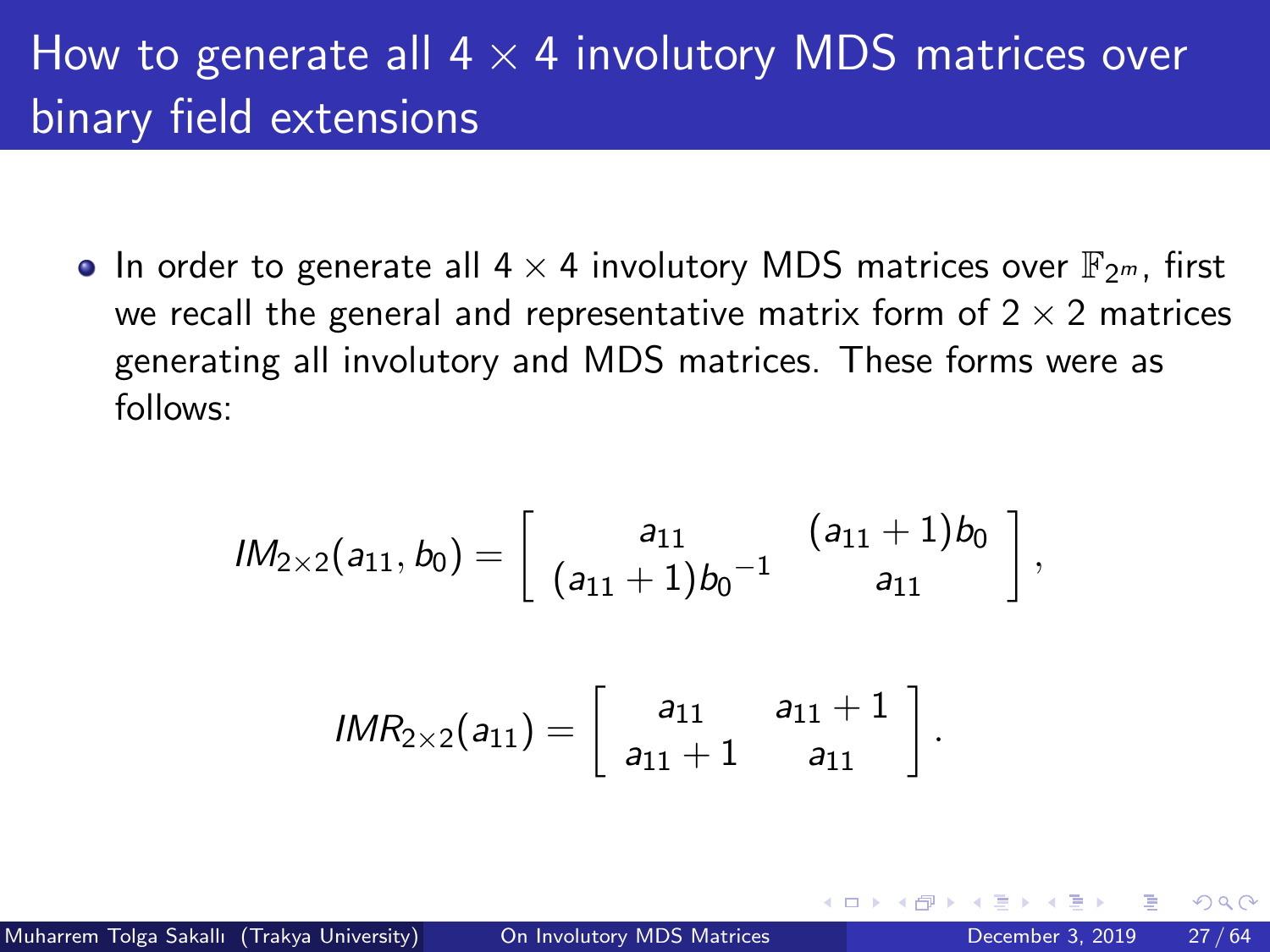- Hadamard matrix form can be considered as a form generating some (involutory and MDS ) representatives (which needs search to verify whether these matrices are MDS or not) that can be used to generate many involutory MDS matrices (by using the GHadamard matrix idea). But, it still does not generate all  $4 \times 4$  involutory MDS matrices.
- For example, by search, one can confirm that there are 1512 4  $\times$  4 involutory and MDS matrices over  $\mathbb{F}_{2^4}$ . Then, we recall the 4  $\times$  4 Hadamard matrix form (used for generating some representative involutory MDS matrices) to be used in search as follows:

$$
H = \left[ \begin{array}{cccc} a & b & c & a+b+c+1 \\ b & a & a+b+c+1 & c \\ c & a+b+c+1 & a & b \\ a+b+c+1 & c & b & a \end{array} \right]
$$

.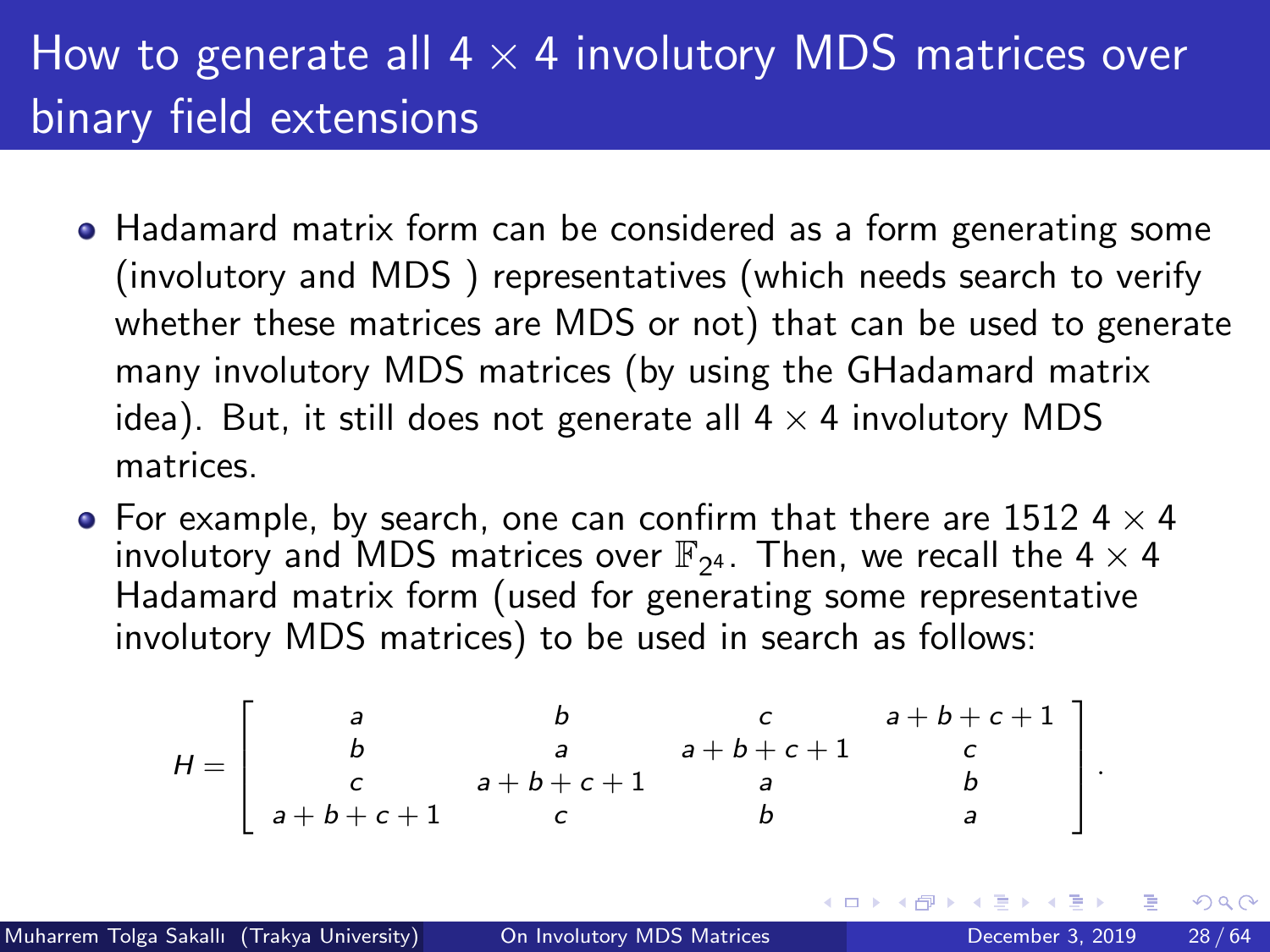- The generated 1512 4  $\times$  4 involutory and MDS matrices over  $\mathbb{F}_{2^4}$  are some of representative involutory and MDS matrices. In this respect, one can totally generate  $1512 \cdot (2^4-1)^3 = 5,103,000 \approx 2^{22.28}$ involutory and MDS matrices over  $\mathbb{F}_{2^4}$  by using GHadamard matrix form.
- How can we generate all  $4 \times 4$  involutory and MDS matrix representatives, which will provide us to generate all involutory and MDS matrices for this size?

The answer is to look at the generic properties of a Hadamard matrix satisfying the involutory property as given in the matrix form  $H$ : XOR sum of the elements in any row or column of a Hadamard matrix is equal to 1 and XOR sum of the elements in the main diagonal is equal to 0.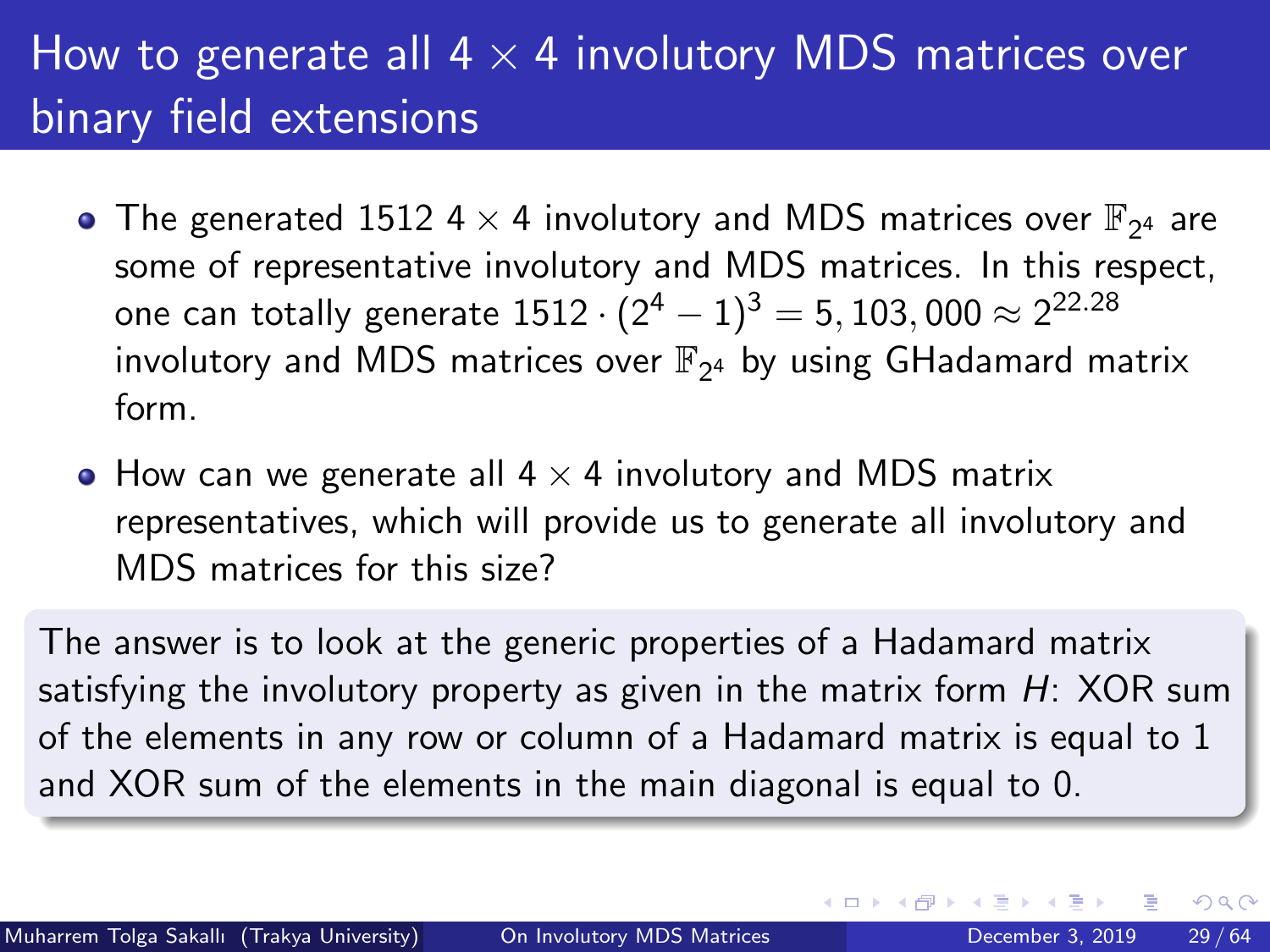• Note that these properties also force XOR sum of the elements in the antidiagonal (counter diagonal) to be equal to 0. In this respect, one can easily define the matrix form  $R$  in order to search for all representative involutory MDS matrices over  $\mathbb{F}_{2^m}$  as follows:

$$
R = \left[ \begin{array}{ccccc} a & d & e & a+d+e+1 \\ f & b & d+e+f+g+h & b+d+e+g+h+1 \\ g & h & c & c+g+h+1 \\ a+f+g+1 & b+d+h+1 & c+d+f+g+h+1 & a+b+c \end{array} \right]
$$

• The matrix form R above is defined by 8 elements  $(a, b, ..., h)$  over  $\mathbb{F}_{2^m}$ . Then, the search space for finding involutory and MDS matrix representatives is  $(2^m-1)^8$ . For example, for  $\mathbb{F}_{2^4}$ , the search space is  $(2^4-1)^8 \approx 2^{31.25}.$ 

.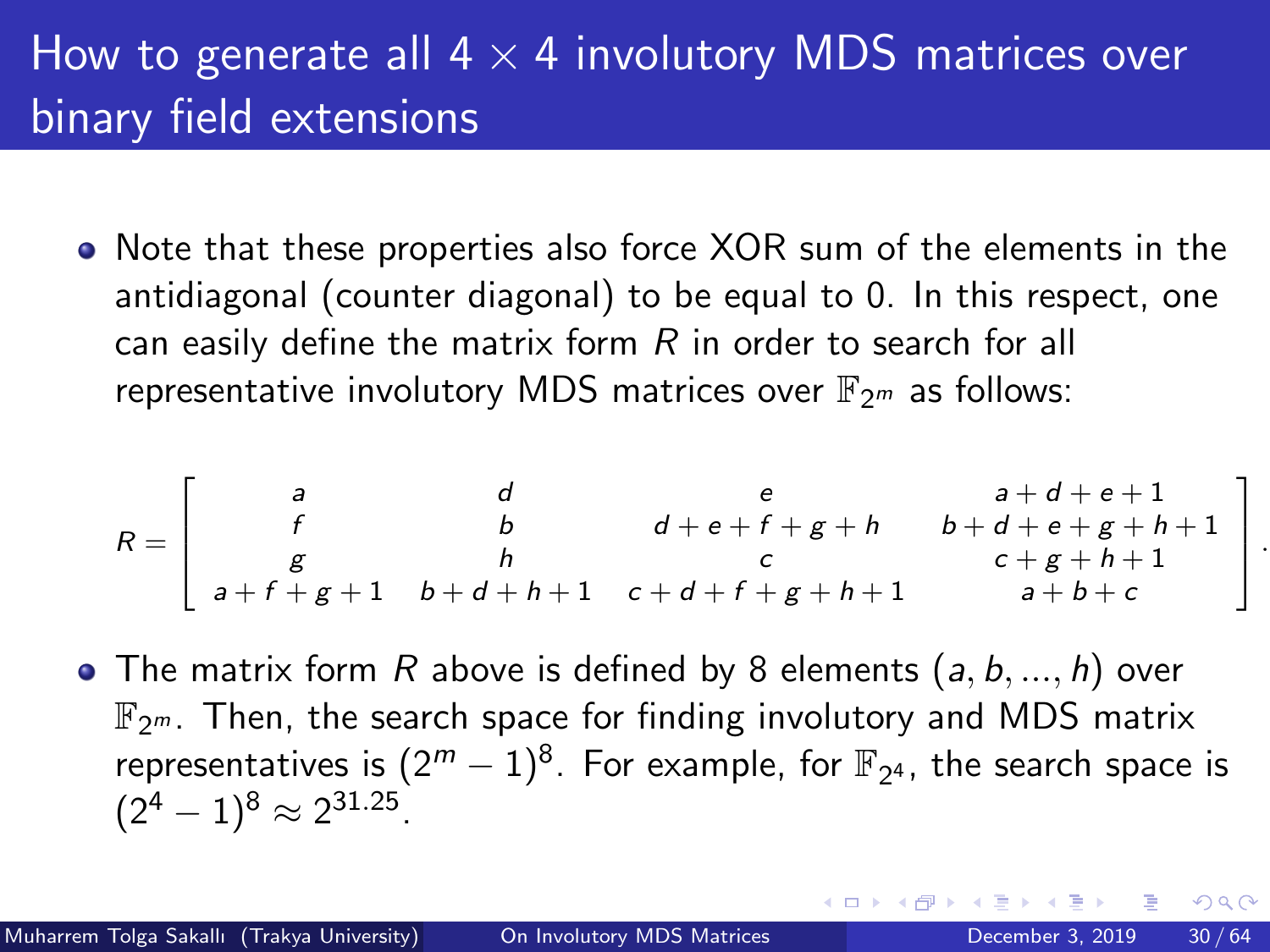- We searched for all possible  $4 \times 4$  involutory and MDS representatives over  $\mathbb{F}_{2^3}$  and  $\mathbb{F}_{2^4}.$  We have found 48 and 71,856 (wheras a 4  $\times$  4 Hadamard matrix is generating 1512) involutory and MDS representative matrices, respectively.
- As a result, after applying the parameters  $(b_i s)$  to involutory and MDS representative matrices, we generated totally  $48 \cdot (2^3 - 1)^3 = 16,464$  and  $71856 \cdot (2^4-1)^3 =$  242, 514, 000  $\approx$   $2^{27.85}$  4  $\times$  4 involutory and MDS matrices over  $\mathbb{F}_{2^3}$  and  $\mathbb{F}_{2^4}$ , respectively.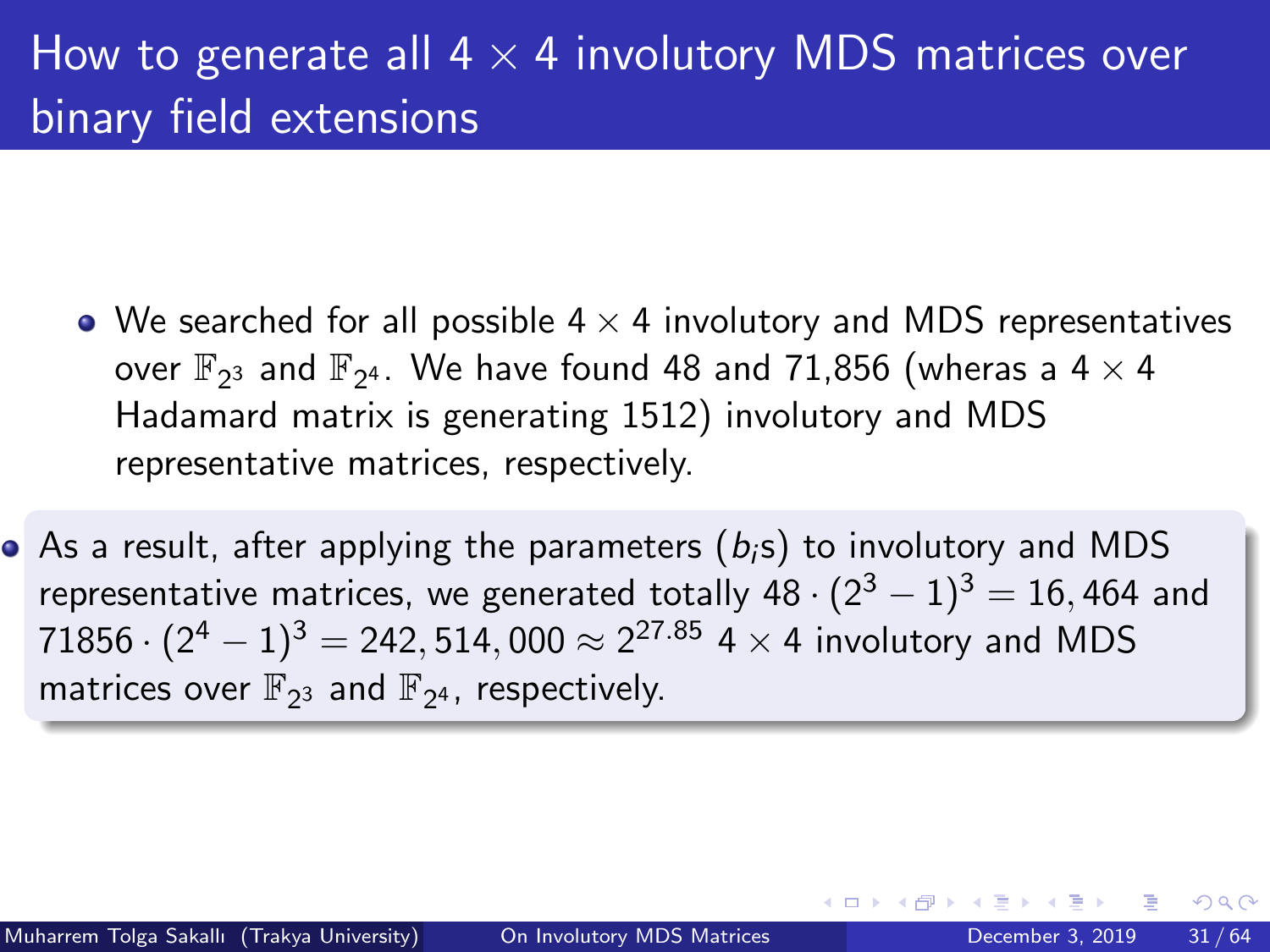#### Example

Let  $\mathbb{F}_{2^4}$  be generated by the primitive element  $\alpha$  which is a root of the primitive polynomial  $x^4+x+1$  (0x13). Consider the 4  $\times$  4  $\theta$ -circulant involutory MDS matrix recently given in [\[10\]](#page-62-3)

$$
M_2 = \left[ \begin{array}{cccc} \alpha & 1 & \alpha^{14} & \alpha^7 \\ \alpha^{14} & \alpha^2 & 1 & \alpha^{13} \\ \alpha^{11} & \alpha^{13} & \alpha^4 & 1 \\ 1 & \alpha^7 & \alpha^{11} & \alpha^8 \end{array} \right]
$$

over  $\mathbb{F}_{2^4}/\texttt{0x13}$ . In fact, the involutory MDS matrix  $M_2$  belongs to a class of which representative involutory MDS matrix is as follows: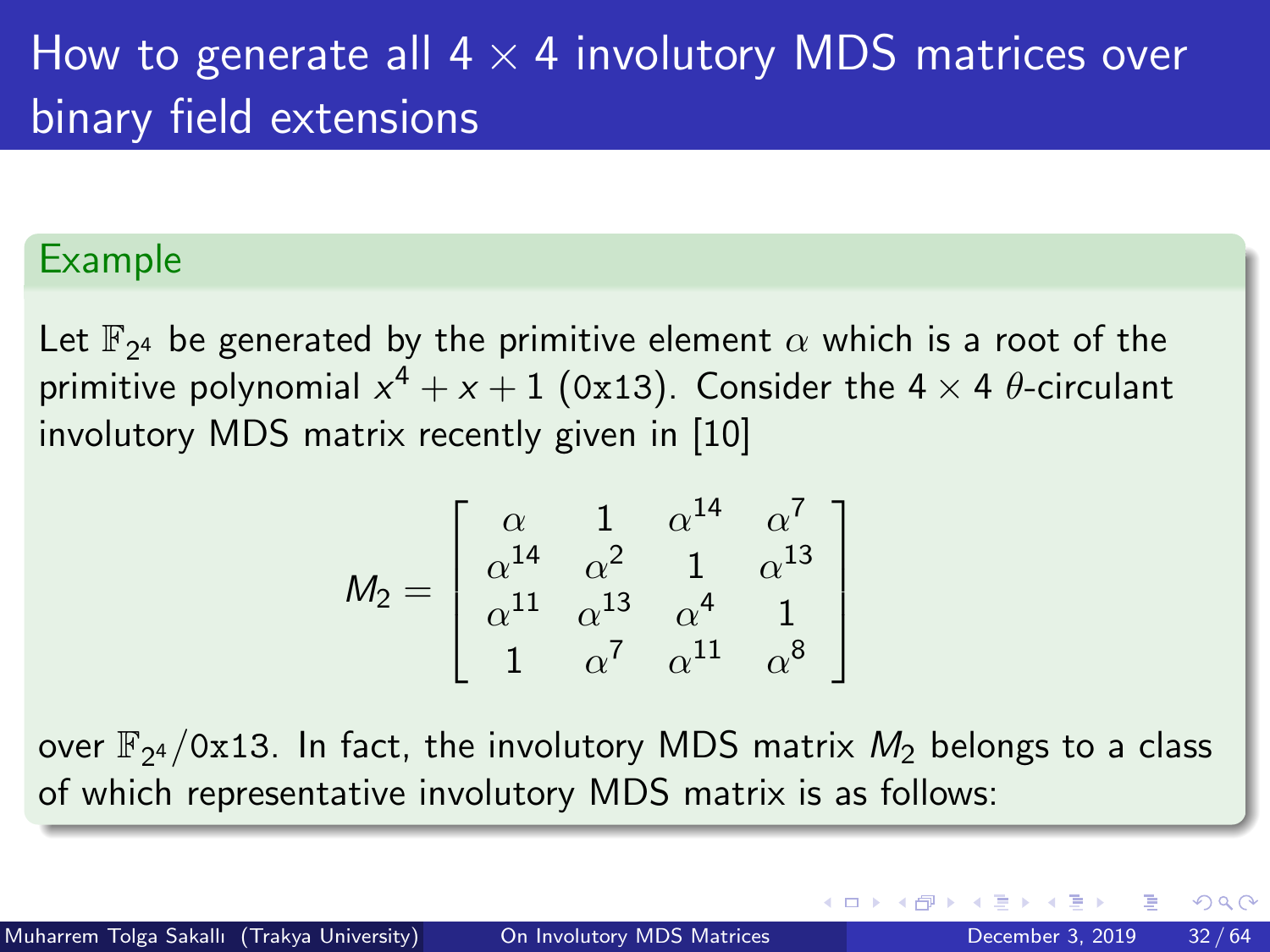#### Example

$$
MR_2 = \begin{bmatrix} \alpha & \alpha^7 & \alpha^5 & \alpha^{11} \\ \alpha^7 & \alpha^2 & \alpha^{14} & \alpha^{10} \\ \alpha^5 & \alpha^{14} & \alpha^4 & \alpha^{13} \\ \alpha^{11} & \alpha^{10} & \alpha^{13} & \alpha^8 \end{bmatrix}
$$

which is symmetric and also  $4 \times 4$   $\theta$ -circulant involutory MDS matrix. The matrix  $M_2$  can easily be obtained by applying the parameters  $b_1=\alpha^8$ ,  $b_2 = \alpha^9$  and  $b_3 = \alpha^{11}$  to  $MR_2$ .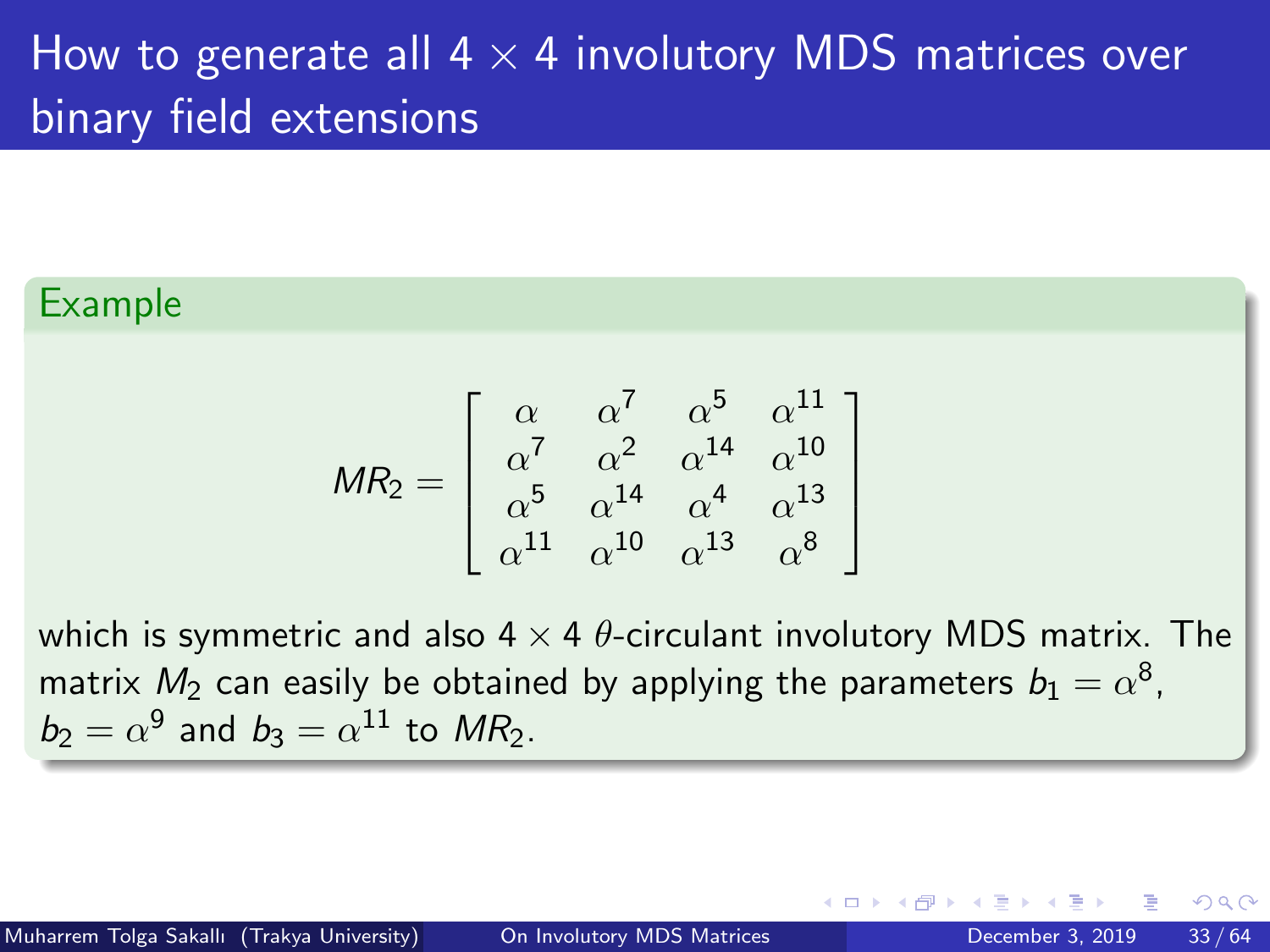#### <span id="page-33-0"></span>Example

Let  $\mathbb{F}_{2^4}$  be generated by the primitive element  $\alpha$  which is a root of the primitive polynomial  $x^4+x+1$  (0x13). Consider one of 4  $\times$  4 involutory and MDS representative matrices given below:

$$
MR_3 = \begin{bmatrix} 1 & \alpha^5 & \alpha^3 & \alpha^{11} \\ \alpha^{13} & 1 & \alpha^4 & \alpha^{11} \\ \alpha^{11} & \alpha^{11} & \alpha^{12} & \alpha^{11} \\ \alpha^4 & \alpha^3 & \alpha^8 & \alpha^{12} \end{bmatrix}
$$

over  $\mathbb{F}_{2^4}/$ 0x13. Then, one can generate 4  $\times$  4 involutory and MDS matrix  $M_3$  by applying the parameters  $b_1=1,~b_2=\alpha^{11}$  and  $b_3=\alpha^{4}$  to  $MR_3$ with the least naive XOR count 75 among the ones having the maximum number of occurences of 1s.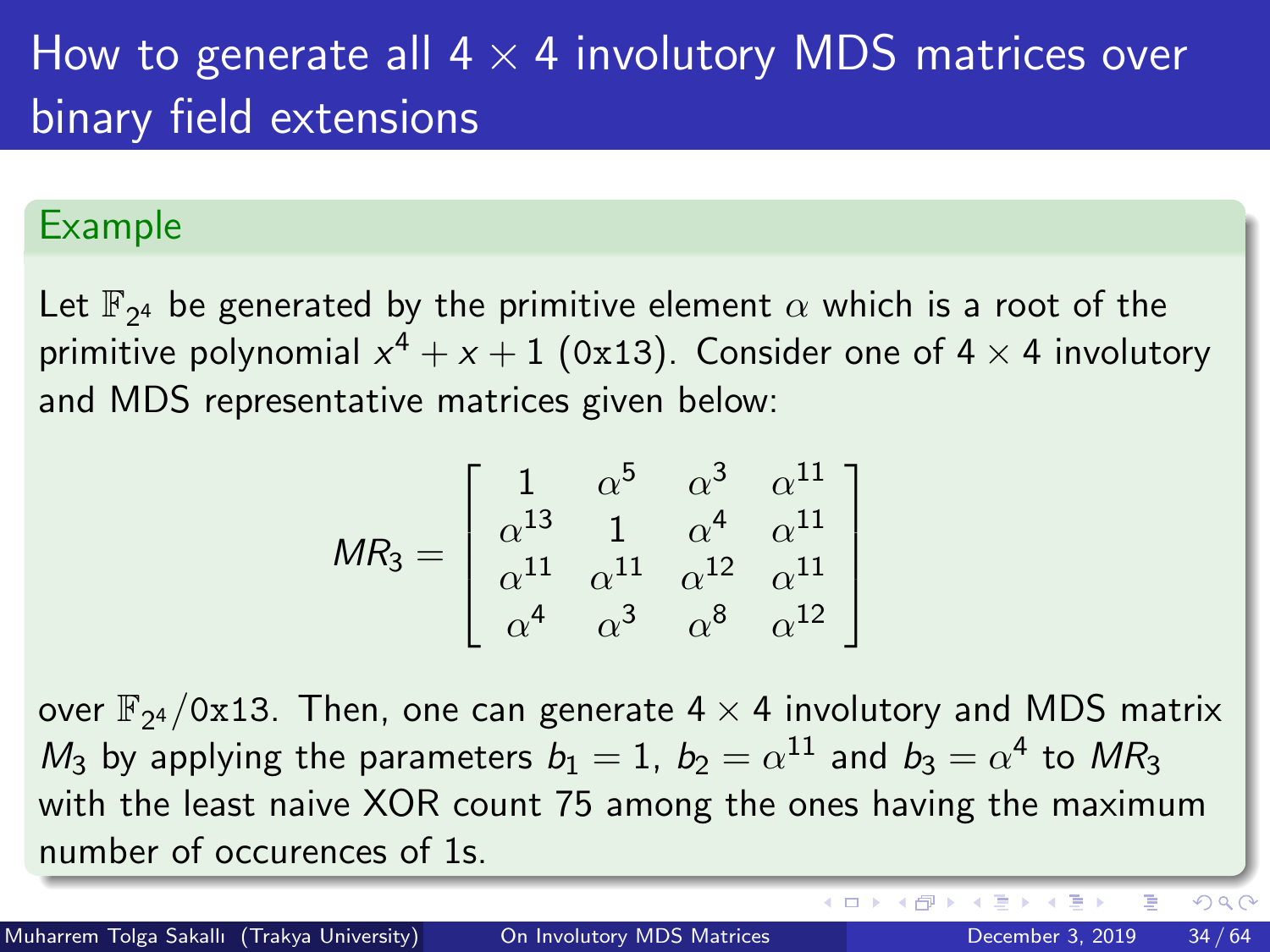#### <span id="page-34-0"></span>Example

$$
M_3 = \left[ \begin{array}{cccc} 1 & \alpha^5 & \alpha^{14} & 1 \\ \alpha^{13} & 1 & 1 & 1 \\ 1 & 1 & \alpha^{12} & \alpha^4 \\ 1 & \alpha^{14} & 1 & \alpha^{12} \end{array} \right]
$$

.

This matrix can be implemented by 47 XORs after using optimization technique SLP.

Note that in this presentation for the first time the maximum number of occurrences of 1s for  $4 \times 4$  involutory and MDS matrices is shown to be 9.

In the next slide, the distribution of the number of occurrences of 1s in all  $4\times 4$  $4\times 4$  $4\times 4$  i[n](#page-35-0)volu[t](#page-9-0)ory MDS matrices over  $\mathbb{F}_{2^3}$  and  $\mathbb{F}_{2^4}$  [is](#page-33-0) [pr](#page-35-0)e[se](#page-34-0)nte[d.](#page-63-0)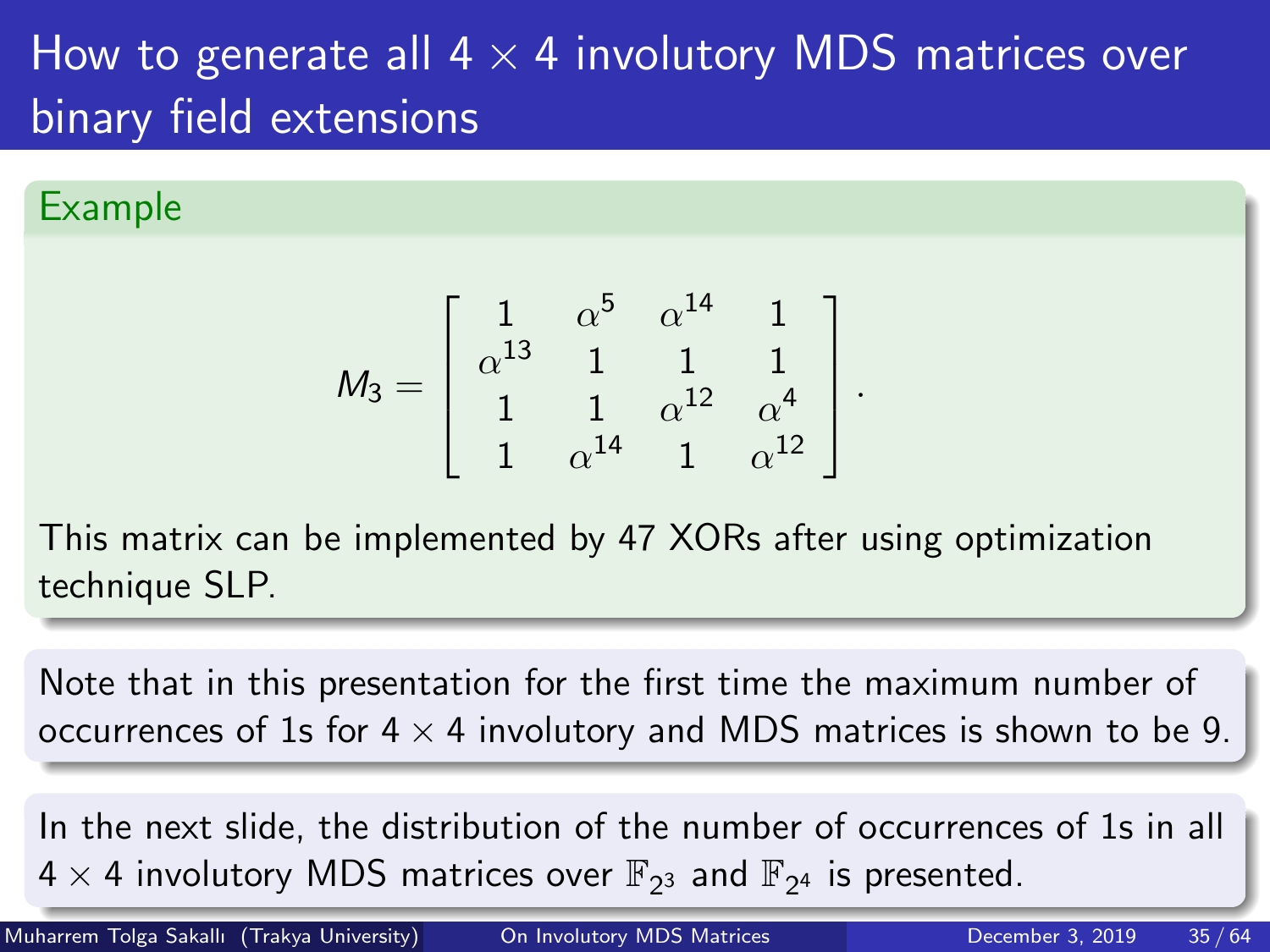<span id="page-35-0"></span>

| The number of occurrences of 1s in 4 $\times$ 4 involutory MDS matrices                   |       |                   |  |  |                 |   |  |       |  |  |
|-------------------------------------------------------------------------------------------|-------|-------------------|--|--|-----------------|---|--|-------|--|--|
| Time/Times                                                                                |       |                   |  |  | 4               | h |  |       |  |  |
| The number of<br>$4 \times 4$ involutory<br><b>MDS</b> matrices<br>over $\mathbb{F}_{23}$ | 1.368 | 2,424 4,608 3,600 |  |  | 1,944 1,296 720 |   |  | 432 0 |  |  |

|                         | The number of occurrences of 1s in $4 \times 4$ involutory MDS matrices |            |                |            |                |           |         |        |       |     |  |
|-------------------------|-------------------------------------------------------------------------|------------|----------------|------------|----------------|-----------|---------|--------|-------|-----|--|
| Time/Times              | $\overline{0}$                                                          |            | $\overline{2}$ | 3          | $\overline{4}$ | 5         | 6       | $\tau$ | 8     | 9   |  |
| The number of           |                                                                         |            |                |            |                |           |         |        |       |     |  |
| $4 \times 4$ involutory | 73,266,816                                                              | 88,442,736 | 53,722,608     |            |                |           | 206,160 |        |       | 192 |  |
| MDS matrices            |                                                                         |            |                | 20,148,576 | 5,555,760      | 1,146,768 |         | 21,120 | 3,264 |     |  |
| over $\mathbb{F}_{24}$  |                                                                         |            |                |            |                |           |         |        |       |     |  |

4 **D F** 

 $QQQ$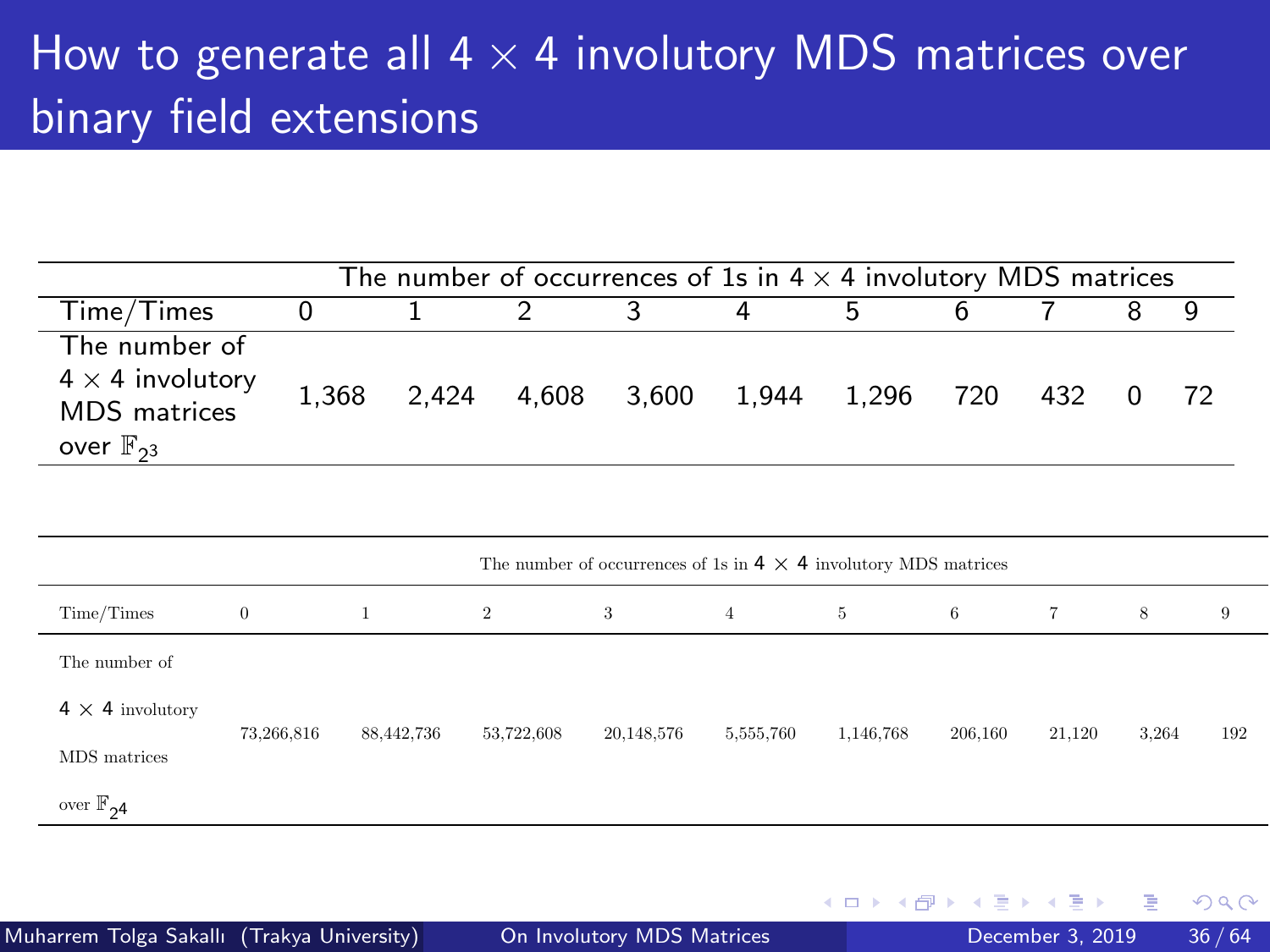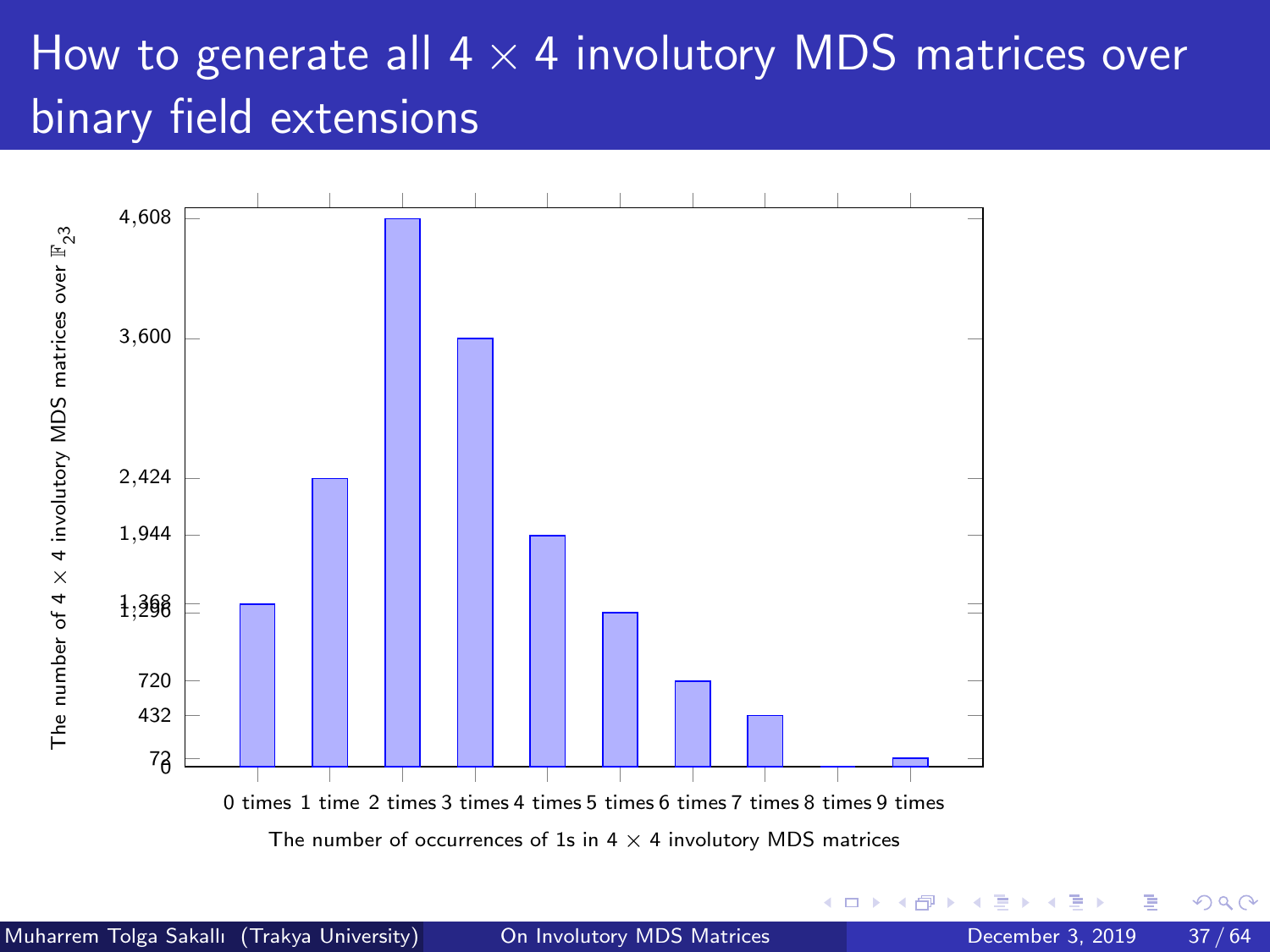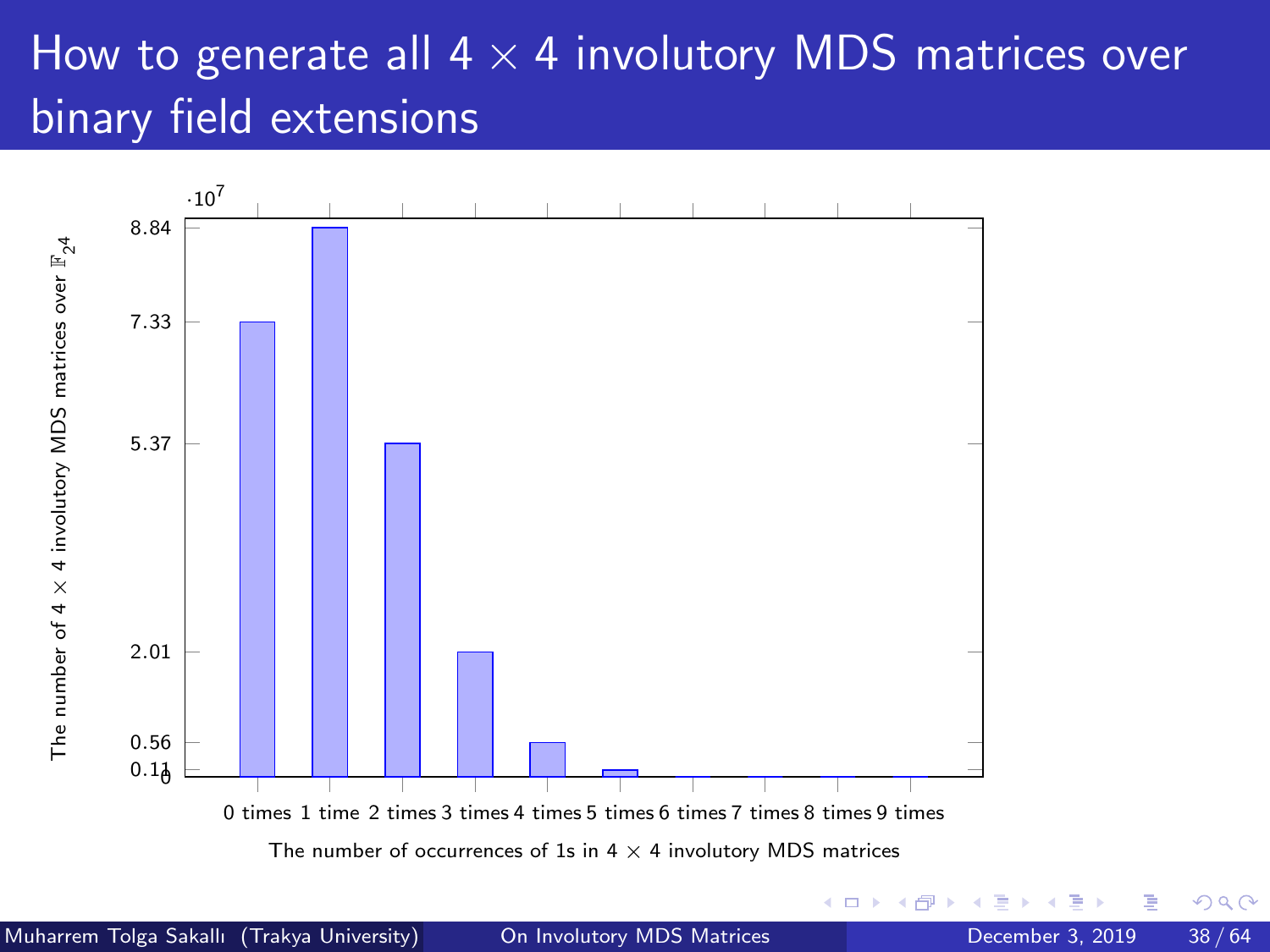- This section is on how to obtain the isomorphisms between MDS matrices over  $\mathbb{F}_{2m}$  and MDS matrices over  $\mathbb{F}_{2m}$ , where  $t \geq 1$  and  $m > 1$ .
- A novel method is given to obtain distinct functions related to these automorphisms and isomorphisms to be used in generating isomorphic MDS matrices (new MDS matrices in view of implementation properties) using the existing ones.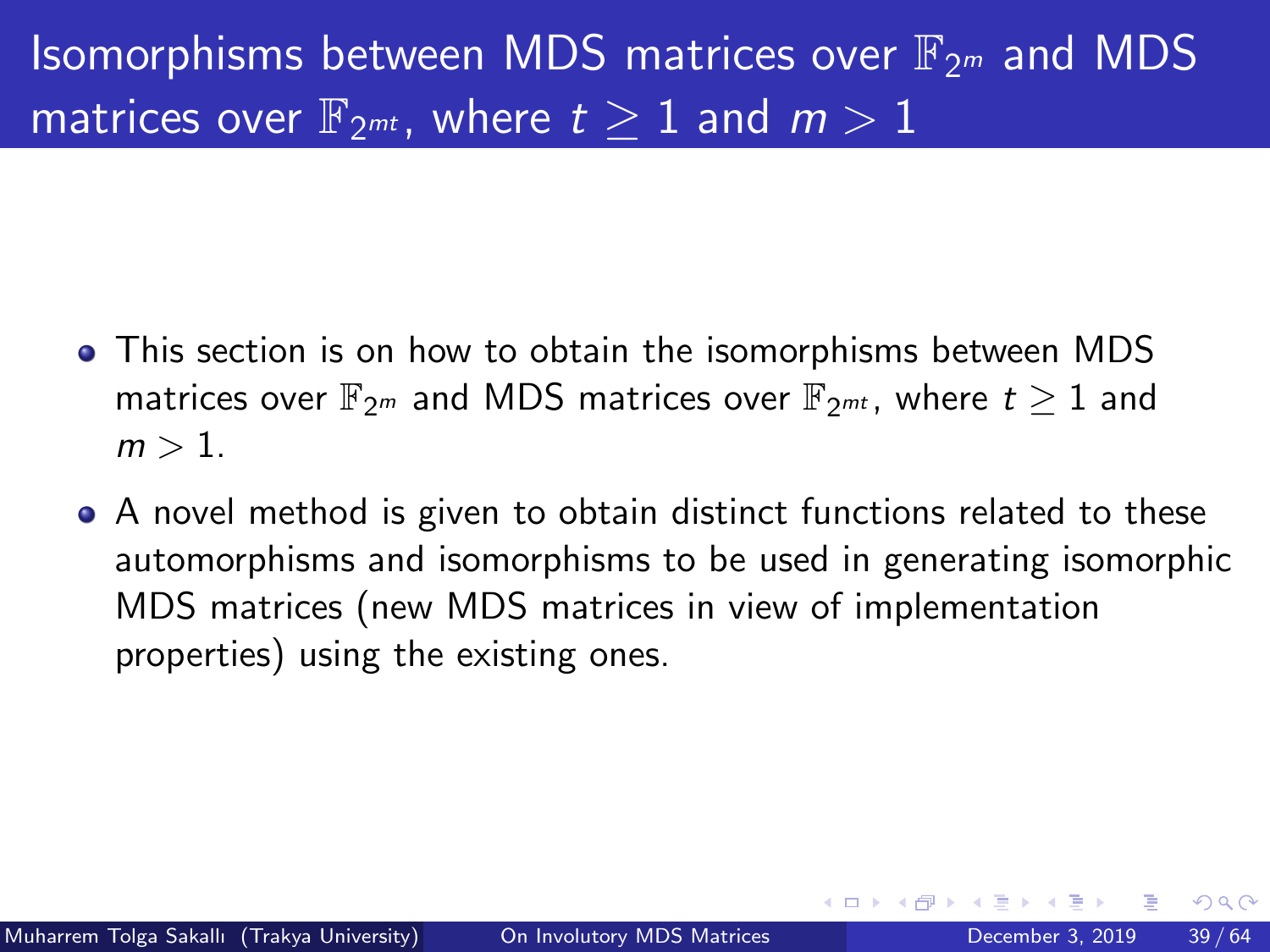#### Proposition

Let A be a  $k\times k$  matrix over the finite field  $\mathbb{F}_{2^m}$ . Let A' be generated by applying any distinct automorphism  $f_i : b \mapsto b^{2^i}$  to the elements of  $A$  with  $0\leq i\leq m-1$  and  $b\in \mathbb{F}_{2^m}^*.$  Then, the determinant of  $\mathcal{A}'$  is equal to 0 if and only if the determinant of A is equal to 0.

#### Proof.

By Theorem 2.21 in [\[11\]](#page-62-4), the automorphisms of  $\mathbb{F}_{2^m}$  over  $\mathbb{F}_2$  are given as  $b^{2^i}$  for all nonzero  $b \in \mathbb{F}_{2^m}$  and  $0 \le i \le m-1$ . These mappings are one-to-one because each element in  $\mathbb{F}_2$  maps to itself. Since the mappings are distinct, the determinant is related to the automorphism. Then, the determinant of any matrix generated by applying any distinct automorphism to  $A$  remains unchanged being either zero or nonzero, i.e., if  $\det(A)\neq 0$  or  $\det(A)=0$ , then  $\det(A')\neq 0$  or  $det(A') = 0$ , respectively. П

( 伊 )

 $QQ$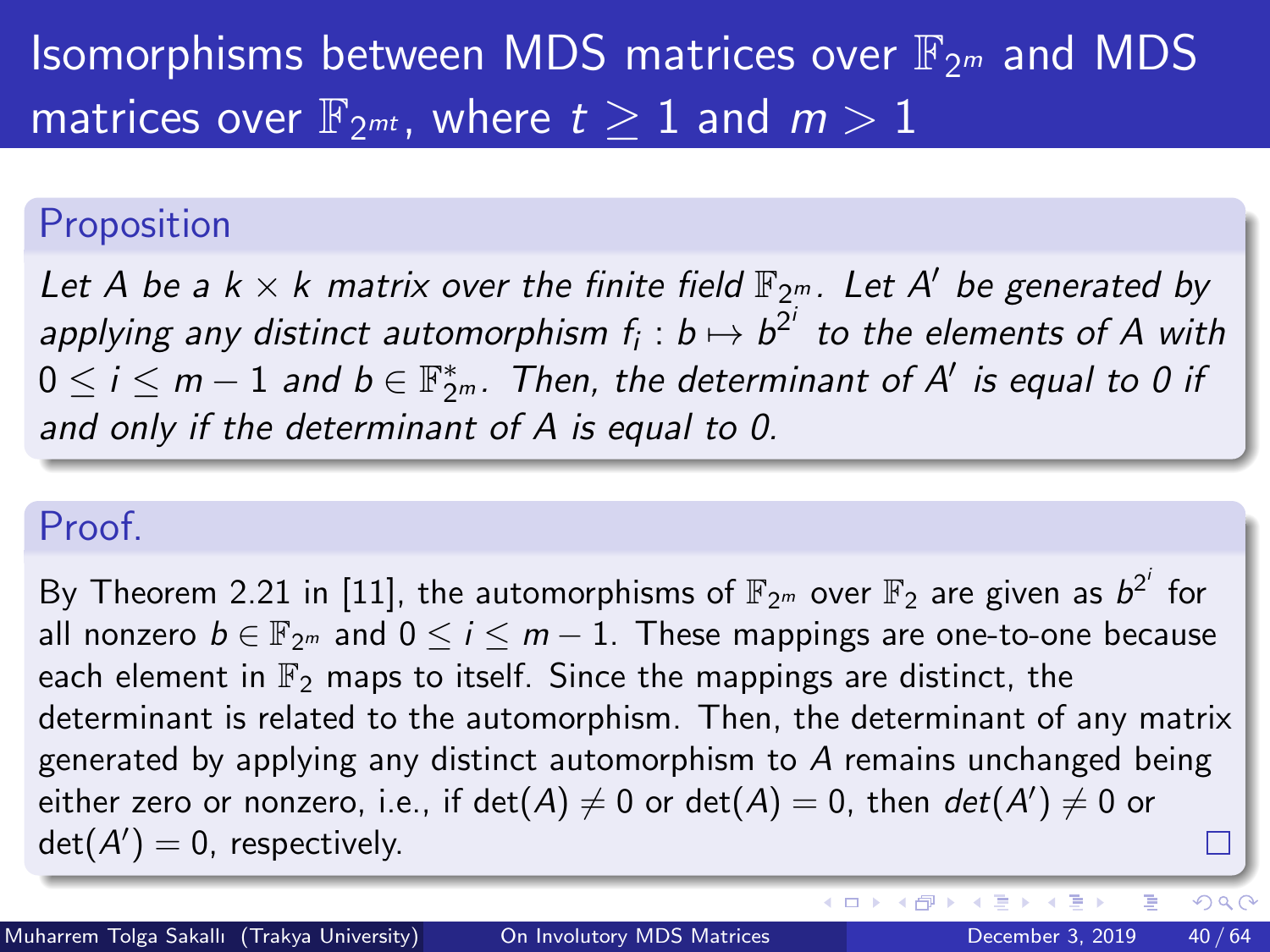#### Theorem

There exist  $m \cdot (2^m - 1)$  distinct and bijective functions related to the automorphisms in the form of  $f_{i,c}:\beta\mapsto (\beta^{2^i})\cdot c$ , where  $\beta$  is any primitive element of  $\mathbb{F}_{2^m}$ ,  $c\in \mathbb{F}_{2^m}^*$  and  $0\leq i\leq m-1.$  These functions preserve the MDS property of a square matrix over the same binary field extension, i.e., new MDS matrices are generated from the existing ones.

つひひ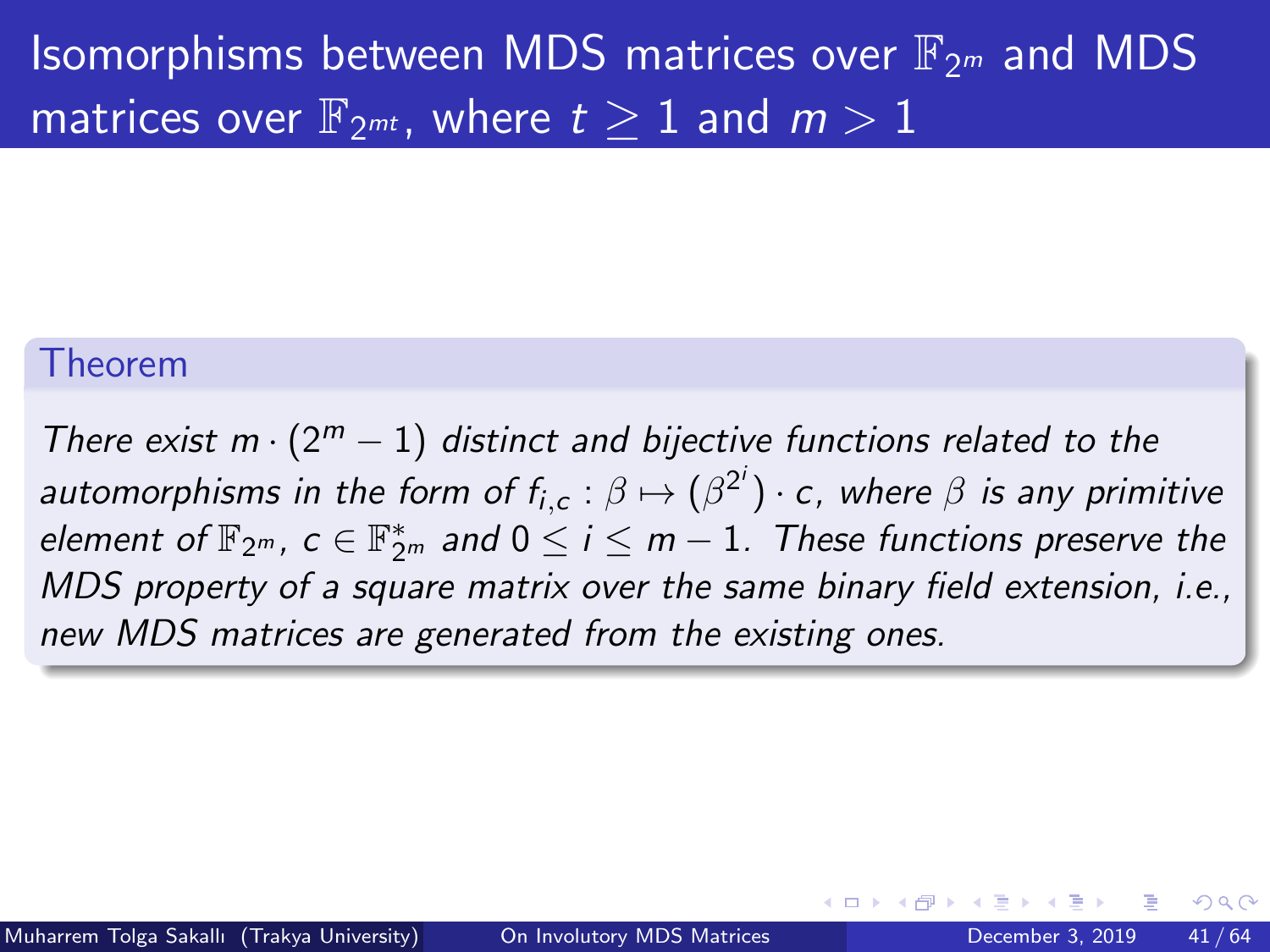#### Proof.

Here we need to show that the properties of being an MDS matrix are satisfied after applying distinct functions.The main idea depends on the fact that every square submatrix of an MDS matrix is nonsingular. We divide the proof into three parts. Note that all elements of an MDS matrix must be nonzero. Let  $p(x)$  be an irreducible polynomial of degree m over  $\mathbb{F}_2$  and  $\beta \in \mathbb{F}_{2^m}$  be a primitive element. We divide the proof into three parts.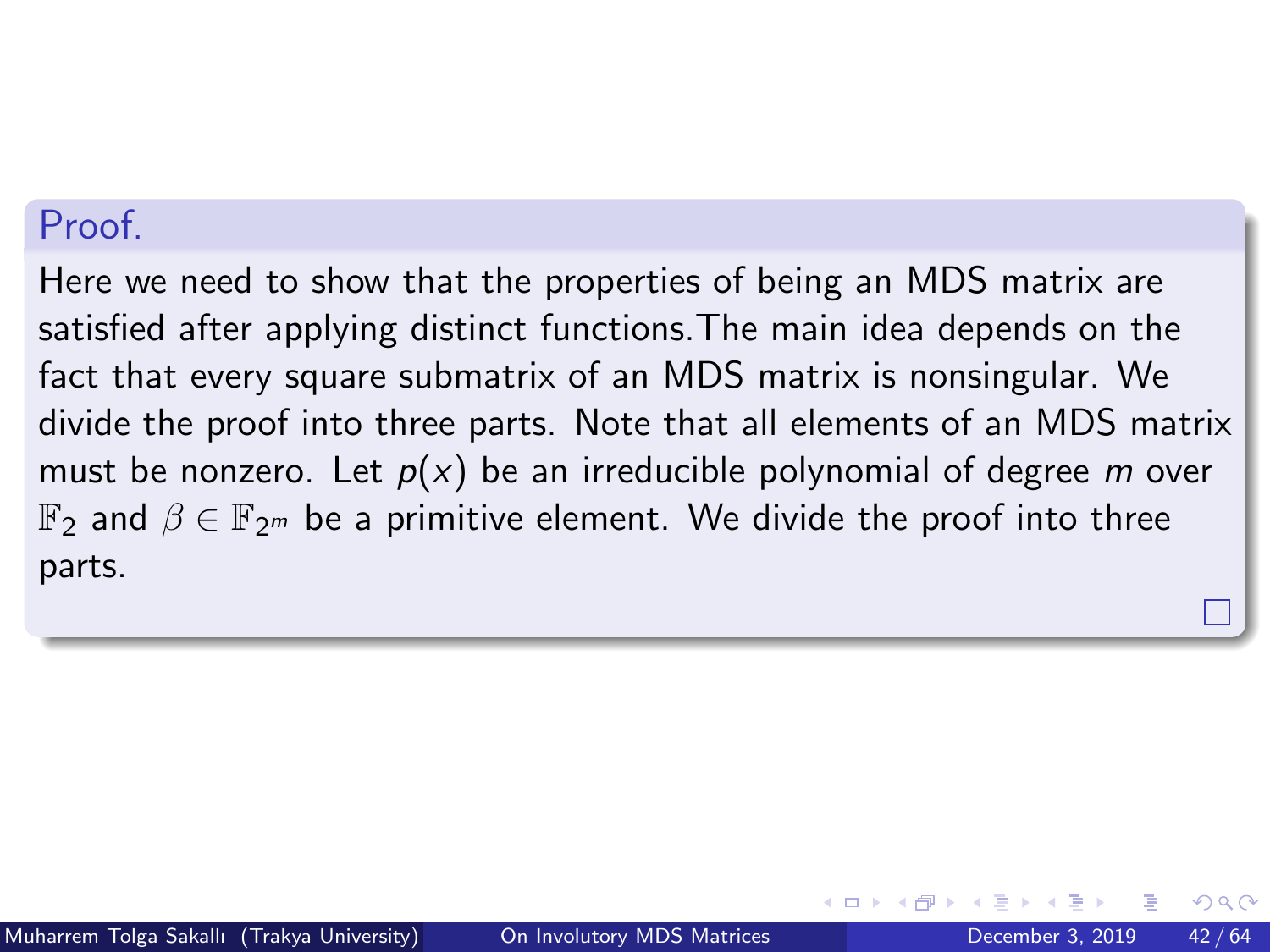#### Proof.

- Let  $f_i: x \mapsto x^{2^i}$ , then we have det  $A' = f_i(\det A)$ . If  $\det A \neq 0$ , then  $f_{i}(\operatorname{det} A) \neq 0$  since  $f_{i}$  is an automorphism.
- Let  $g_c(x) \mapsto c \cdot x$ , where  $c \in \mathbb{F}_{2^m}^*$ , then  $\det A' = c \cdot \det A$  from elementary linear algebra. Since  $\,c\neq 0$  and  $\det A\neq 0$ ,  $\det A'\neq 0.$
- Now, let  $f_{i,c} = g_c(\beta) \circ f_i(\beta) = g_c(f_i(\beta)) = c \cdot \beta^{2^i}$ . Then,  $\det A'=c\cdot f_{i}(\det A)$ . Since  $\det A\neq 0$ ,  $\det A'\neq 0$ .

Note that if det  $A'\neq 0$ , then we obtain det  $A\neq 0$  by considering  $\det A = f_{m-i}(\frac{1}{c})$  $\frac{1}{c}$  det A'). Since every square submatrix of A is invertible and each row or column of A is linearly independent, the MDS property is preserved. In conclusion, det  $A'\neq 0$  if and only if det  $A\neq 0.$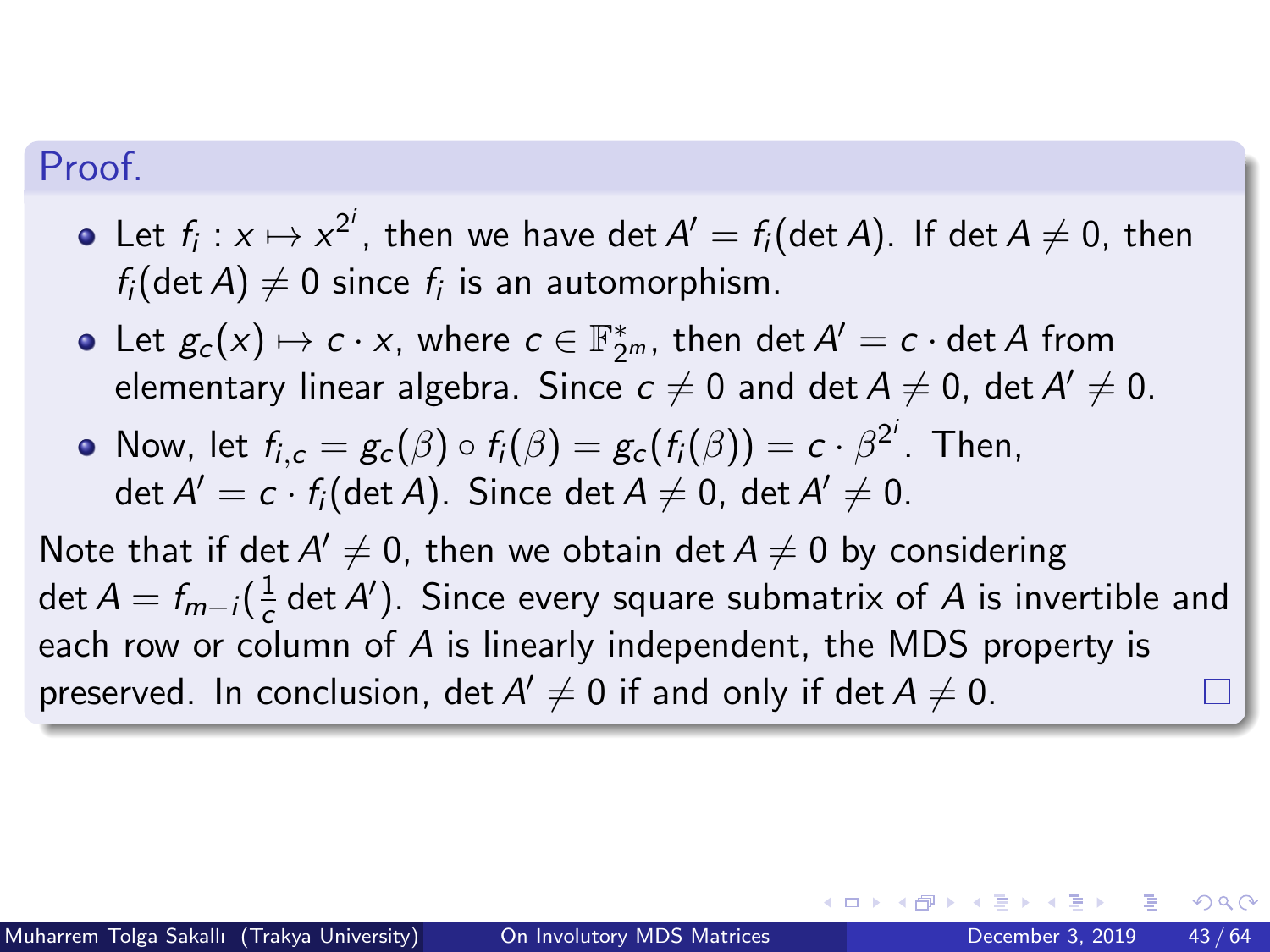#### Example

Let  $\mathbb{F}_{2^4}$  be defined by the primitive polynomial  $p(x) = x^4 + x + 1$ . Let  $\alpha$ be a root of  $p(x)$ . Then,  $M_1 = had(1_h,2_h,4_h,6_h) \!=\! had(1,\alpha,\alpha^2,\alpha^5)$  is an involutory  $4 \times 4$  MDS matrix.

By the given Theorem, consider  $f_{2,1}:\alpha\mapsto\alpha^4$  automorphism. Then, the new involutory 4  $\times$  4 MDS matrix generated from  $M_4$  by  $f_{2,1}$  is as follows:  $M_4' = had(1_h, 3_h, 5_h, 6_h) = had(1, \alpha^4, \alpha^8, \alpha^5).$ 

 $M_{4}^{'}$  $a_{4}^{'}$  is called an automorphism of  $M_{4}$  under  $f_{2,1}:\alpha\mapsto \alpha^{4}.$  Note that by the given Theorem, one can generate 59 more MDS matrices by using the MDS matrix M4.

 $\Omega$ 

イロト イ押ト イヨト イヨト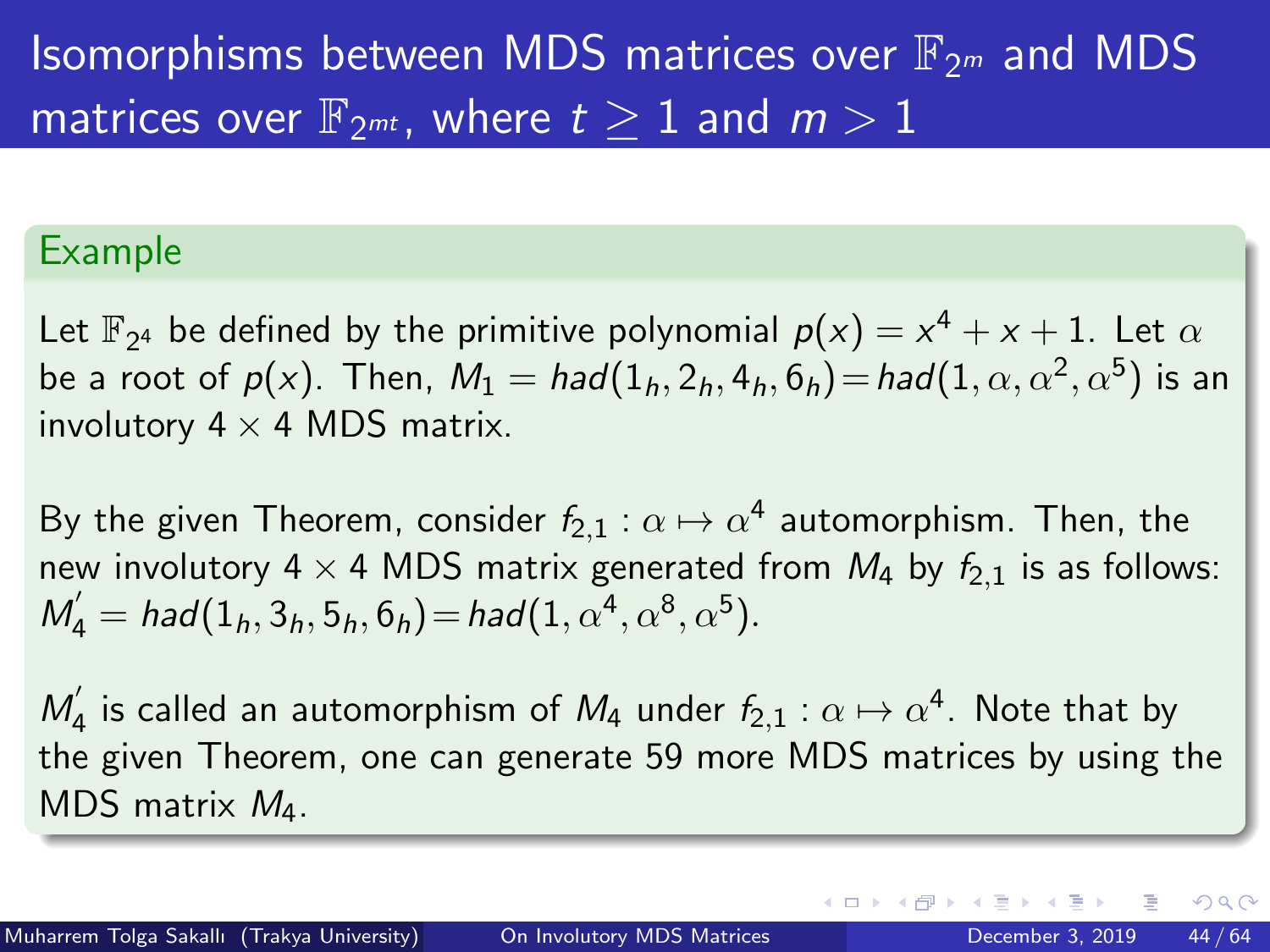#### Proposition

Let A be a  $k \times k$  matrix over the finite field  $\mathbb{F}_{2^m}/p_1(x)$  and  $\beta_1$  be any primitive element of  $\mathbb{F}_{2^m}/p_1(\mathsf{x})$ . Let A' be a k  $\times$  k matrix over the finite field  $\mathbb{F}_{2^m}/p_2(x)$  generated by applying the isomorphism  $f_{s_u}:\beta_1\mapsto \beta_2^{s_u}$  to the elements of A (which can also be represented as  $\beta_1^d$  for  $0\leq d\leq 2^m-2)$ , where  $\beta_2$  is any primitive element of  $\mathbb{F}_{2^m}/p_2(\times)$ ,  $s_u=e\cdot2^i$  for  $1\leq e\leq2^m-2$ ,  $\gcd(e,2^m-1)=1$ ,  $p_1(\beta_2^{s_u})=0$  and  $0\leq u,i\leq m-1.$  Then, the determinant of  $\mathsf{A}'$  is equal to 0 if and only if the determinant of A is equal to 0.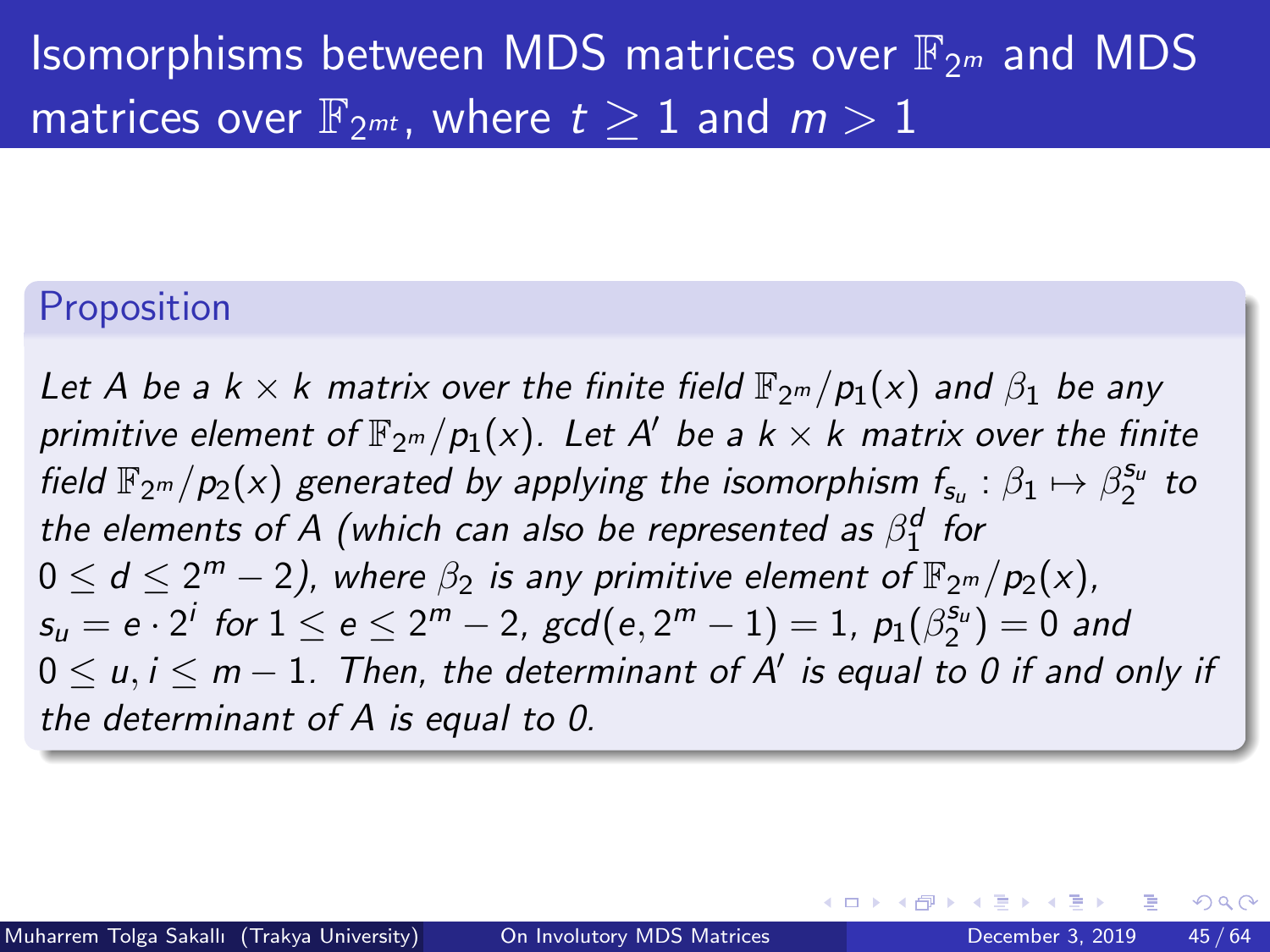#### Proof.

The proof is similar to Proposition given for automorphisms since we have the same mapping up to the isomorphism and all entries of an MDS matrix remain nonzero after applying the isomorphism. Note that each  $f_{s_{u}}$ maps each element in  $\mathbb{F}_2$  to itself. The isomorphism  $f_{\mathsf{s}_u}$  is related to automorphism defined in Proposition given for automorphisms due to the structure of  $s_{\mu}$ .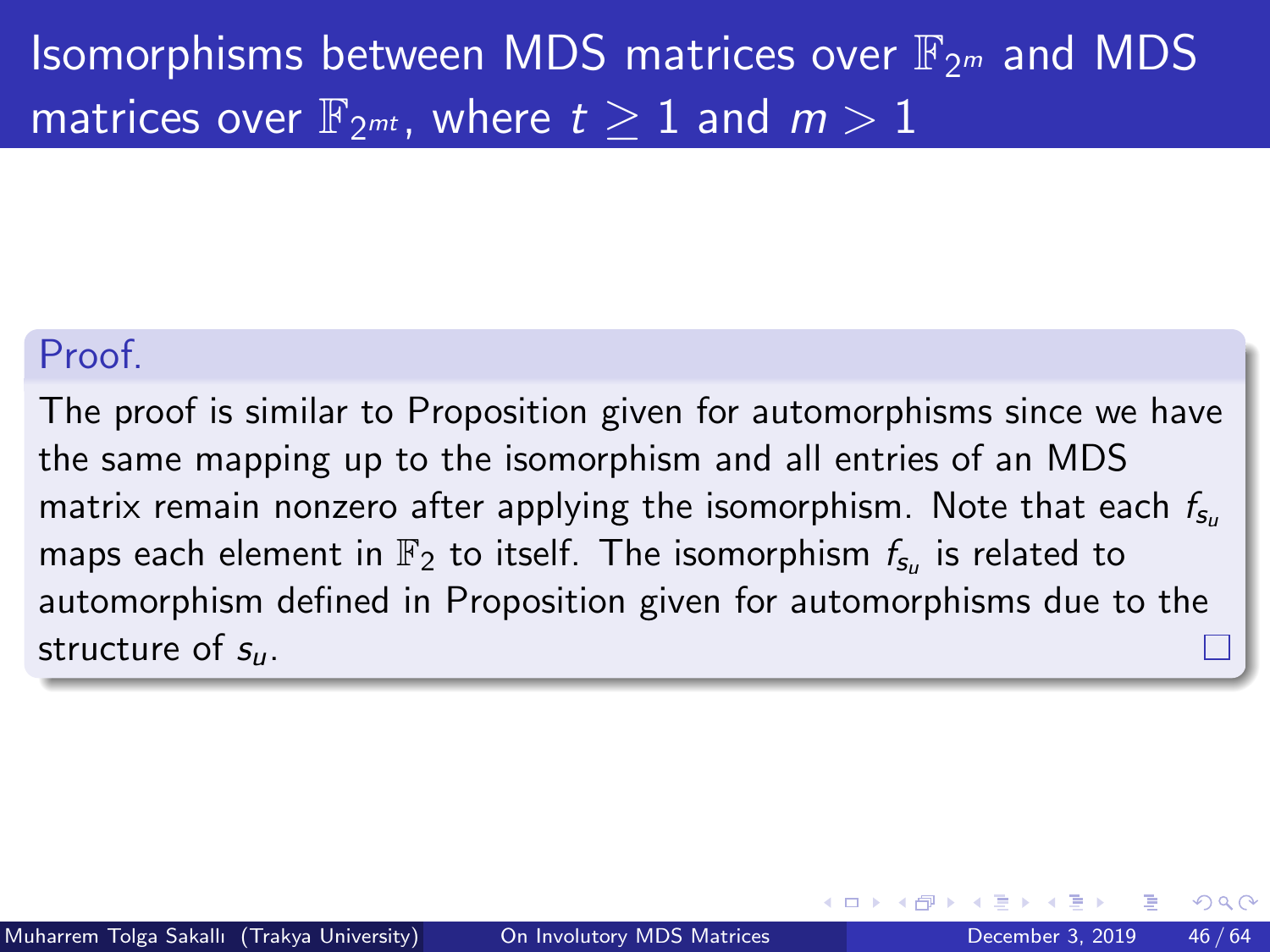#### Theorem

There exist m  $\cdot$  (2<sup>m</sup> - 1) distinct functions obtained by using isomorphisms in the form of  $f_{s_u,c} : \beta_1 \mapsto (\beta_2^{s_u}) \cdot c$ , where  $\beta_1$  and  $\beta_2$  are respectively any primitive element of  $\mathbb{F}_{2^m}/p_1(\bar{x})$  and  $\mathbb{F}_{2^m}/p_2(x)$ ,  $c\in \mathbb{F}_{2^m}^*$ ,  $s_u=e\cdot 2^i$  for  $1\leq \mathsf{e}\leq 2^m-2$ ,  $\gcd(\mathsf{e},2^m-1)=1$ ,  $\rho_1(\beta_2^{\mathsf{s}_u})=0$  and  $0\leq u,i\leq m-1$ . These functions can be used in generating new MDS matrices over  $\mathbb{F}_{2^m}/p_2(x)$  from an MDS matrix over  $\mathbb{F}_{2^m}/p_1(x)$ , which preserve the MDS property of a square matrix.

つへへ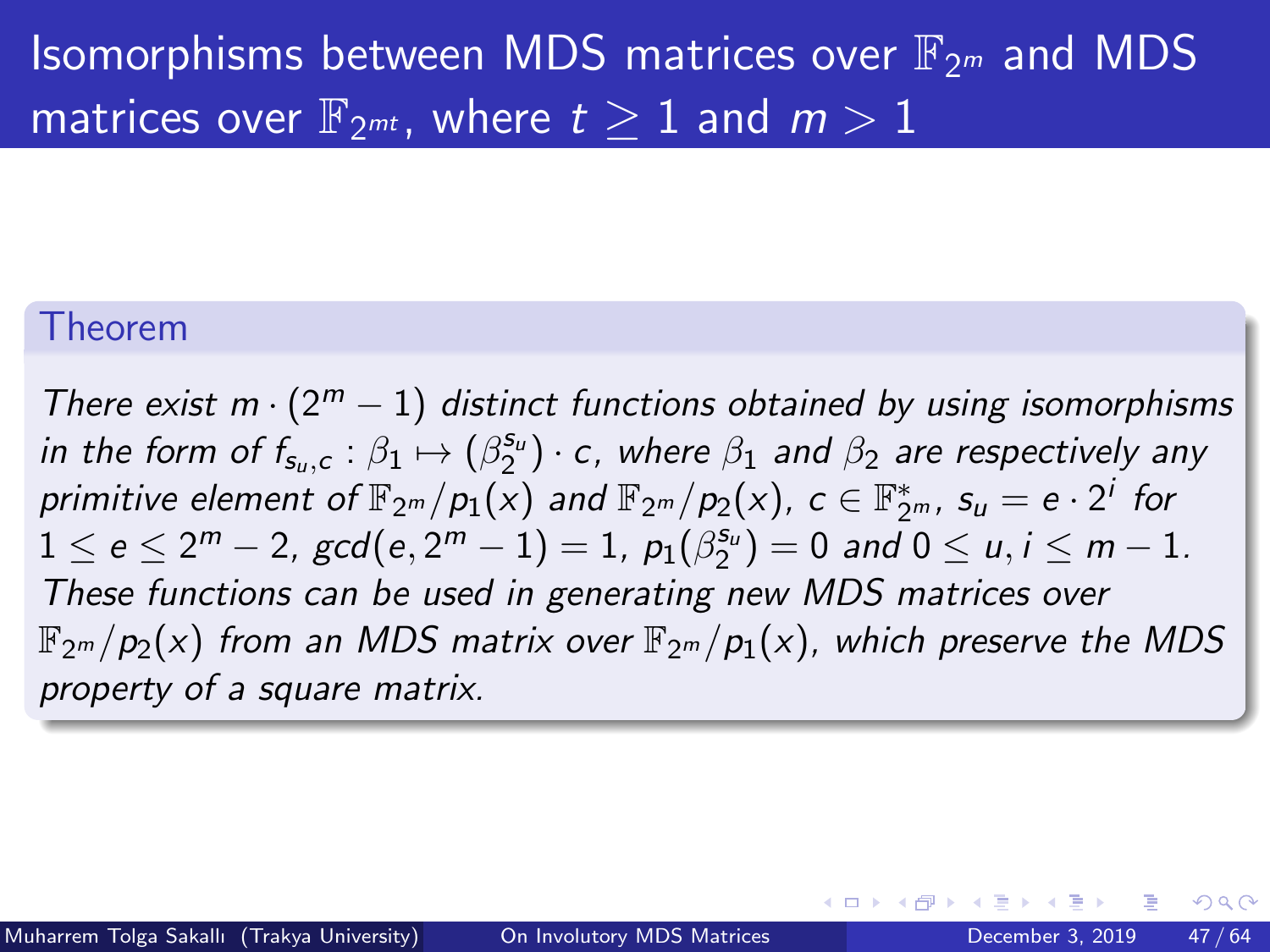#### Proof.

Let  $\beta \in \mathbb{F}_{2^m}$  be a primitive element. Recall that the minimal polynomial of the set  $\beta,\beta^2,\ldots,\beta^{2^{m-1}}$ , where  $m$  is the smallest integer such that  $\beta^{2^{m}}=\beta$ , is the same. Since the proof is similar to Theorem for automorphisms, we omit it.

つひひ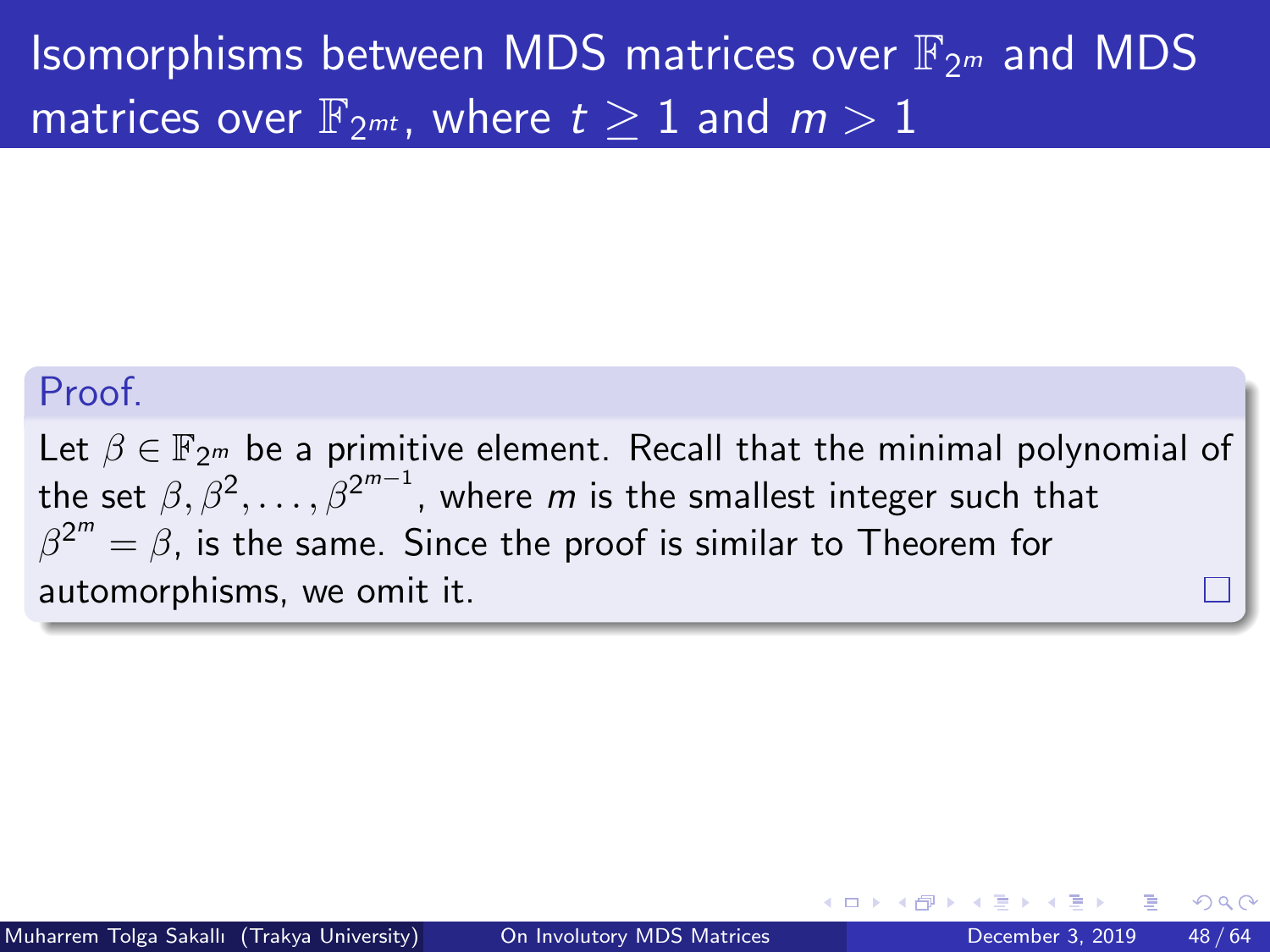**Algorithm 1** Computing  $s_{ij}$  values to define the isomorphisms in given Proposition

- <span id="page-48-0"></span>1: for  $s_u = 1$  to  $2^m - 2$  do
- 2:  $y_1 \leftarrow p_1(\beta_2^{s_u}) \pmod{p_2(x)}$
- 3: if  $y_1 = 0$  then
- 4: Return  $(s_{ii})$
- $5<sup>°</sup>$  end if
- 6: end for

INPUT:  $p_1(\beta_1)$ ,  $\beta_2$  and  $p_2(x)$ OUTPUT:  $s_u = e \cdot 2^i$  with  $\gcd(e, 2^m-1) = 1$ , where  $0 \leq u, i \leq m-1$ 

 $QQ$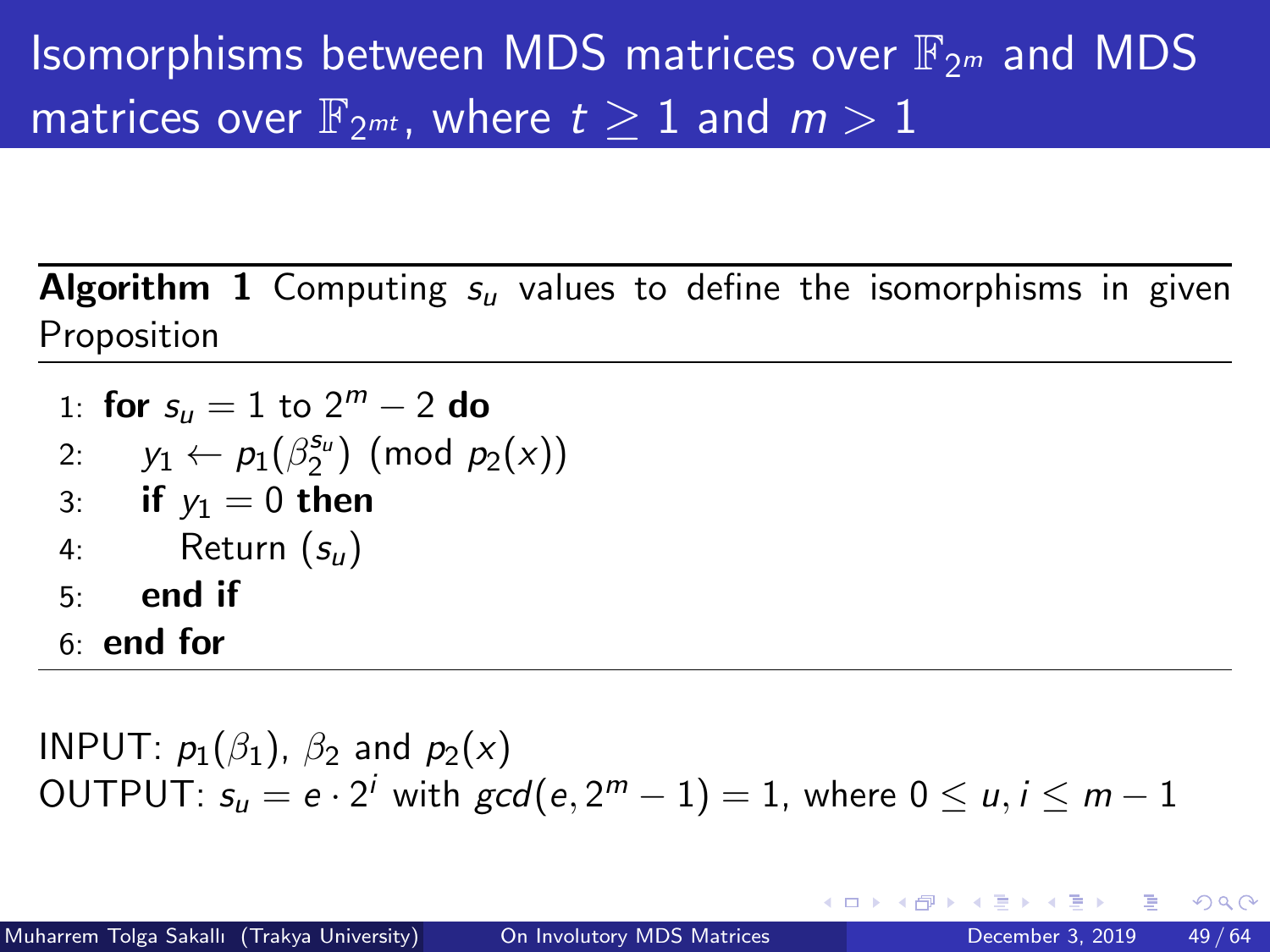#### Example

Let  $\mathbb{F}_{2^4}$  be defined by the irreducible polynomial  $p_1(\mathsf{x}) = \mathsf{x}^4 + \mathsf{x}^3 + \mathsf{x}^2 + \mathsf{x} + 1$ . Then,  $\beta_1$  defined by  $\beta_1 = \alpha + 1$  is a primitive element, where  $\alpha$  is a root of  $p_1(x)$ .

 $M_5 = had(1_h, 2_h, 4_h, 6_h) = had(1, \beta_1^{12}, \beta_1^{9}, \beta_1^{13})$  is an involutory 4  $\times$  4 MDS matrix over  $\mathbb{F}_{2^4}/p_1(x)$ .

We can rewrite  $p_1(\alpha)=\alpha^4+\alpha^3+\alpha^2+\alpha+1$  in terms of  $\beta_1$  as  $p_1(\beta_1) = \beta_1^4 + \beta_1^3 + 1.$ 

Consider the finite field  $\mathbb{F}_{2^4}/p_2(x)$ , where  $p_2(x) = x^4 + x + 1$ . Let the primitive element  $\beta_2$  of  $\mathbb{F}_{2^4}/p_2(x)$  be  $\alpha_1$ , which is also a root of  $p_2(x)$ .

 $\Omega$ 

イロト イ押ト イヨト イヨ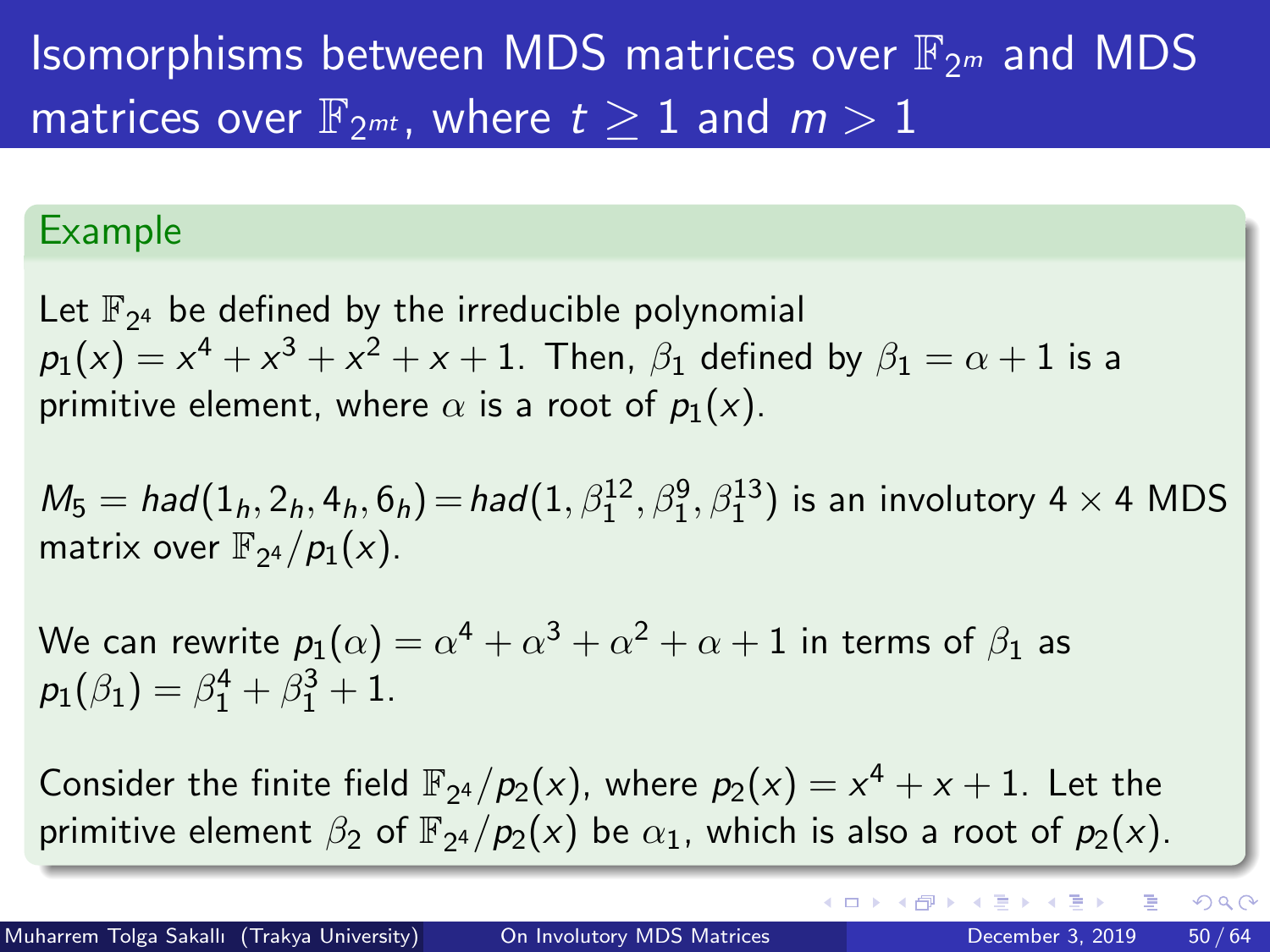#### Example

Then, we can obtain 4 distinct isomorphisms from  $\mathbb{F}_{2^4}/p_1(\mathsf{x})$  to  $\mathbb{F}_{2^4}/p_2(\mathsf{x})$ by computing  $s_u$  values (which are  $s_0 = 7$ ,  $s_1 = 11$ ,  $s_2 = 13$  and  $s_3 = 14$ ) in Algorithm [1.](#page-48-0)

These isomorphisms are  $f_{7,1}:\beta_1\mapsto \alpha_1^7$ ,  $f_{11,1}:\beta_1\mapsto \alpha_1^{11}$ ,  $f_{13,1}:\beta_1\mapsto \alpha_1^{13}$ and  $f_{14,1}:\beta_1\mapsto \alpha_1^{14}.$ 

For example, by using the isomorphism  $f_{7,1}:\beta_1\mapsto \alpha_1^7$ , we can generate the involutory 4  $\times$  4 MDS matrix  $M_{\rm g}^{'}$  $\mathbb{F}_{2^4}/p_2(x)$  from  $M_5$  over  $\mathbb{F}_{2^4}/p_1(x)$ as follows:  $M_5' = had(1_h, A_h, 8_h, 2_h) = had(1, \alpha_1^9, \alpha_1^3, \alpha_1).$ 

∢ ロ ▶ . ∢ 伺 ▶ . ∢ ヨ ▶ . ∢ ヨ ▶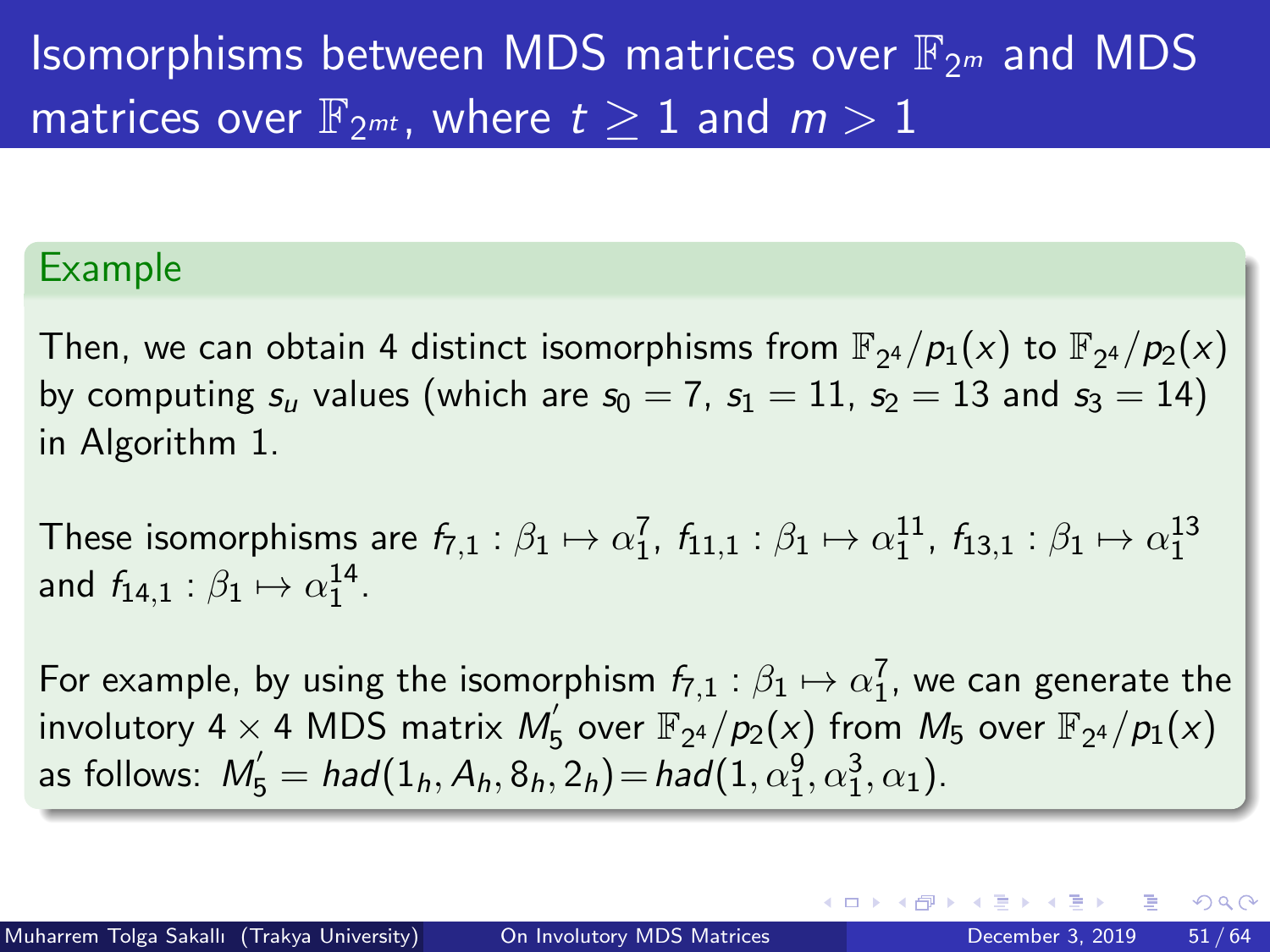$$
P < z > := \text{PolynomialRing}(GF(2));
$$
\n
$$
p := z^4 + z + 1;
$$
\n
$$
F < x > := ext < GF(2) \mid p >;
$$

f o r su := 1 t o 14 do y1 :=( x ˆ su ) ˆ 4 + ( x ˆ su ) ˆ 3 + 1 ; i f ( y1 eq 0 ) t h e n P r i n t F i l e ( " powe r . t x t " , su ) ; end i f ; end f o r ;

4 0 F

∢母→

重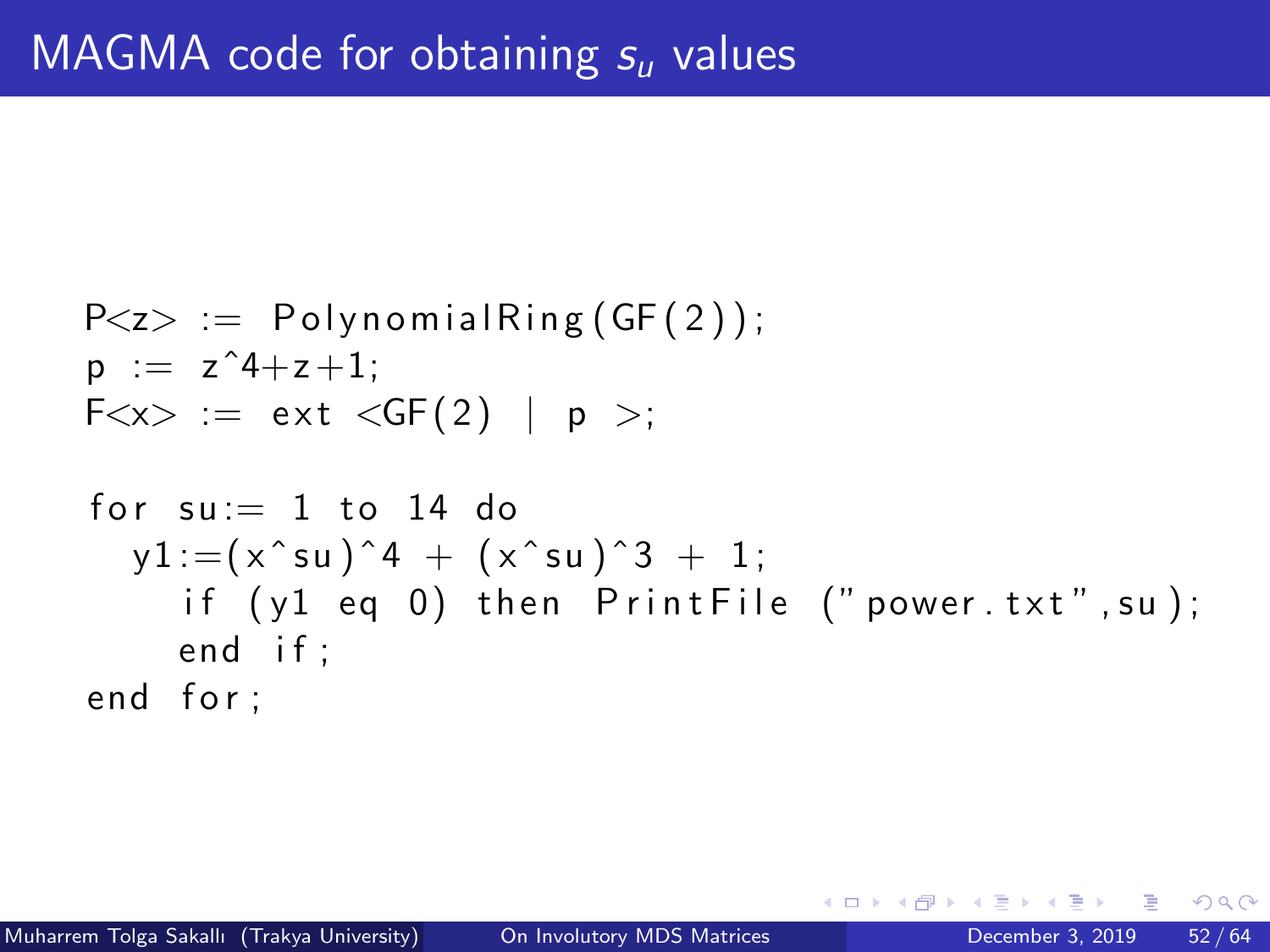A general method to obtain the isomorphisms between MDS matrices over  $\mathbb{F}_{2^m}$ and MDS matrices over  $\mathbb{F}_{2^{mt}}$  (where  $t \geq 1$  and  $m > 1$ ) and distinct functions related to these isomorphisms can be given as follows:

- 1- Choose a primitive polynomial  $p_1(x)$  of degree m and the primitive elements  $\beta_1$  and  $\beta_2$  for the finite fields  $\mathbb{F}_{2^m}/p_1(x)$  and  $\mathbb{F}_{2^{m}}/p_2(x)$ , respectively.
- 2- Generate m isomorphisms, i.e., compute  $s_u$  values by using Algorithm [2.](#page-53-0)
- 3- Compute  $m \cdot (2^{mt} 1)$  distinct functions related to the isomorphisms by multiplying the isomorphisms generated in Step 2 with all nonzero constants  $c \in \mathbb{F}_{2^{mt}}$ .

#### Remark

Let  $p_1(x)$  be an irreducible polynomial but not primitive in Step 1. Then, a primitive polynomial is constructed by evaluating  $\beta_1$  in  $p_1(x)$ , i.e.,  $p_1(\beta_1)$ . This polynomial is used as an input to Algorithm [2.](#page-53-0)

э

 $QQ$ 

イロト イ部 トイモ トイモト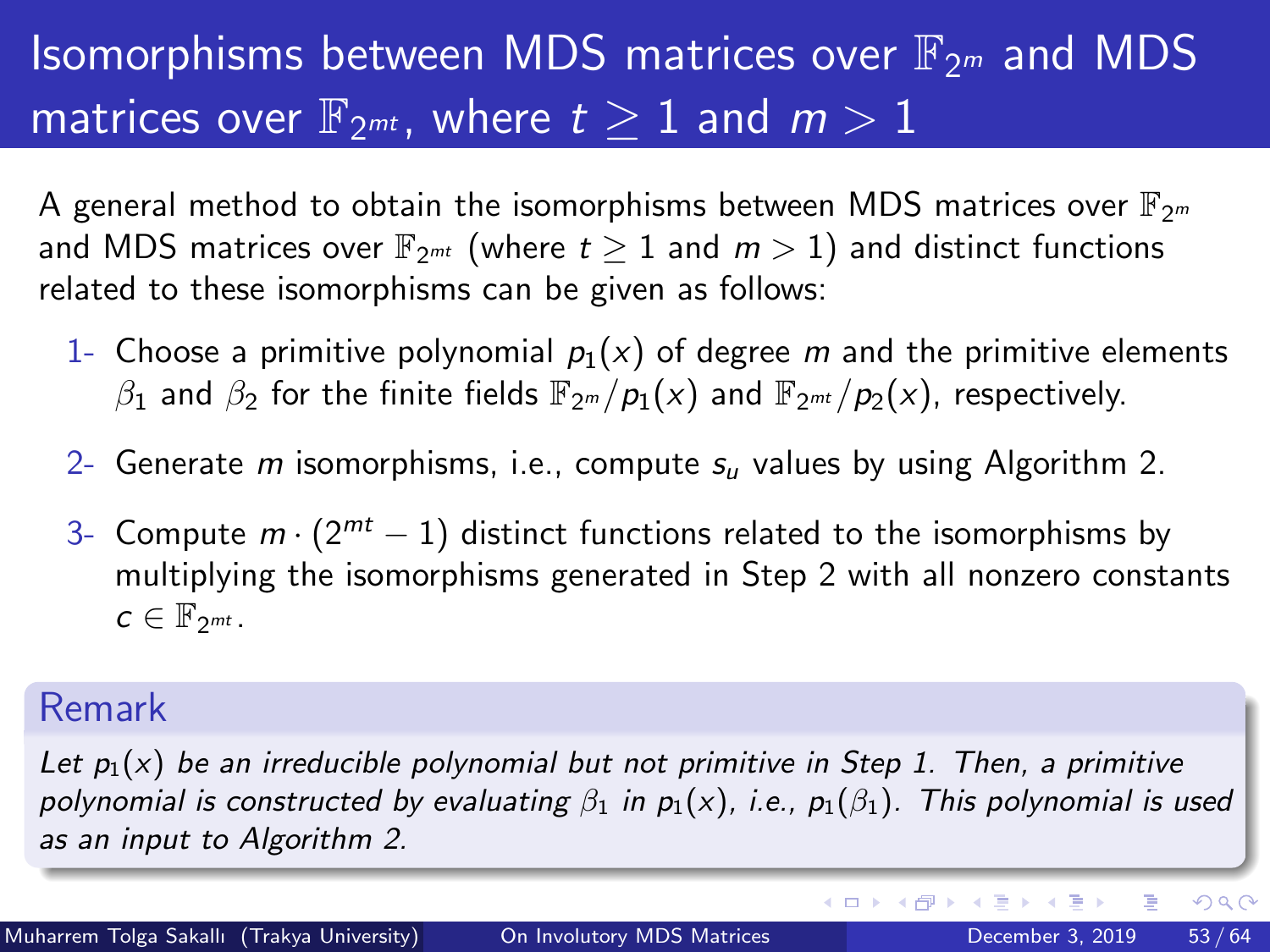**Algorithm 2** Computing  $s_u$  values to define the isomorphisms between MDS matrices over  $\mathbb{F}_{2^m}$  and MDS matrices over  $\mathbb{F}_{2^{mt}}$ .

- <span id="page-53-0"></span>1: for  $s_u = 1$  to  $2^{mt} - 2$  do
- 2:  $y_1 \leftarrow p_1(\beta_2^{s_u}) \pmod{p_2(x)}$
- 3: if  $y_1 = 0$  then
- 4: Return  $s_{\mu}$
- $5:$  end if
- 6: end for

INPUT:  $p_1(\beta_1)$ ,  $\beta_2$  and  $p_2(x)$ OUTPUT:  $s_{\mu}$ , where  $0 \leq \mu \leq m-1$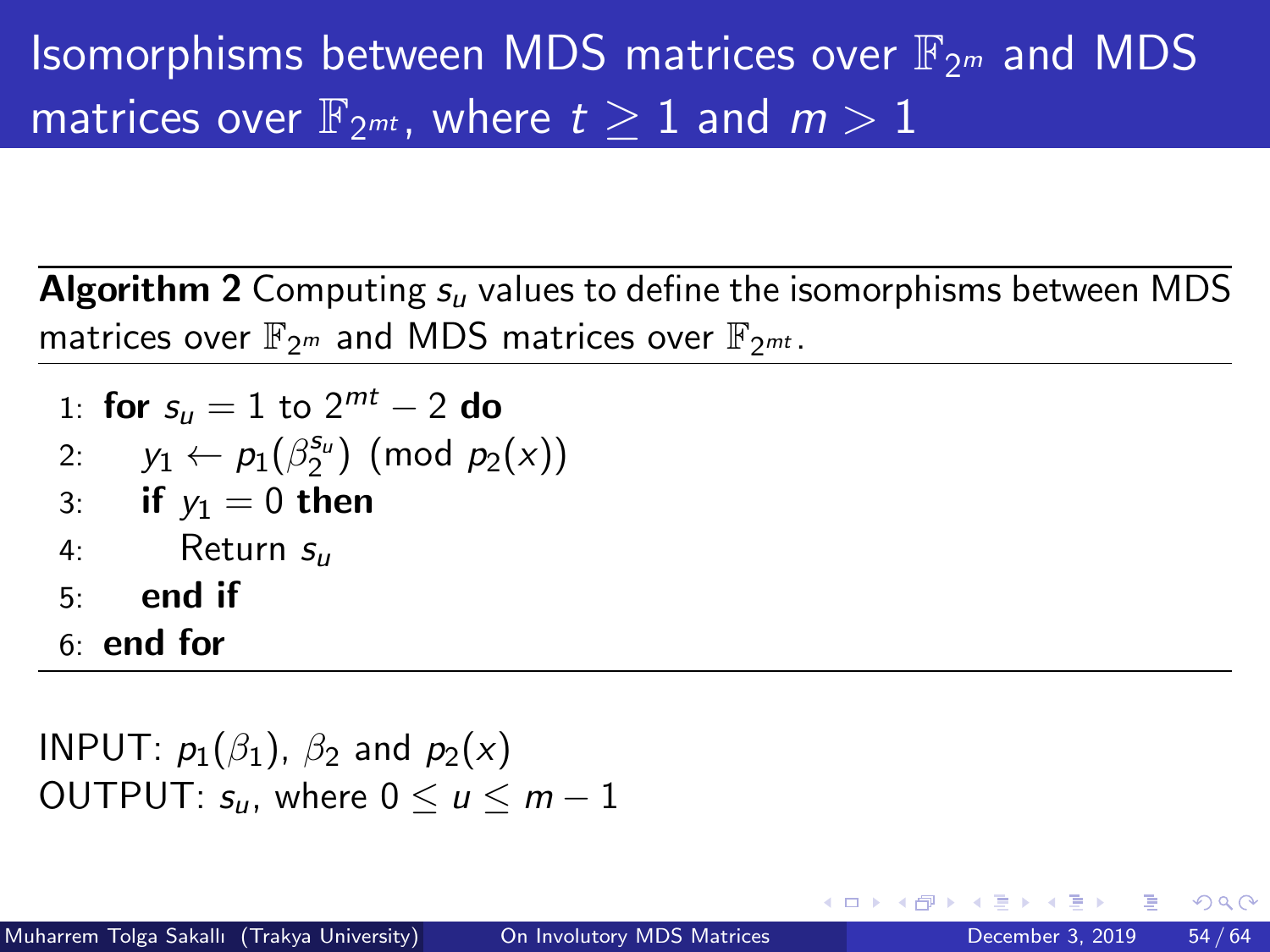#### Example

Let  $\mathbb{F}_{2^4}$  be defined by the primitive polynomial  $p_1(x) = x^4 + x + 1$ . Let  $\alpha$ be a root of  $p_1(x)$ . Then,

$$
M_6 = \begin{bmatrix} 1 & \alpha & \alpha^2 & \alpha^4 \\ 1 & 1 & \alpha^3 & \alpha^2 \\ 1 & \alpha^2 & 1 & \alpha \\ \alpha & 1 & 1 & 1 \end{bmatrix} = \begin{bmatrix} 1_h & 2_h & 4_h & 3_h \\ 1_h & 1_h & 8_h & 4_h \\ 1_h & 4_h & 1_h & 2_h \\ 2_h & 1_h & 1_h & 1_h \end{bmatrix}
$$
 is an involutory  $4 \times 4$   
MDS matrix over  $\mathbb{F}_{2^4}/p_1(x)$ .

Consider the finite field  $\mathbb{F}_{2^8}/p_2(x)$ , where  $p_2(x) = x^8 + x^4 + x^3 + x + 1$ . Let the primitive element  $\beta_2$  of  $\overline{\mathbb{F}}_{2^8}/p_2(x)$  be  $\alpha_1+1$ , where  $\alpha_1$  is a root of  $p_2(x)$ . Then, we can obtain 4 distinct isomorphisms from  $\mathbb{F}_{2^4}/p_1(x)$  to  $\mathbb{F}_{2^8}/p_2(x)$  by computing  $s_u$  values in Algorithm [2.](#page-53-0)

э

 $200$ 

イロト イ押ト イヨト イヨト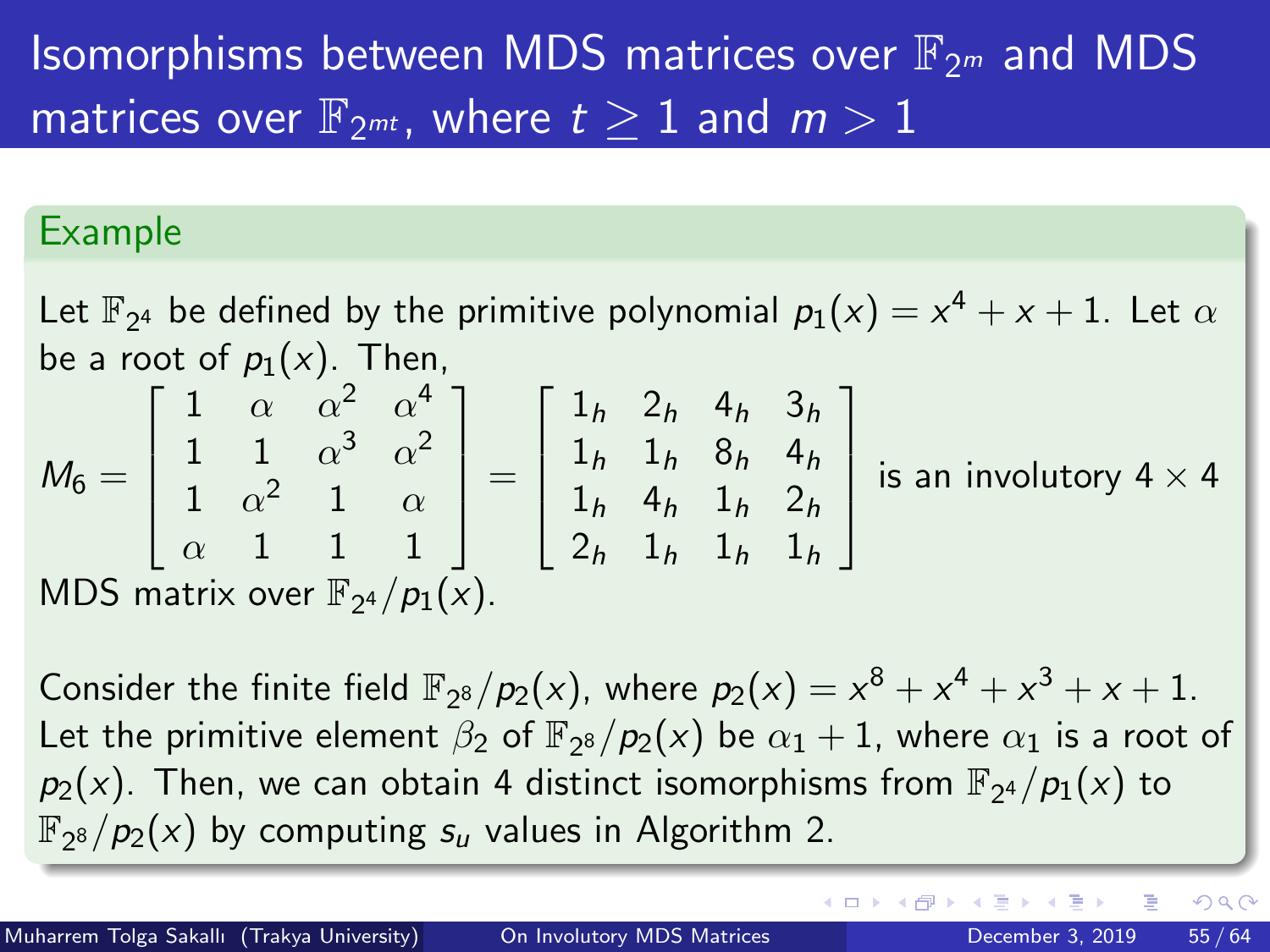$$
P < z > := \text{PolynomialRing}(GF(2));
$$
\n
$$
p := z^8 + z^4 + z^3 + z + 1;
$$
\n
$$
F < x > := ext < GF(2) | p >;
$$

$$
\begin{array}{ll}\n\text{for su := 1 to 254 do} \\
y1 := ((x+1)^s u)^4 + ((x+1)^s u)^1 + 1; \\
\text{if (y1 eq 0) then PrintFile ("power.txt", su);} \\
\text{end if;} \\
\text{end for;}\n\end{array}
$$

4 0 F

∢母→

重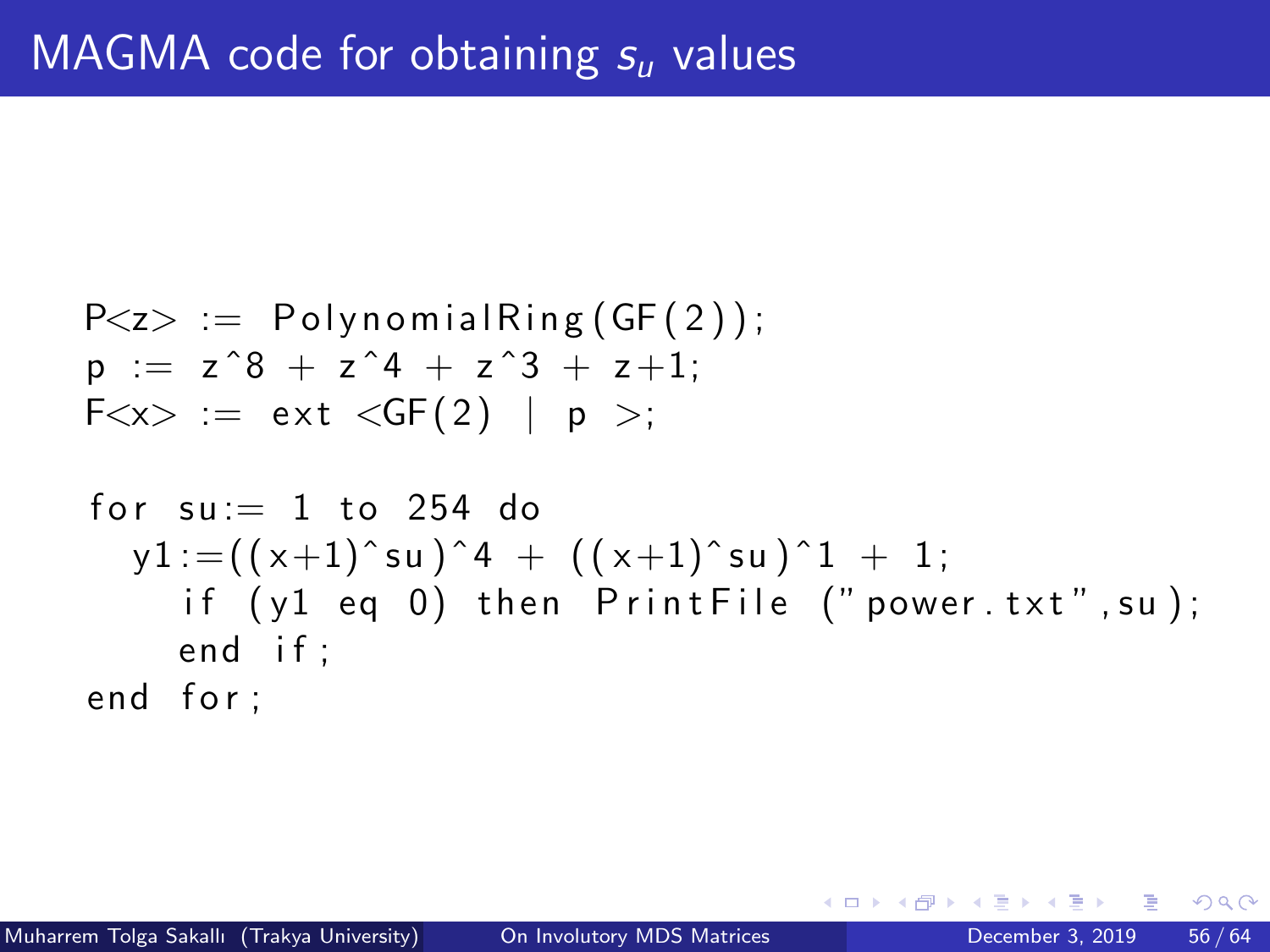#### Example

These isomorphisms are  $f_{17,1}:\alpha\mapsto\ \beta_2^{17}$ ,  $f_{34,1}:\alpha\mapsto\beta_2^{34}$ ,  $f_{68,1}:\alpha\mapsto\ \beta_2^{68}$ and  $f_{136,1}:\alpha\mapsto\beta_2^{136}.$  For example, by using the isomorphism  $f_{17,1}: \alpha \mapsto \beta_2^{17}$ , we can generate the involutory 4  $\times$  4 MDS matrix  $M_{\rm e}^{\prime}$  $\zeta$  over  $\mathbb{F}_{2^8}/p_2(x)$  from  $M_6$  over  $\mathbb{F}_{2^4}/p_1(x)$  as follows:

$$
M_6^{'} = \left[\begin{array}{cccc} 1 & \beta_2^{17} & \beta_2^{34} & \beta_2^{68} \\ 1 & 1 & \beta_2^{51} & \beta_2^{34} \\ 1 & \beta_2^{34} & 1 & \beta_2^{17} \\ \beta_2^{17} & 1 & 1 & 1 \end{array}\right] = \left[\begin{array}{cccc} 01_h & E1_h & 5C_h & E0_h \\ 01_h & 01_h & 0C_h & 5C_h \\ 01_h & 5C_h & 01_h & E1_h \\ E1_h & 01_h & 01_h & 01_h \end{array}\right]
$$

Note that one can generate 1019  $(4 \cdot (2^8 - 1) - 1)$  more MDS matrices over  $F_{2^8}/p_2(x)$  by using the MDS matrix  $M_6$  over  $\mathbb{F}_{2^4}/p_1(x)$ .

( □ ) ( <sub>□</sub> ) (

 $\Omega$ 

.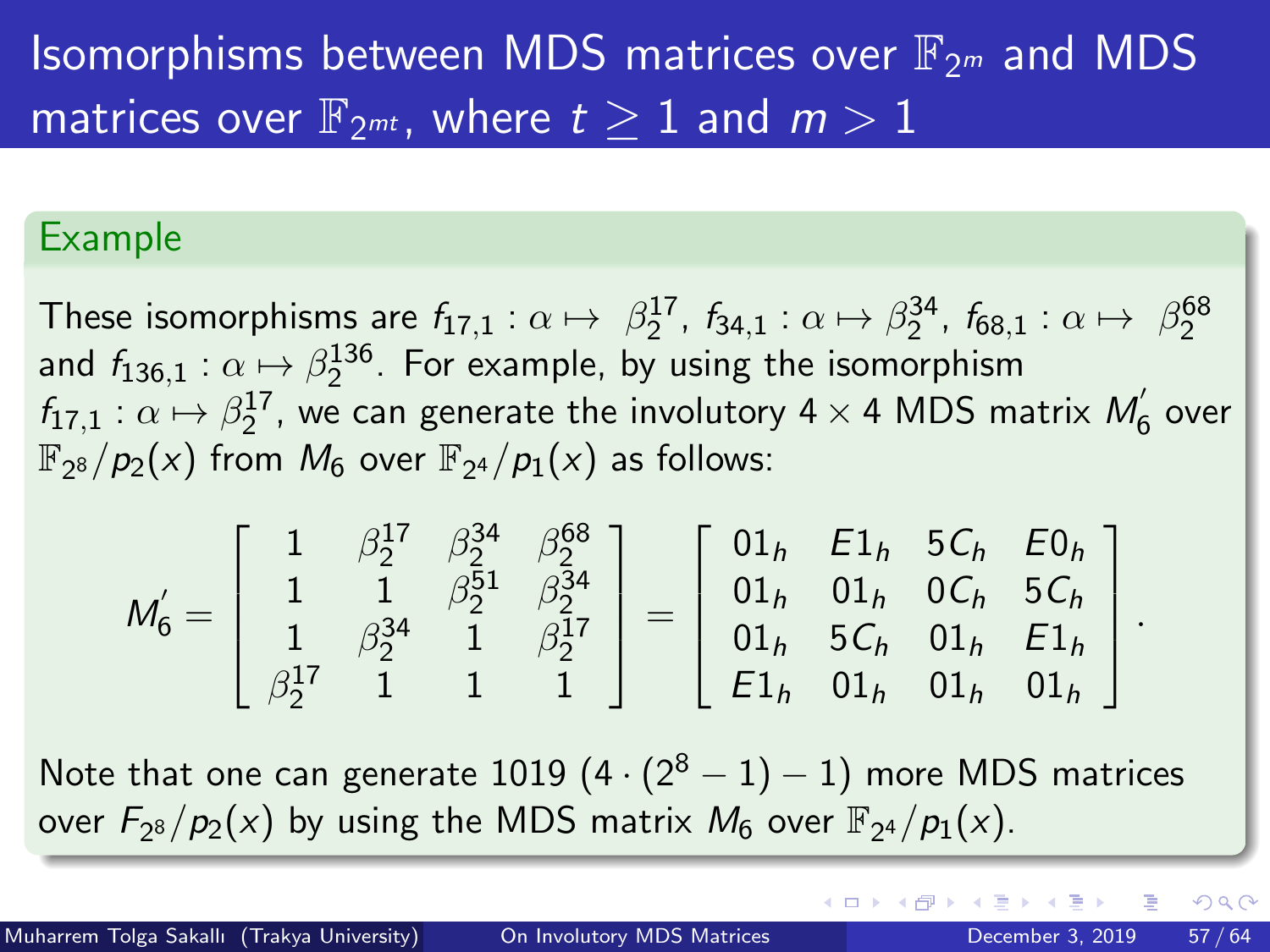- The method described takes an MDS matrix as input to generate new MDS matrices. It may help other construction methods to generate isomorphic MDS matrices, which may have better implementation properties than the ones constructed by the other construction methods in the literature. Some important properties of the method can be given as follows:
- The method is intended to be applied to other construction methods in the literature to generate new MDS matrices from the existing ones.
- The method can be considered as a complementary method for the current construction methods allowing them looking for MDS matrices having better implementation properties through mapping them to different field representations.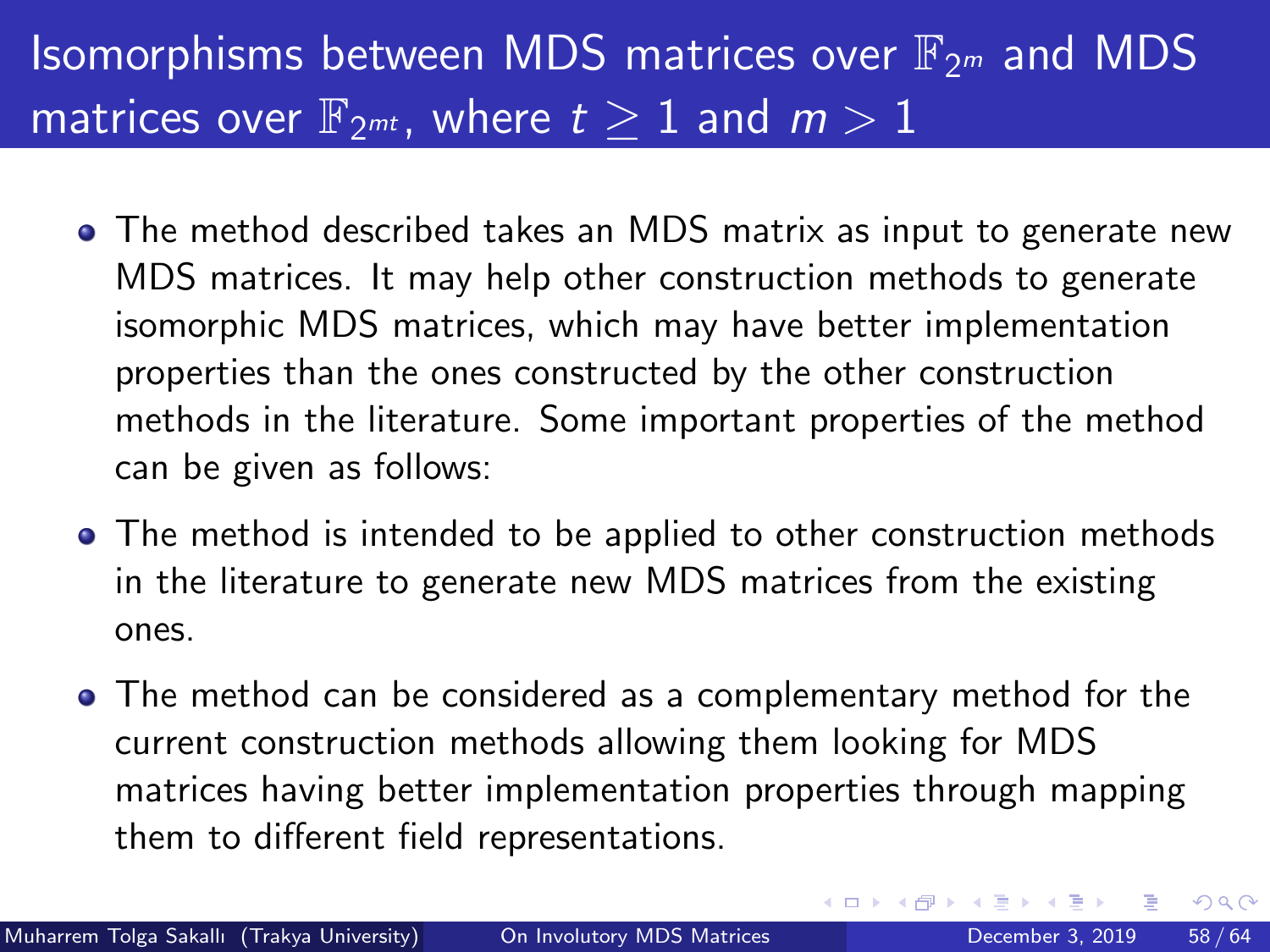- The method helps to map any  $k \times k$  MDS matrix over  $\mathbb{F}_{2^m}$  to its corresponding isomorphic  $k \times k$  MDS matrix over  $\mathbb{F}_{2^{mt}}$ .
- An MDS matrix generated over  $\mathbb{F}_{2^{mt}}$  from an existing MDS matrix over  $\mathbb{F}_{2m}$  can take the advantage of small number of table lookups in the implementation, which can only be used with XOR operations. By the help of isomorphisms, it can also be implemented by the same number XOR operations and table lookups with that of an existing MDS matrix over  $\mathbb{F}_{2m}$ .
- $\bullet$  The method helps to generate MDS matrices over  $\mathbb{F}_{2^{mt}}$  with efficient software implementations when *mt* is large.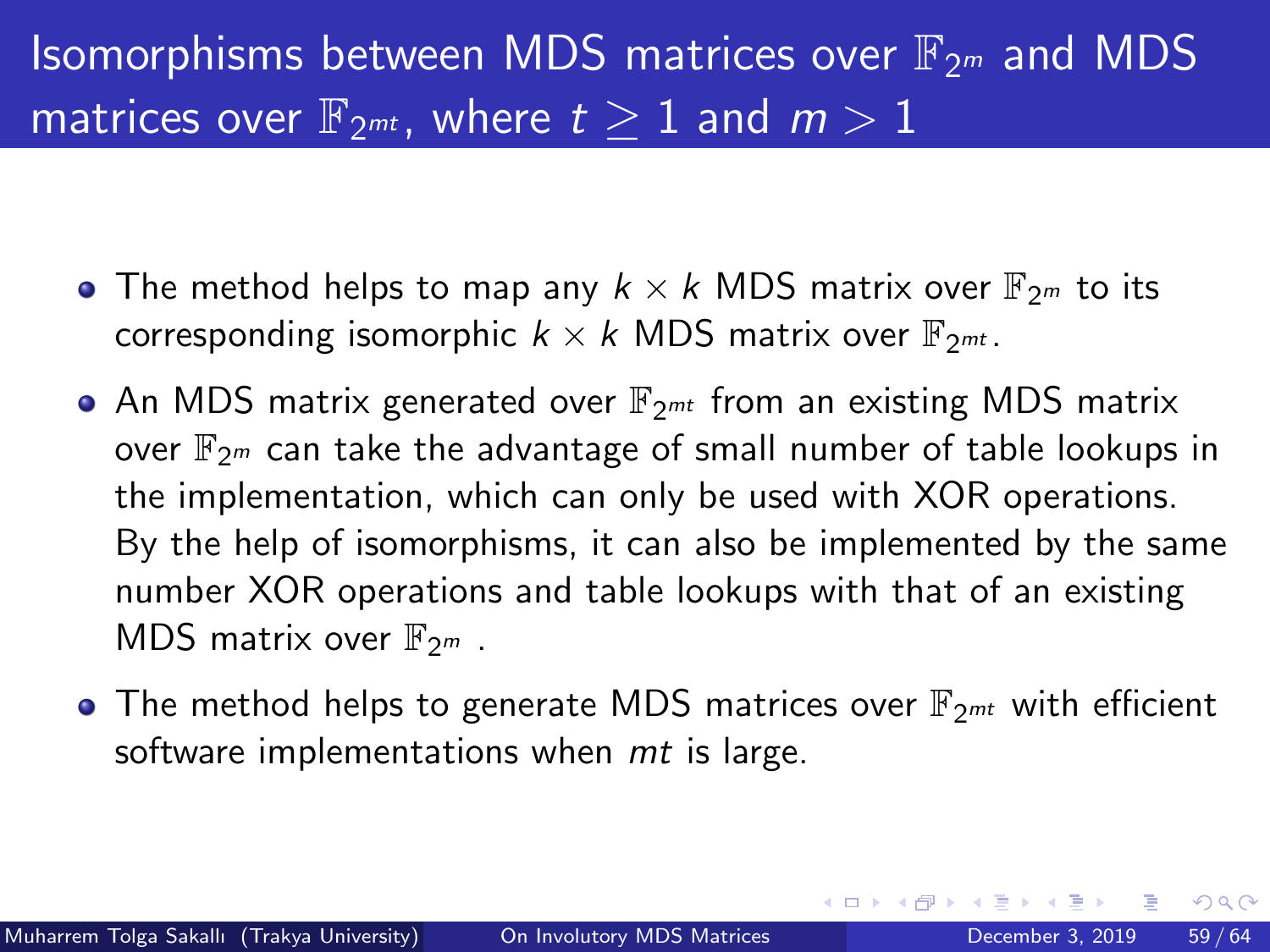- In this presentation, we tried to put a different perspective on the design of (involutory) MDS matrices.
- We looked for the answer to the question of what a Hadamard matrix actually is.
- A Hadamard matrix (is a matrix form) generates some representative matrices that can be used to generate involutory and MDS matrices. For  $2 \times 2$  involutory MDS matrices, Hadamard matrix form can be used to generate all representatives. For other sizes, e.g.  $4 \times 4$ involutory MDS matrices, some of the representative matrices can be generated by Hadamard matrix form.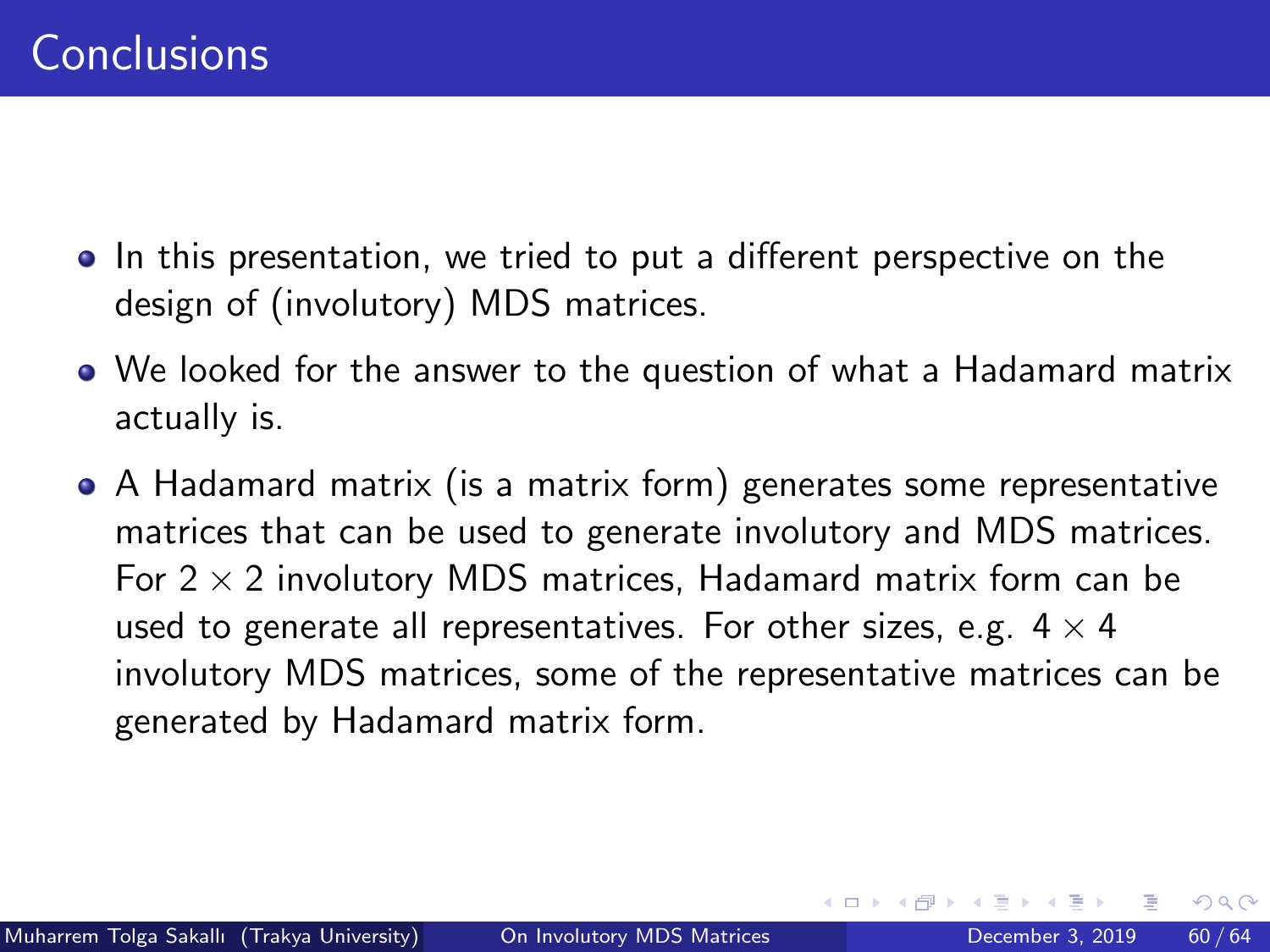- We presented a new method generating all  $4 \times 4$  involutory and MDS matrices, which shows that there is a more general form including Hadamard matrix. This method approximately reduces the search space to the level of  $\sqrt{n}$ , where *n* represents the number of all  $4 \times 4$ matrices.
- Finally, we described a new method to be used as a complementary method for the current construction methods allowing them looking for MDS matrices having better implementation properties through mapping them to different field representations.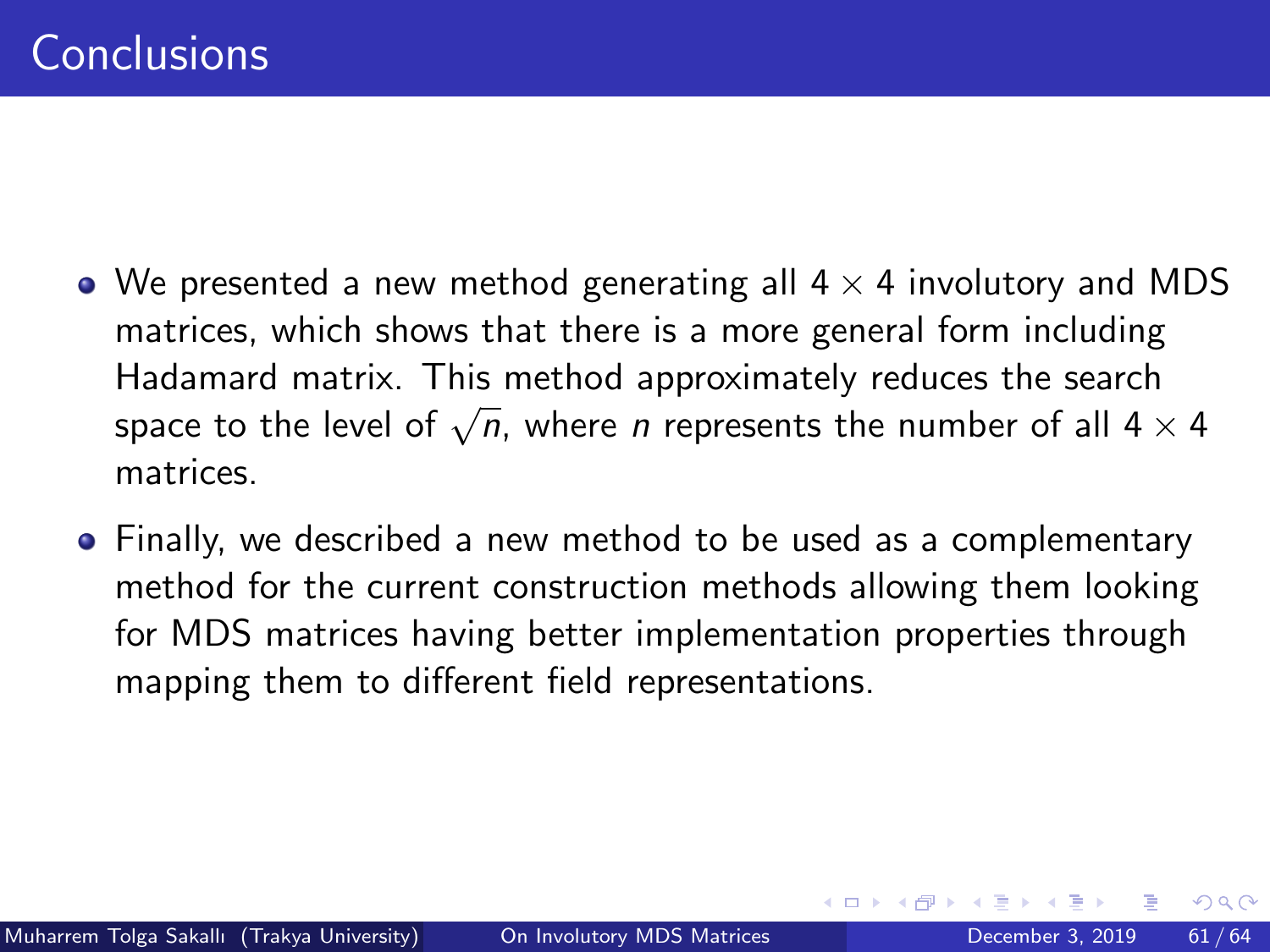- <span id="page-61-0"></span>[1] F. J. MacWilliams, and N. J. A. Sloane: The Theory of Error Correcting Codes, North Holland, 1986.
- <span id="page-61-1"></span>[2] A.M. Youssef, S. Mister, S.E. Tavares, On the Design of Linear Transformation for Substitution Permutation Encryption Networks, Proceedings of Selected Areas in Cryptography (SAC'97), pp. 40-48, 1997.
- <span id="page-61-2"></span>[3] J. Lacan, J. Fimes, Systematic MDS erasure codes based on vandermonde matrices, IEEE Trans. Commun. Lett., vol. 8, pp. 570-572, 2004.
- <span id="page-61-3"></span>[4] M. Sajadieh, M. Dakhilalian, H. Mala, B. Omoomi, On construction of involutory MDS matrices from Vandermonde Matrices in  $GF(2<sup>q</sup>)$ , Design, Codes and Cryptography, vol. 64, pp. 287-308, 2012.
- <span id="page-61-4"></span>[5] S. Sarkar, H. Syed, Lighweight Diffusion Layer: Importance of Toeplitz Matrices, IACR Transactions on Symmetric Cryptology, vol.2016(1), pp. 95-113, 2016.
- <span id="page-61-5"></span>[6] Sim, S.M., Khoo, K., Oggier, F., Peyrin, T.: 'Lightweight MDS involution matrices', Fast Software Encryption (FSE 2015), LNCS 9054, pp.471-493.

 $QQQ$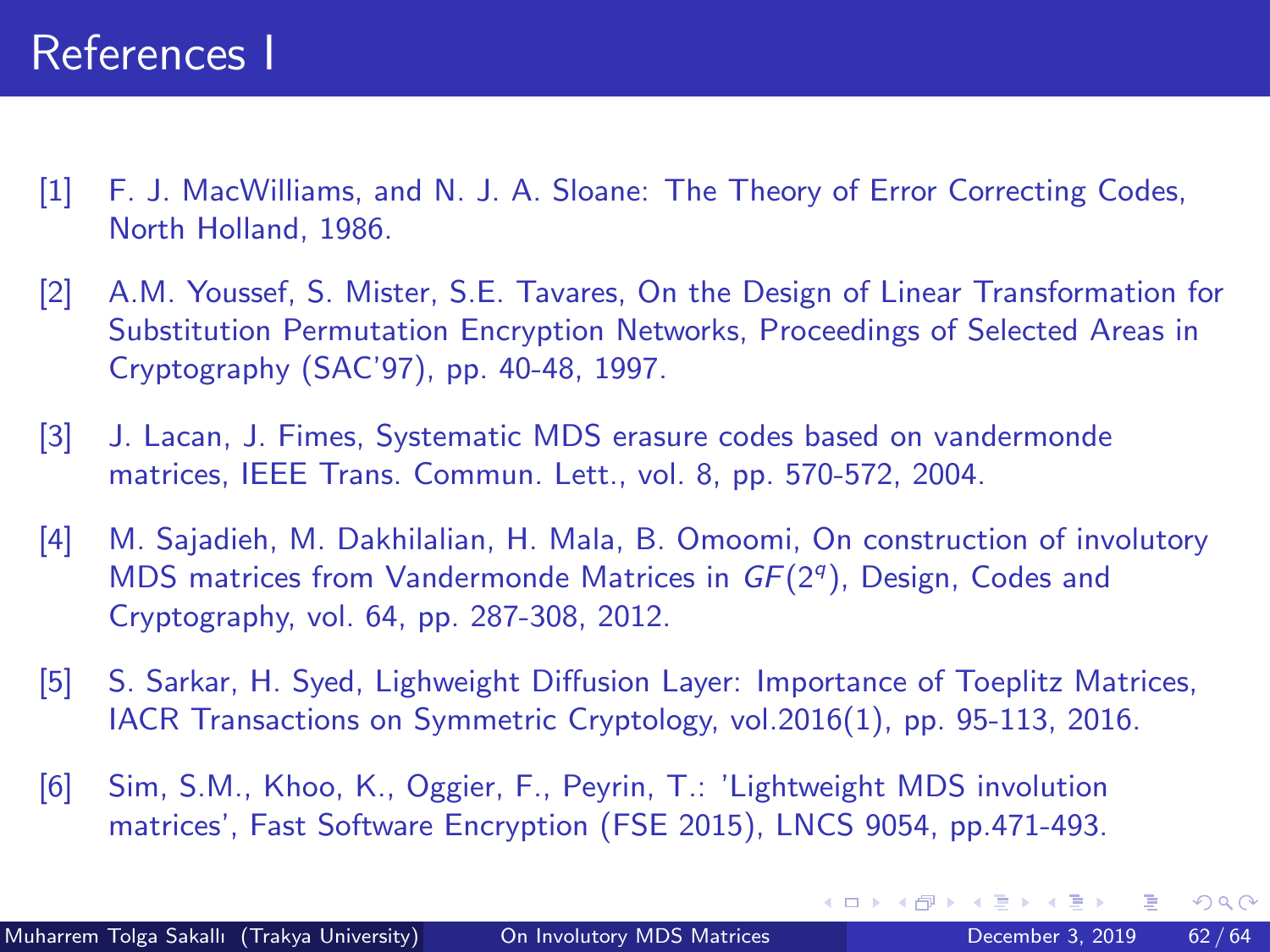### References II

- <span id="page-62-0"></span>[7] Khoo, K., Peyrin, T., Poschmann, A.Y., Yap, H.: 'FOAM: Searching for Hardware-Optimal SPN Structures and Components with a Fair Comparison', Cryptographic Hardware and Embedded Systems (CHES 2014), LNCS 8731, pp. 433-450.
- <span id="page-62-1"></span>[8] M.K. Pehlivanoğlu, M.T. Sakallı, S. Akleylek, N. Duru, V. Rijmen, Generalisation of Hadamard Matrix to Generate Involutory MDS Matrices for Lightweight Cryprography, IET Information Security, vol. 12(4), pp. 348-355, 2018.
- <span id="page-62-2"></span>[9] G.G. Güzel, M.T. Sakallı, S. Akleylek, V. Rijmen, Yasemin Çengellenmiş, A new matrix form to generate all  $3 \times 3$  involutory MDS matrices over  $F_{2m}$ , Information Processing Letters, vol. 147, pp. 61-68, 2019.
- <span id="page-62-3"></span>[10] V. Cauchois, P. Loidreau, On circulant involutory MDS matrices, Designs, Codes and Cryptography, vol. 87, pp. 249-260, 2019.
- <span id="page-62-4"></span>[11] R. Lidl, H. Niederreiter, Introduction to Finite Fields and Their Applications, Cambridge University Press, 1986.

[12] M.T. Sakallı, S. Akleylek, Kemal Akkanat, V. Rijmen, On the Automorphisms and Isomorphisms of MDS Matrices and Their Efficient Implementations (submitted)

 $298$